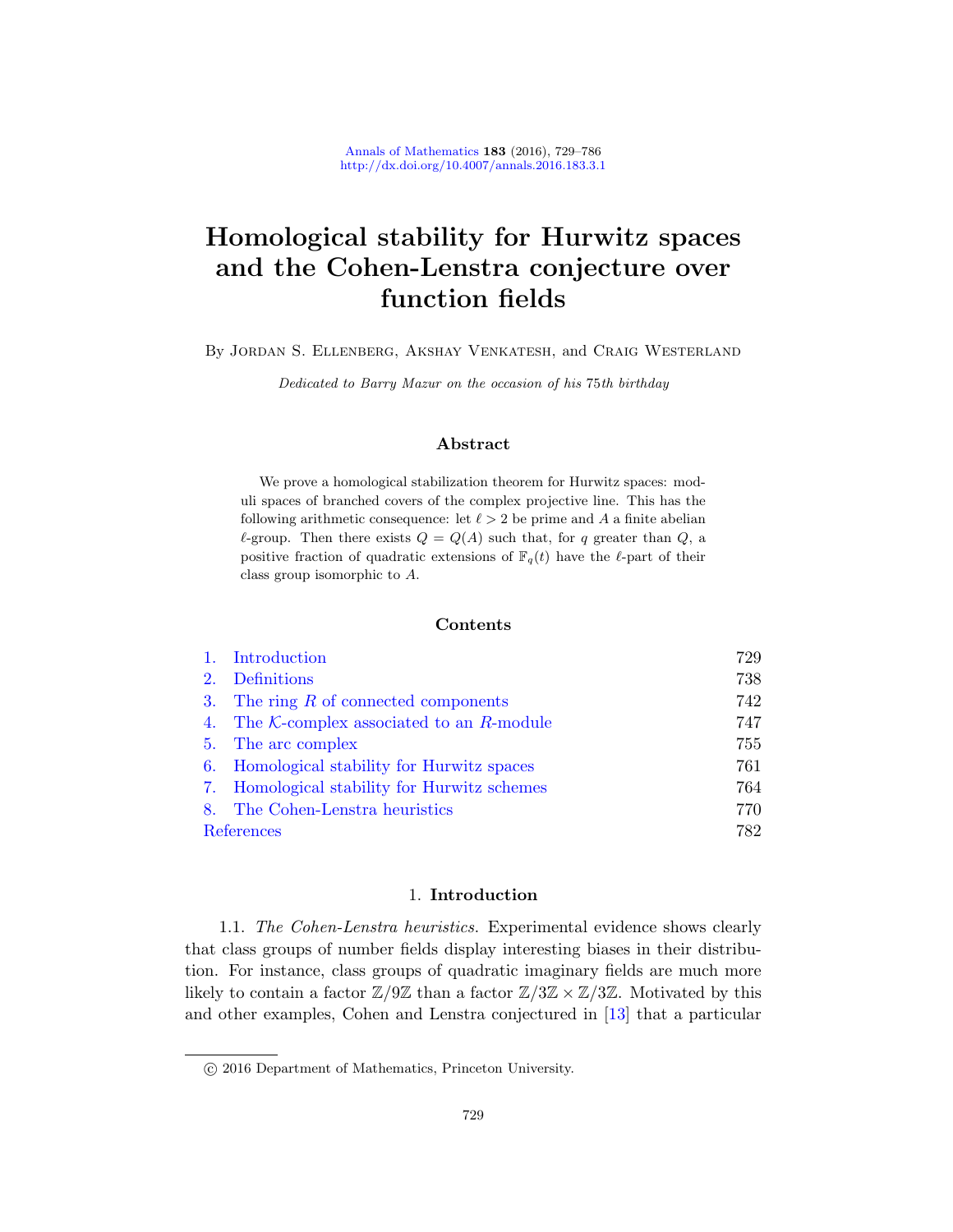finite abelian group should occur as the class group of a quadratic imaginary field with frequency inversely proportional to its number of automorphisms.

<span id="page-1-1"></span>This leads, for instance, to the prediction that the probability that a quadratic imaginary field has class number indivisible by 3 is

$$
1 - \prod (1 - 3^{-i}) \sim 0.440 \cdots.
$$

The initial motivation for the present paper was to study the Cohen-Lenstra heuristics over function fields, i.e., finite extensions of  $\mathbb{F}_q(t)$ . The result quoted in the abstract can be stated more quantitatively as follows:

1.2. THEOREM. Let  $\ell > 2$  [be prime](#page-48-0) and A a finite abelian  $\ell$ -group. Write  $\delta^+$  (resp.  $\delta^-$ ) for the upper density (resp. lower density) of imaginary<sup>1</sup> quadratic extensions of  $\mathbb{F}_q(t)$  for which the  $\ell$ -part of the class group is isomorphic to A. Then  $\delta^+(q)$  and  $\delta^-(q)$  converge, [as](#page-56-0)  $q \to \infty$  with  $q \neq 1 \pmod{l}$ , to  $\prod_{i\geq 1} (1-\ell^{-i})$  $\frac{i \geq 1}{|\operatorname{Aut}(A)|}$ .

This is a coro[llar](#page-56-1)y to Proposition 8.3 and Theorem 8.8. When  $q = 1$ (mod  $\ell$ ), the method of proof still works; for any fixed positive  $\ell$ -valuation of  $q-1$ , the proof yields a distribution that differs from the Cohen-Lenstra distribution. (This is related to Malle's recent observation in [39] that the Cohen-Lenstra heuristics require modi[fica](#page-55-0)ti[on](#page-54-0) when extra roots of unity are present in the base field[.\) T](#page-56-2)he description of this distribution in many cases is carried out in the Ph.D. thesis of Garton [30].

In particular, for  $q > Q_0(\ell)$ , a positive fraction of imaginary quadratic extensions of  $\mathbb{F}_q(t)$  have class number divisible by  $\ell$ , and a positive fraction [h](#page-57-0)ave class number indivisible by  $\ell$ . The infinitude of quadratic extensions of  $\mathbb{F}_q(t)$  with class num[ber divisible b](#page-1-1)y  $\ell$  was previously known ([17], [9]) as was the corresponding result for indivisibility by  $\ell$  [29], but in both cases without a positive proportion.

In a different direction, corresponding questions are understood if one studies quadratic field extensions of  $\mathbb{F}_q(t)$  with fixed discriminant degree and lets  $q \to \infty$ ; see [2], [49].

The essential ingredient in the proof of Theorem 1.2 is, perhaps surprisingly, a theorem in topology — more precisely, a result on stable homology of Hurwitz spaces.

<span id="page-1-0"></span>1.3. Hurwitz spaces. A Hurwitz space is a moduli space for G-covers of the punctured complex plane, where  $G$  is a finite group. A thorough definition of these spaces will be given in Section 2; here we content ourselves with a brief description.

<sup>&</sup>lt;sup>1</sup>By "imaginary" we mean "ramified at  $\infty$ ."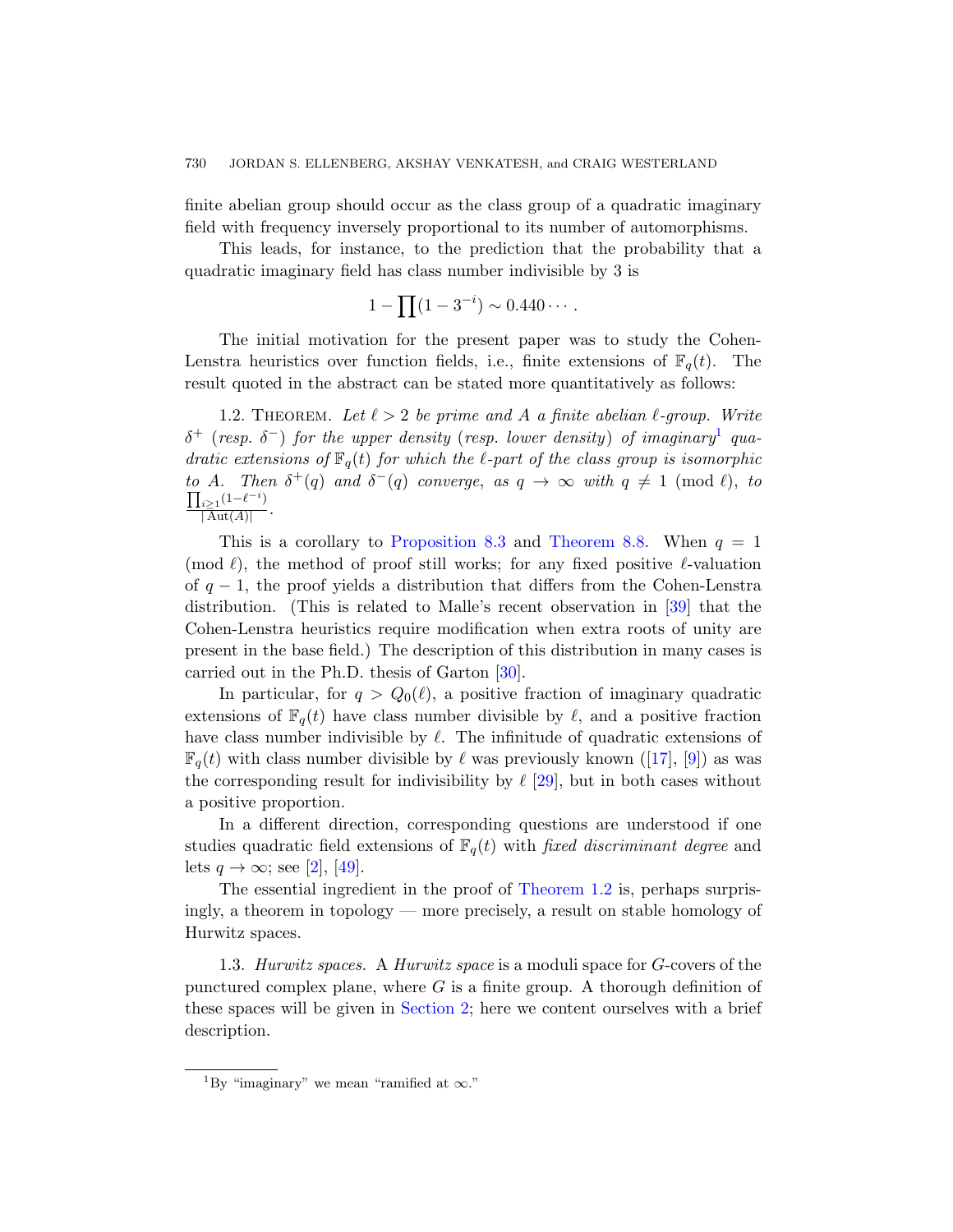<span id="page-2-1"></span>Hurwitz spaces have vanishing higher homotopy groups; each component has fundamental group isomorphic to a subgroup of the Artin braid group  $B_n$ . The group  $B_n$  is generated by elements  $\sigma_i, 1 \leq i \leq n-1$ , subject to the relations

(1.3.1) 
$$
\begin{cases} \sigma_i \sigma_{i+1} \sigma_i = \sigma_{i+1} \sigma_i \sigma_{i+1}, & 1 \leq i \leq n-2, \\ \sigma_i \sigma_j = \sigma_j \sigma_i, & |i-j| \geq 2. \end{cases}
$$

A Hurwitz space can also be seen as the space of complex points of a Hurwitz scheme parametrizing branched covers of  $\mathbb{A}^1$ . Consequently, the study of Hurwitz spaces lies at the interface of algebraic geometry, topology, and combinatorial group theory.

The majority of the present paper involves only the topology of the Hurwitz space, not its algebro-geometric aspects (e.g., its definition as a scheme over a ring of integers). We therefore start with a purely topological definition of Hurwitz space, in which we replace the complex plane by the unit disc  $D = \{(x, y) \in \mathbb{R}^2 : x^2 + y^2 \le 1\}.$ 

The Eilenberg-MacLane space  $K(B_n, 1)$  has the homotopy type of the configuration space  $\text{Conf}_n D$ , which parametrizes configurations of n (distinct, unlabeled) points in the interior of the disc. Fixing a point ∗ on the boundary of D, we define the *Hurwitz space*  $\text{Hur}_{G,n}$  to be the covering space of  $\text{Conf}_n D$ whose fiber above  $\{P_1, \ldots, P_n\}$  is the set of homomorphisms

$$
\pi_1(D - \{P_1, \ldots, P_n\}, *) \to G.
$$

<span id="page-2-0"></span>If  $c \subset G$  is a conjugacy class, we denote by  $\mathrm{Hur}_{G,n}^c$  the open and closed subspace of  $\text{Hur}_{G,n}$  whose fiber over a point of  $\text{Conf}_n D$  is the set of homomorphisms sending a loop around each  $P_j$   $(1 \leq j \leq n)$  to the conjugacy class c.

<span id="page-2-2"></span>The ho[motop](#page-2-0)y type of  $\text{Hur}_{G,n}$  is then that of the Borel construction  $EB_n \times_{B_n} G^n$ , where  $B_n$  acts on  $G^n$  through the *braiding action* 

$$
(1.3.2) \qquad \sigma_j : (g_1, \ldots, g_n) \mapsto (g_1, \ldots, g_{j-2}, g_{j-1}, g_j g_{j+1} g_j^{-1}, g_j, g_{j+2} \cdots).
$$

Similarly, the homotopy type of  $\text{Hur}_{G,n}^c$  is that of  $EB_n \times_{B_n} c^n$ .

1.4. Stability of homology. The Hurwitz space is evidently not connected; for example, the braid group action  $(1.3.2)$  preserves the subset of  $c<sup>n</sup>$  consisting of n-tuples with full monodromy, i.e., those whose elements generate the whole group  $G$ .

Hurwitz proved in [36] that, when  $G = S_d$  (the symmetric group on d letters) and c is the conjugacy class of transpositions, the orbits of the  $B_n$ action on

 ${g \in c^n : g \text{ has full monodromy}}$ 

are determined by the *boundary monodromy*; for  $\mathbf{g} = (g_1, \ldots, g_n)$ , this is the product  $g_1 \cdots g_n \in S_d$ . In geometric terms, the subspace  $\mathrm{CHur}_{G,n}^c$  of  $\mathrm{Hur}_{G,n}^c$ , comprising covers with full monodromy, decomposes into a union of subspaces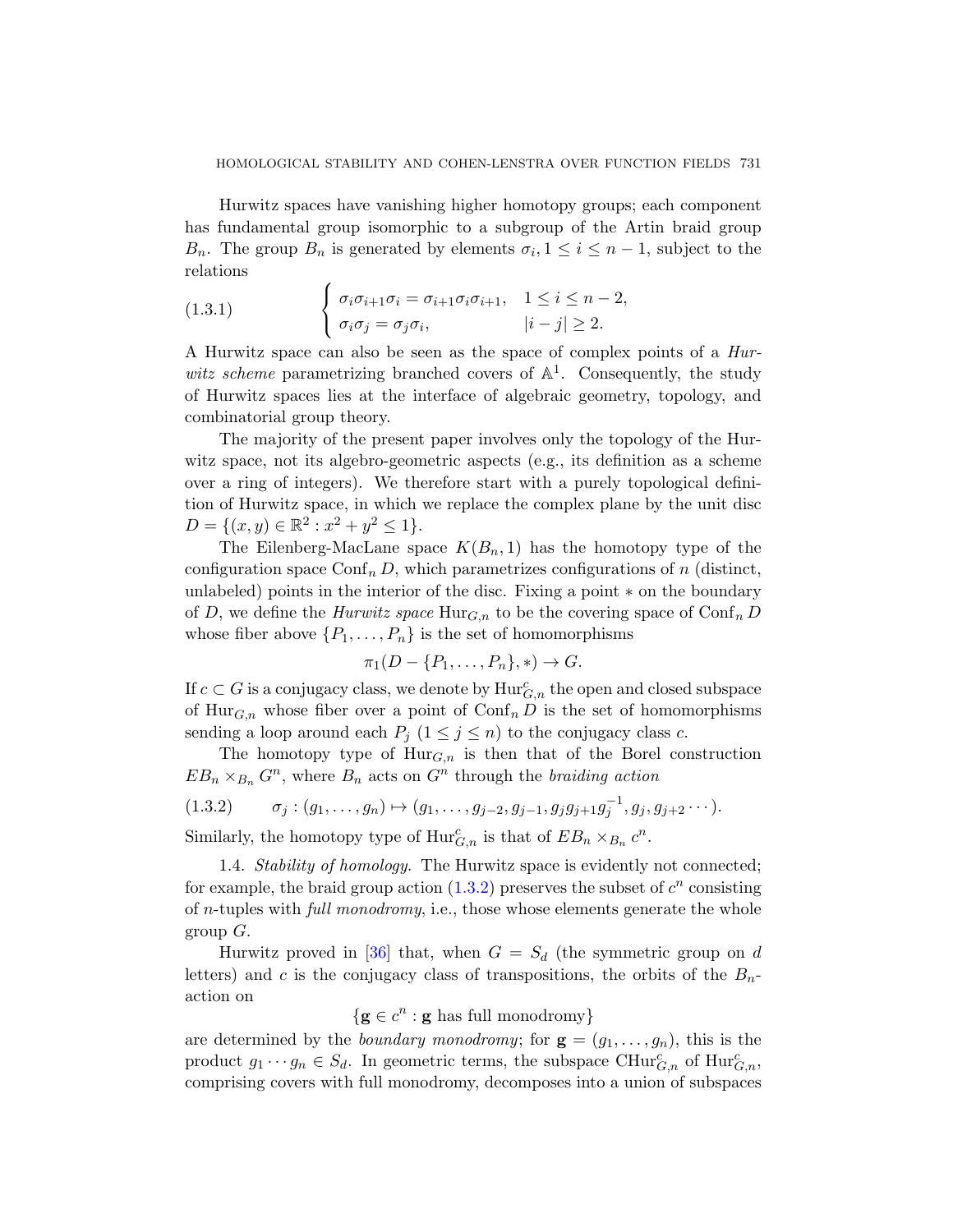indexed by the boundary monodromy of a cover, each of which is connected<sup>2</sup> for all sufficiently large n. This result was used by Severi to establish that the moduli space  $\mathcal{M}_q$  of curves of genus g is connected.

By contrast with Hurwitz's connectivity result — which we may think of as a statement about homology in degree zero — very little is known about the higher homology of  $\text{Hur}_{G,n}^c$  or  $\text{CHur}_{G,n}^c$ . The main theorem of this paper is the following stabilization result for the homology of Hurwitz spaces. We write  $b_p(X)$  for dim  $H_p(X, \mathbb{Q})$ , the pth Betti number of a space X.

THEOREM. Let G be a finite group and  $c \subset G$  a conjugacy class such that • c generates  $G$ ;

• (no[nsplitting](#page-1-1)) for any subgroup  $H \leq G$ , the intersection of c with H is either empty or a conjugacy class of H.

Then there exist integers  $A, B, D > 0$  such that  $b_p(\text{Hur}_{G,n}^c) = b_p(\text{Hur}_{G,n+D}^c)$ whenever  $n \geq Ap + B$ .

This theorem is proved as Theorem 6.1 below, with constants A, B, and D that are explicitly computable in terms of the combinatorics of G and c. It [is th](#page-16-0)e key input in the proof of Theorem 1.2.

We remark that not even the case  $p = 0$  is wholly obvious. Indeed, it is false without the "nonsplitting" condition — for instance, if  $G = S_4$ and c is the conjugacy class of transpositions,  $b_0(Hur_{G,n}^c)$  has rank at least  $n+1$  coming from the components corresponding to  $\mathbf{g} = (12)^{i}(34)^{n-i}$  for  $i =$  $0, \ldots, n$ . Indeed, the nonsplitting enters into our argument *only* to guarantee the validity of Lemma 3.5, whose concern is precisely the stability of the set of connected components, i.e., the  $p = 0$  case of homological stability. When  $(G, c)$  is not nonsplitting, the number of components of  $\text{Hur}_{G,n}^c$  always grows without bound.

Unfortunately, the nonsplitting condition is very strong  $-$  for instance, it is not [satisfied for](#page-4-0) the case considered by Hurwitz  $(G = S_d$  and c the transpositions in  $S_d$ ) unless  $d = 3$ . Fortunately, it is satisfied in the cases pertinent to the Cohen-Lenstra heuristics.

In a sense, the fact that the spaces  $\text{Hur}_{G,n}^c$  are in general disconnected is one of the central difficulties that is overcome in this paper. It also marks a difference between our result and some (but not all) other results about stable homology, which we recall in Section 1.6 below.

Given this theorem, it is natural to ask whether the stable homology of Hurwitz spaces can be described explicitly. Even the case  $p = 0$  (the description of the connected components of  $\text{Hur}_{G,n}^c$  for  $n \gg 1$ ) is not obvious; the answer

<sup>&</sup>lt;sup>2</sup>For analogous results for groups other than  $S_d$ , we refer the reader to the appendix of [27].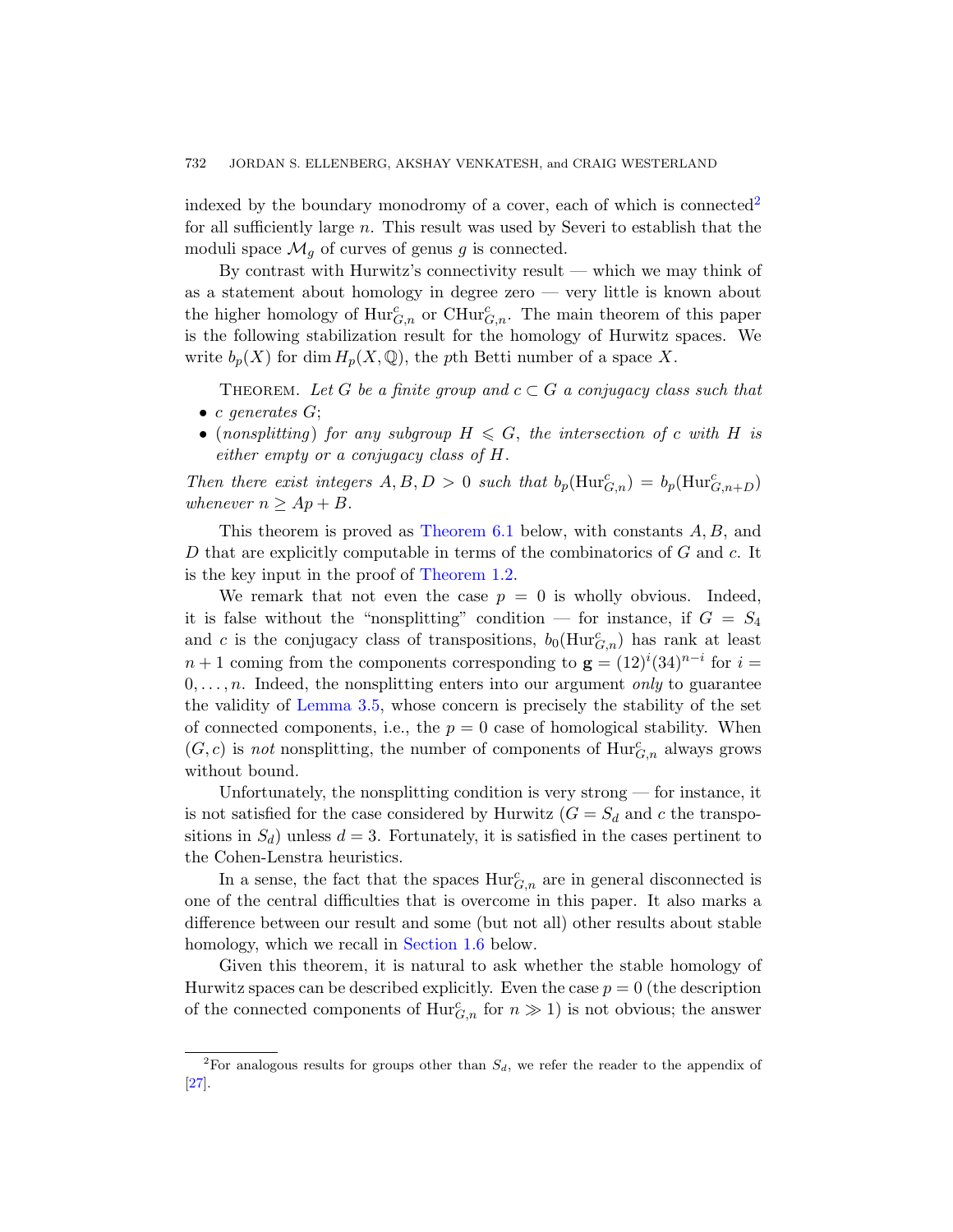<span id="page-4-1"></span>is governed by an argument of Conway, Parker, Fried, and Völklein  $[27]$ , the ideas of which we make crucial use of in this paper.

In a sequel to the present paper, we will discuss the stable homology of Hurwitz spaces for  $p > 0$ . As an example of the kind of results we expect, we propose the following conjectural generalization of Hurwitz's theorem to higher homology:

1.5. CONJECTURE. Suppose  $G$  is a symmetric group on more than two letters and c is the conjugacy class of transpositions. Then for any  $i \geq 0$ , the map

$$
\operatorname{CHur}_{G,n}^c \to \operatorname{Conf}_n D,
$$

when restricted to a single component of the domain, induces an isomorphism of rational homology groups in degree i for sufficiently large n.

<span id="page-4-0"></span>(Recall, moreover, that so long as  $n \geq 2$ , the rational homology groups  $H_i$  of Conf<sub>n</sub>(D) vanish for  $j > 1$  and are one-dimensional for  $j = 0, 1$ .) This conjecture is motivated by — and implies a form of — Malle's conjecture over function fields, which is to say that b[oth](#page-54-1)t[he](#page-54-2) [upp](#page-56-4)er limit  $\delta^+$  and the lower limit  $\delta^-$  in Theorem 1.2 are equal to 1.

1.6. Some context. There is already a larg[e b](#page-56-5)o[dy](#page-54-3) of work in topology concerning homology stabilization for certain "geometrically natural" sequences of manifolds with increasing di[men](#page-57-1)si[on](#page-54-4)s. Examples include

- (1) the configuration space  $\text{Conf}_n$  of n points in the plane [12], [4];
- (2) the moduli space  $\mathcal{M}_q$  of smooth projective curves of genus g [34] (more precisely, the moduli stack; its homology is taken to be orbifold homology);
- (3) classifying spaces of arithmetic groups, e.g., the space  $BSL(n, \mathbb{Z})$  [43], [7];
- (4) [The space](#page-5-0) of holomorphic mappings  $\text{Maps}^d(\Sigma, X)$  of degree d from a Riemann surface  $\Sigma$  to a suitable projective variety X [47], [8].

The Hurwitz spaces  $\text{Hur}_{G,n}$  have features in common with all of these examples. On the one hand, their individual components are Eilenberg-MacLane spaces of type  $K(\pi, 1)$ , as are the first three examples; in such cases, homological stability reduces to a question about group homology, for which there are standard techniques (see Section 1.7).

On the other hand, we may also see  $\text{Hur}_{G,n}$  as parametrizing maps from a certain *orbifold* — namely, a sphere on which n points have finite cyclic inertia group — to the classifying space  $BG$ , thereby relating it to the fourth example.<sup>3</sup>

<sup>3</sup> We learned this point of view from Abramovich, Corti, and Vistoli [1], who use it to define an algebraic compactification of Hurwitz space as a space of *stable* maps from orbifolds to BG.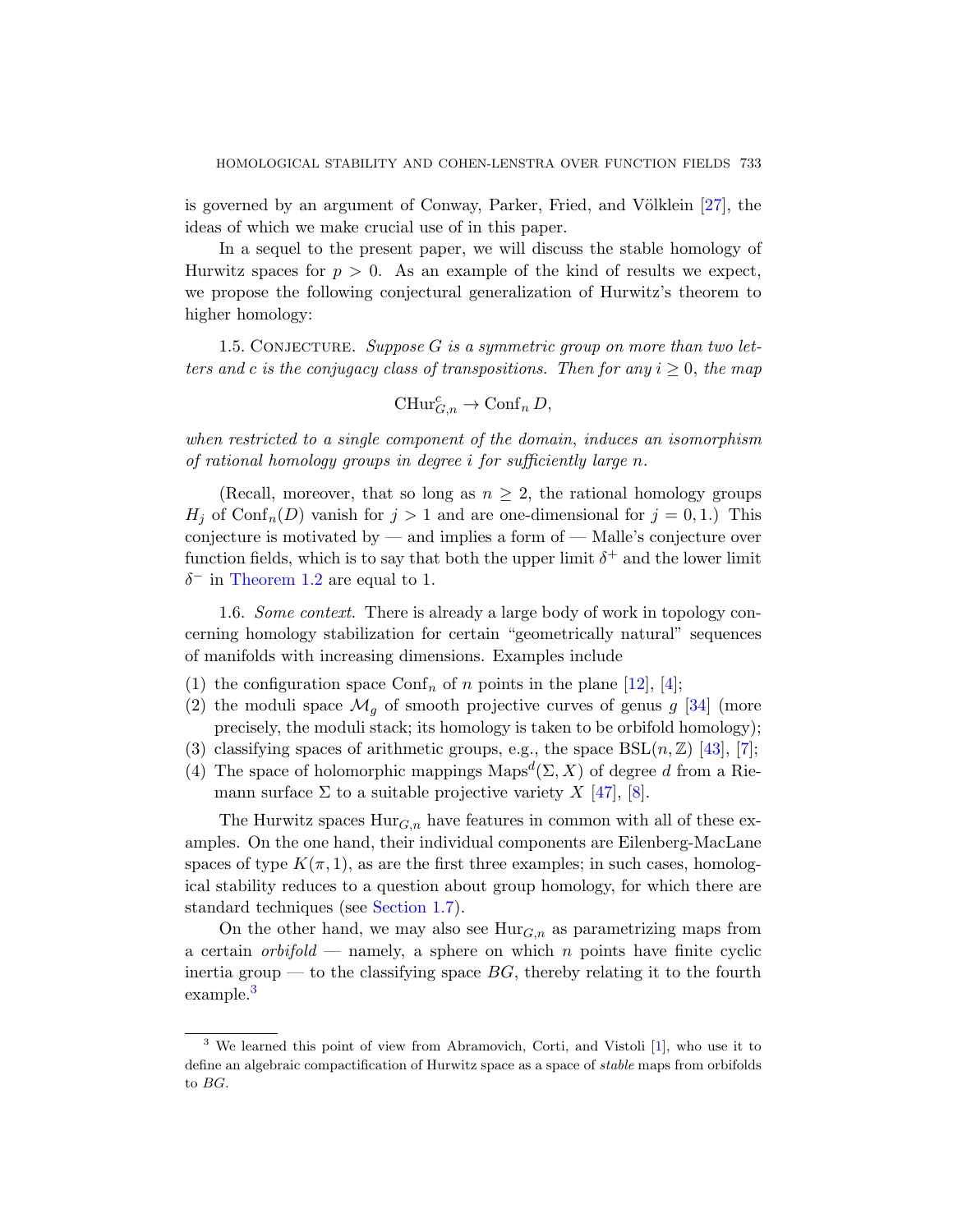<span id="page-5-0"></span>The results of type 4 in the existing literature require the hypothesis that X is simply connected. The classifying space  $BG$  is, of course, not simply connected; this has the effect that the spaces  $\text{Hur}_{G,n}$  we consider are typically not connected. This feature turns out to be the source of all the technical difficulty in our paper.

1.7. The proof of homological stability. Our method to prove homological stability of Hurwitz spaces is based on the following [\(by](#page-56-4) now, standard) setup: Suppose that we are given a sequence  $G_1 \subset G_2 \subset \cdots$  of groups and, for each n, a highly connected  $G_n$ -simplicial complex  $X_n$ , such that the stabilizer of an *i*-simplex in  $X_n$  is precisely  $G_{n-i-1}$ . Then the inclusions  $G_n \to G_{n+1}$  tend to induce group homology isomorphisms. We refer to a paper of Hatcher and Wahl [35] for precise statements of this type.

In our context, the pertinent complex is related to the work of Harer [34] on the homology of the moduli space of curves.

Throughout the method, however, the fact that the spaces  $\text{Hur}_{G,n}$  need not be connected proves a difficulty. To handle this, we equip all the higher homology groups with structures of module over the graded ring R formed from the connected components of the Hurwitz spaces. We are then able to reduce all the difficulties to *purely homological* questions about  $R$ , which are settled in Section 4.

For the arithmetic applications, it is not sufficient to prove homological stability of Hurwitz spaces; we need the *a priori* stronger statement of homological stability for Hurwitz schemes, moduli schemes over  $Spec \mathbb{Z}[\frac{1}{16}]$  $\frac{1}{|G|}$  whose complex points are isomorphic to  $\text{Hur}_{G,n}^c$ . This requires comparing the cohomology of generic and special fibers of the Hurwitz scheme, which is carried out in Section 7.

1.8. Analytic number theory over function fields. Many questions in analytic number theory over Z, when transposed to a function field setting, become questions of the following form:

(1.8.1) Understand the asymptotics of  $|X_n(\mathbb{F}_q)|$ , as  $n \to \infty$ ,

where  $X_n$  is an algebraic variety over  $\mathbb{F}_q$  of dimension growing with n. For example, our analysis of the Cohen-Lenstra heuristics is based on the study of this question for  $X_n$  a Hurwitz scheme. We discuss some other examples in Section 1.9.

The philosophy driving this paper can be summed up in the following slogan:

The quantity  $|X_n(\mathbb{F}_q)|q^{-\dim X_n}$  should be expected to approach a limit as  $n \to \infty$  precisely when the varieties  $X_n$  have stable homology.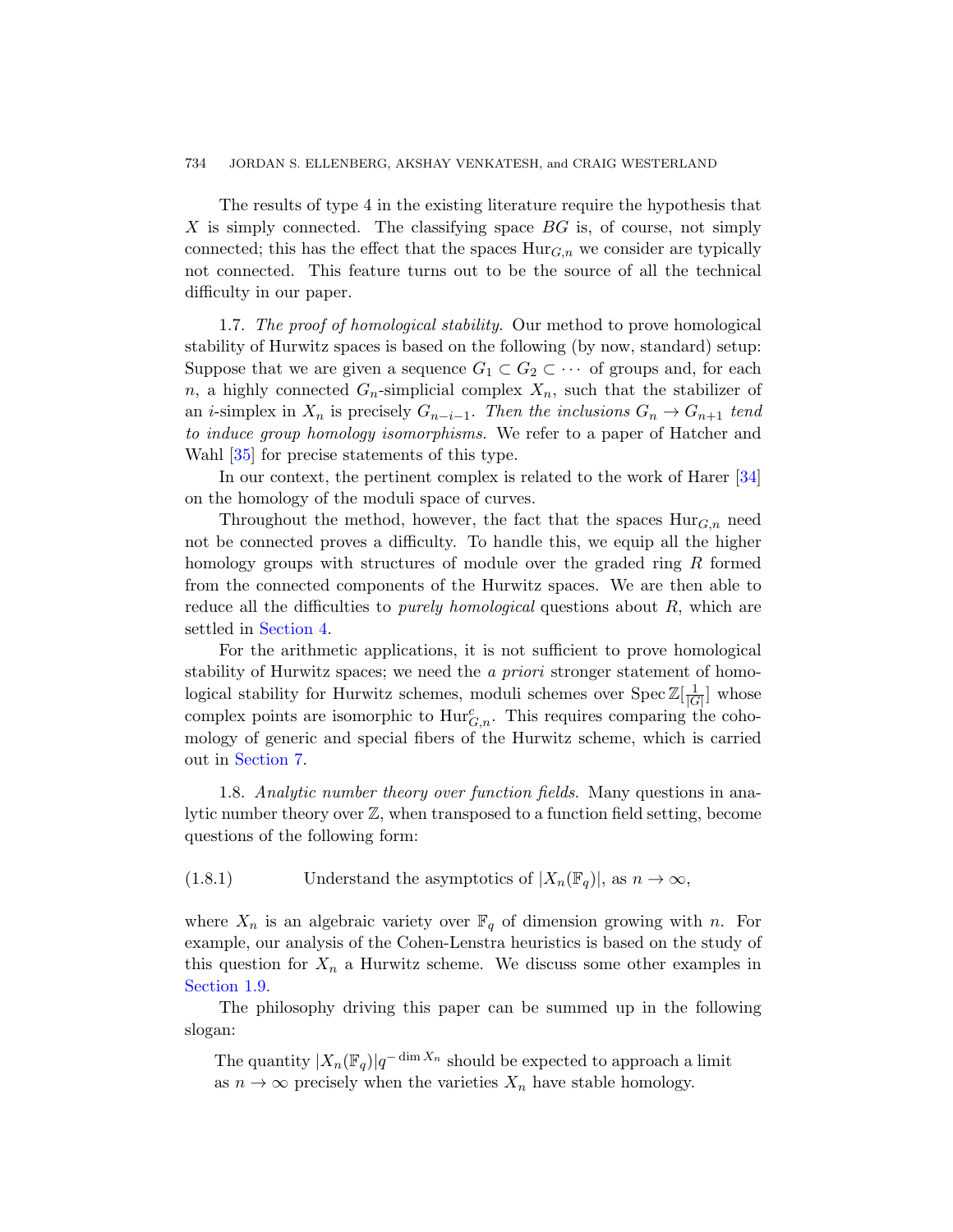Of course, one can certainly construct a sequence of varieties  $\{X_n\}$  so that  $|X_n(\mathbb{F}_q)|q^{-\dim X_n}$  approaches a limit but the homology of  $X_n$  is not stable; the slogan is meant to apply just when  $X_n$  is a "natural" sequence of moduli spaces.

<span id="page-6-0"></span>We now explain how one direction of the above slogan can be demonstrated in practice. The Grothendieck-Lefschetz fixed point formula expresses  $|X_n(\mathbb{F}_q)|$ in terms of the action of the Frobenius upon the compactly supported  $(étale)$ cohomology of  $X_n$ :

(1.8.2)

$$
|X_n(\mathbb{F}_q)| = \sum_j (-1)^j \left( \text{trace of Frobenius acting on } H_{c, \text{\'et}}^j(X_n \times_{\mathbb{F}_q} \overline{\mathbb{F}_q}, \mathbb{Q}_\ell) \right).
$$

For example, if  $X_n = \mathbf{P}^n$  with  $|X_n(\mathbb{F}_q)| = q^n + q^{n-1} + \cdots + 1$ , then the term  $q^j$  arises from  $H_{c,\'{e}t}^{2j}$  on the right-hand side. More generally, one expects that [th](#page-6-0)e dominant terms arise from the compactly supported cohomology in high degree or, what is the same if  $X_n$  is smooth, the usual (co)homology in low degree. This leads naturally to asking for some sense in which the low-degree (co)homology of  $X_n$  is "controlled."

<span id="page-6-1"></span>For instance, suppose that the  $X_n$  are smooth of dimension n and geo[m](#page-55-1)etrically irreducible for large  $n$ . Then the only nonvanishing terms on the right-hand sum of  $(1.8.2)$  occur in cohomological dimensions  $j \leq 2n$ , and the contribution of  $j = 2n$  is exactly  $q^n$ .

To bound the remaining terms[, we s](#page-6-1)uppose that there exists a constant  $C$ so that

(1.8.3) 
$$
\dim H^i_{\text{\'et}}(X_n \times_{\mathbb{F}_q} \overline{\mathbb{F}_q}, \mathbb{Q}_\ell) \leq C^i \quad \text{for all } n, i \geq 1.
$$

The Deligne bounds [20] show that the eigenvalues of the action of Frobenius on  $H^{2n-i}_{c,et}(X_n\times_{\mathbb{F}_q} \overline{\mathbb{F}_q},\mathbb{Q}_\ell)$  are algebraic numbers all of whose complex eigenvalues are bounded above by  $q^{n-i/2}$ . Now,  $\dim(H_{c,\text{\'et}}^{2n-i}) \leq C^i$  by  $(1.8.3)$  and Poincaré duality, and so the trace of Frobenius on  $H_{\text{c,\'et}}^{2n-i}$  is bounded above by  $q^n$ .  $(C/\sqrt{q})^i$ . Inserting this bound into the Lefschetz fixed point formula (1.8.2) to handle all terms with  $j < 2n$ , [we](#page-55-2) arrive at

(1.8.4) 
$$
\left| \frac{\#X_n(\mathbb{F}_q)}{q^n} - 1 \right| \leq \frac{1}{\sqrt{q}/C - 1}
$$

for all  $q > C^2$ . In other words,  $X_n$  has approximately  $q^n$  points over  $\mathbb{F}_q$ , as one might naively guess. (Indeed, some of the consequences of making this naive guess were discussed by the first and second authors in [23] who, at the time, had no idea that the guess might under some circumstances be correct.)

How might one establish bounds of the form  $(1.8.3)$ ? Suppose that we can establish the existence of an isomorphism

$$
H_i(X_n, \mathbb{Q}_\ell) \to H_i(X_{n+1}, \mathbb{Q}_\ell)
$$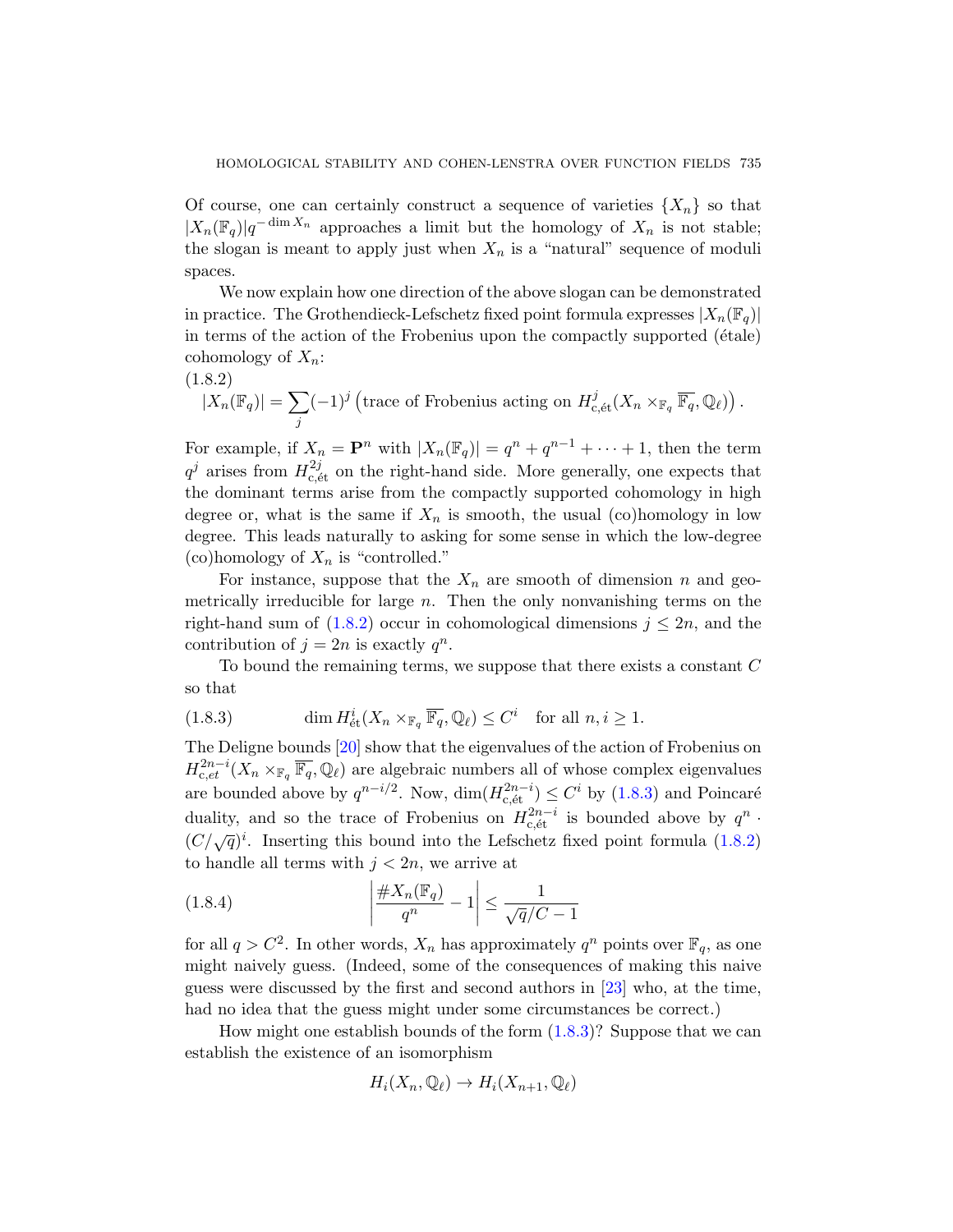for  $i \leq n$ . (In fact,  $i \leq An$  for any positive constant A will be just as good for the type of application discussed in this paper.) Here  $H_i$  denotes the singular homology of the complex points of these varieties, equipped with the analytic topology. One immediately obtains the bound dim  $H_i(X_n, \mathbb{Q}_\ell) \leq$  $\dim H_i(X_i, \mathbb{Q}_\ell)$  for  $i < n$ .<sup>4</sup> In particular, (1.8.3) would then follow from an upper bound of the form

(1.8.5) 
$$
\dim H^i_{\text{\'et}}(X_n \times_{\mathbb{F}_q} \overline{\mathbb{F}_q}, \mathbb{Q}_\ell) \leq C^n
$$

for each  $i$ , which tends to be much easier; it can be checked given some a priori bound on the "complexity" of the variety  $X_n$ .

So a theorem about homological stability can, in principle, be used to prove an asymptotic result in analytic number theory over function fields over finite fields. We now present some examples in order to sketch the potential scope of this point of view.

1.9. Stable homology and analytic number theory over function fields: further examples. In this section we discuss some other problems that connect analytic number theory of function fields with the homology of a natural sequence of moduli spaces.

(1) The number of squarefree integers in the interval  $[X, 2X]$  is asymptotic to  $\frac{X}{\zeta(2)}$ . Over the rational function field over  $\mathbb{F}_q$ , the corresponding question is: How many monic squarefree degree-n polynomials are there in  $\mathbb{F}_q[t]$ ?

Set  $X_n = \text{Conf}^n \mathbb{A}^1$ , the configuration space of n points on  $\mathbb{A}^1$ , or, equivalently, the space of monic squarefree polynomials of degree  $n$ . In this case, one indeed has homological stability  $[4]$ : the homology of  $X_n$  with  $\mathbb{Q}_\ell$ -coefficients is nonvanishing only in degrees 0 and 1; a computation with the Lefschetz formula then yields

$$
|X_n(\mathbb{F}_q)| = q^n - q^{n-1} = \frac{q^n}{\zeta_{\mathbb{A}^1/\mathbb{F}_q}(2)},
$$

which is precisely analogous to the result in the number field case.

<span id="page-7-0"></span>(2) A question with no obvious counterpart over a number field is: How does the number of genus g curves over  $\mathbb{F}_q$  behave, as  $g \to \infty$ ?

As already mentioned, Harer's theorem gives homological stability for  $\mathcal{M}_g$  (as orbifold) as  $g \to \infty$ . But in this case, there is no bound of the form  $(1.8.5)$ : the Euler characteristic of  $\mathcal{M}_g$  grows superexponentially with g and so, in particular, there is no bound on the Betti numbers in the

<sup>&</sup>lt;sup>4</sup>If the isomorphisms arise from algebraic maps  $X_n \to X_{n+1}$  defined over  $\mathbb{F}_q$ , then one even has isomorphisms of étale cohomology groups compatible with Galois action. We have not pursued this refinement in the present paper.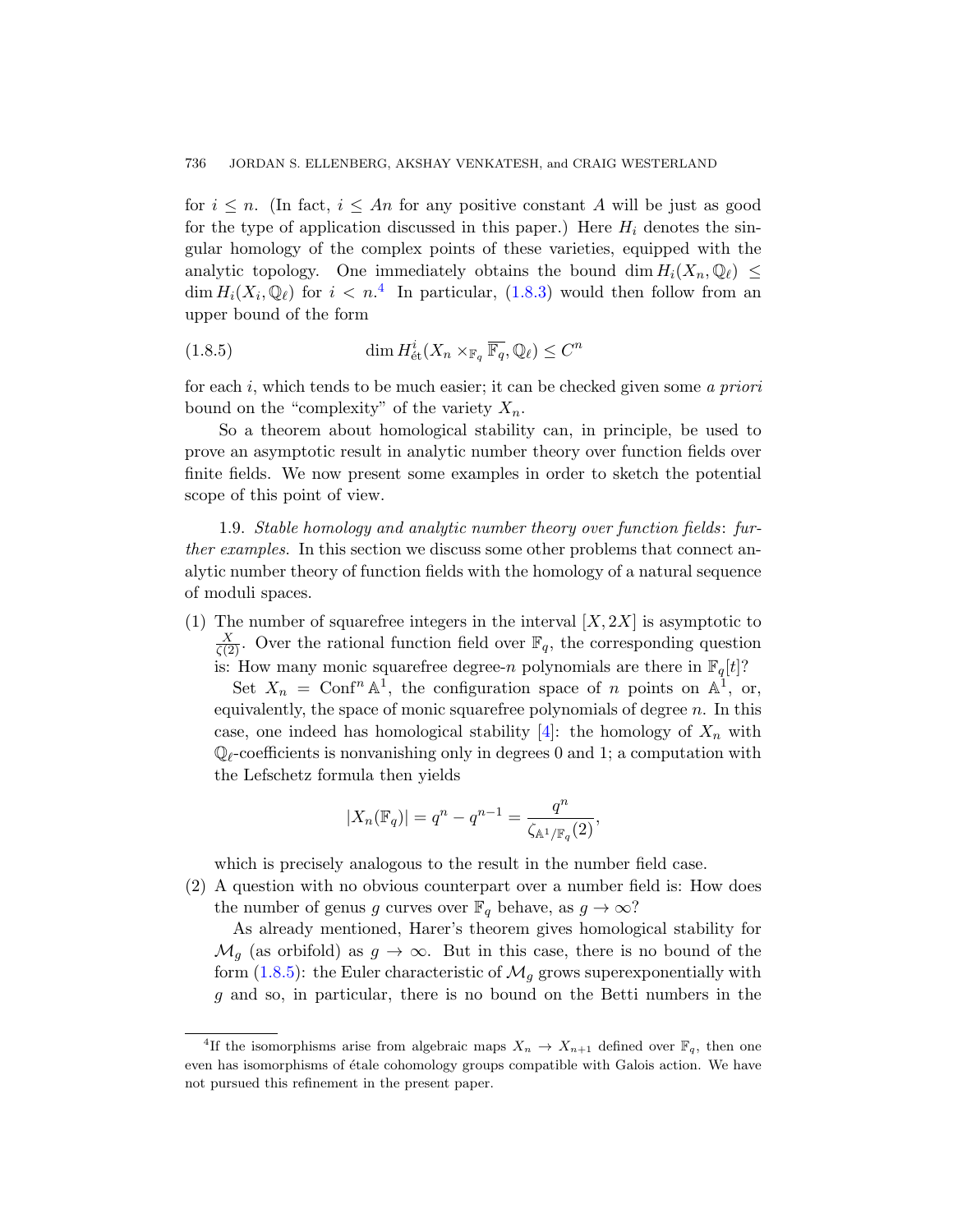unstable range analogous to Proposition 2.5. Thus, the homology stabilization does not enforce any regularity on  $\frac{|\mathcal{M}_g(\mathbb{F}_q)|}{q^{\dim \mathcal{M}_g}}$ , and it is not at all clear this ratio should be expected to approach a limit as  $q \to \infty$ . (See [18] for a discussion of this cas[e, including](#page-4-0) the best known upper bounds for  $|\mathcal{M}_g(\mathbb{F}_q)|.$ 

(3) We expect the problem [of c](#page-55-3)ounting points of bounded height on varieties over global fields to provide a very general example of the relation between stable homology and analytic number theory.

Over  $\mathbb{F}_q(t)$ , this problem amounts to counting the number of  $\mathbb{F}_q$ -points on the space of maps from  $\mathbb{P}^1$  to an algebraic variety X; over  $\mathbb{C}$ , the homological stability for such spaces is example  $(4)$  of Section 1.6.

It has been observed by the first two authors [24] that one can "reverse" the reasoning used in this paper, counting points over finite fields via the Hardy-Littlewood method and then applying the Lefschetz fixed point formula to obtain geometric information about  $\text{Hol}^d(\mathbb{CP}^1, X)$ . In cases where the Hardy-Littlewood method does not apply, there is a notable similarity between the class of varieties X such that  $Maps^{d}(S^{2}, X)$  is known to have stable homology, and those where the rational points of bounded height on  $X/\mathbb{Q}$  is known to obey the asymptotic prediction of the Batyrev-Manin conjecture.

<span id="page-8-0"></span>1.10. Acknowledgments. The authors are very grateful for the assistance and advice offered by many mathematicians in the course of the present project: among these we especially mention Jeff Achter, Manjul Bhargava, Henri Cohen, Ralph Cohen, Brian Conrad, Nathan Dunfield, Mike Fried, Søren Galatius, Ezra Getzler, Tom Graber, Richard Hain, Hendrik Lenstra, Martin Olsson, Ravi Vakil, Stefan Wewers, and Nathalie Wahl. We are also grateful for the substantial efforts of several referees, whose comments substantially improved both the exposition and the argumentation of the paper. The first author was partially supported by NSF-CAREER Grant DMS-0448750 and a Sloan Research Fellowship; the second author was partially supported by a Packard fellowship, a Sloan Research Fellowship, and an NSF grant; the third author was partially supported by NSF grant DMS-0705428.

1.11. *Notation*. If a group  $G$  acts on a topological space  $X$ , we will use the notation  $X/\!\!/ G$  for the Borel construction  $X/\!\!/ G := EG \times_G X$ , where EG is a contractible G-space with free G action.

If g is an element of a finite group G, we denote the order of g by |g|. If  $g, h \in G$ , we denote by  $g^h$  the conjugate  $h^{-1}gh$ .

We will deal with graded modules  $M = \bigoplus M_n$  over various graded rings. We will always understand the grading to be supported on nonnegative integers, i.e.,  $M_n = 0$  for  $n < 0$  for all our graded modules in this paper.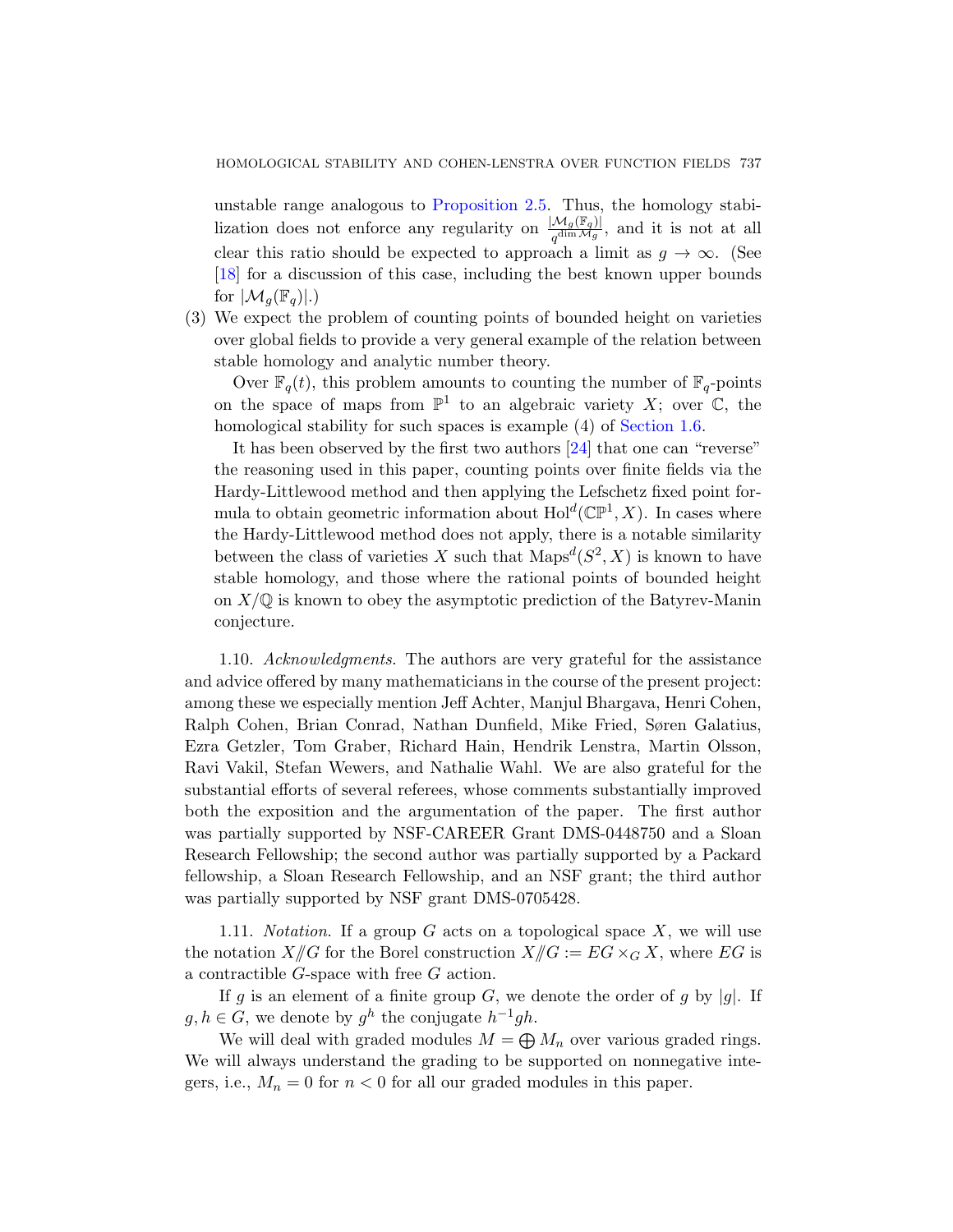<span id="page-9-2"></span><span id="page-9-0"></span>If  $M = \bigoplus M_n$  is a graded module for a graded ring  $R = \bigoplus R_n$ , we write deg M to mean the maximal n such that  $M_n \neq 0$ . If there is no such n, we say deg  $M = \infty$ . The notation  $M[k]$  means "M shifted by  $k"$  — in other words,  $M[k]_n = M_{n-k}$  for all  $n \geq k$ .

If r is a homogeneous element in  $R_n$ , we write  $\deg(r) = n$ .

# 2. Definitions

2.1. Hurwitz spaces. We begin with a topological definition of Hurwitz spaces. Their interpretation as moduli spaces of branched covers may not be immediate from this definition; we will return to that description afterwards.

Let  $D$  be a closed disc with a marked point  $*$  on the boundary, and write  $\text{Conf}_n$  for the configuration space of n unordered, distinct points in the interior of D. [Fix a](#page-2-1) basepoint  $c_n = \{P_1, \ldots, P_n\}$  in Conf<sub>n</sub>, and recall also that the Artin braid group  $B_n$  on n strands is isomorphic both to the mapping class group of the punctured surface  $\Sigma := D - \{P_1, \ldots, P_n\}$ , and to the fundamental group of  $\text{Conf}_n$ :

$$
\pi_0 \text{Diff}^+(\Sigma, \partial \Sigma) \cong B_n \cong \pi_1(\text{Conf}_n, c_n).
$$

Referring to the presentation  $(1.3.1)$ , the first isomorphism identifies the braid  $\sigma_j$  with the diffeomorphism that exchanges  $P_j$  and  $P_{j+1}$  by a half Dehn twist along a circle containing only these two punctures. The second isomorphism carries $\sigma_j$  to a path in Conf<sub>n</sub> that s[w](#page-9-1)itches  $P_j$  and  $P_{j+1}$ , while leaving immobile the other  $P_i$ .

For definiteness, we may take  $D$  to be the closed disc centered at 0 of radius  $n + 1$ , take  $P_i = j \in \mathbb{C}$ , the diffeomorphism to be the half-Dehn twist around a a circle centered at  $j+\frac{1}{2}$  $\frac{1}{2} \in \mathbf{C}$  of radius 3/4, and the path switching  $P_i$  and  $P_{i+1}$  to be the path that rotates them both by a half-twist around a circle centered at  $j + 1/2$  and of radius  $1/2$ .

We recall that Conf<sub>n</sub> is an Eilenberg-MacLane space<sup>5</sup>  $K(B_n, 1)$ . Let  $\pi =$  $\pi_1(\Sigma, *)$ . Fix, for each *i*, an embedded loop  $\gamma_i$  in  $\Sigma$ , based at \*, and winding once (counterclockwise) around the puncture  $P_i$ , and not winding around any other puncture. It is possible to do this in such a way that the  $\gamma_i$  are not intersecting except at  $*$ . For definiteness, take  $\gamma_i$  to be a straight path from  $*$ to a point  $P'_i$  very close to  $P_i$ , together with a small loop winding once around  $P_i$  based at  $P'_i$ .

<span id="page-9-1"></span>The  $\gamma_i$  freely generate  $\pi$ ; thus we have specified an isomorphism between the free group  $F_n$  on n generators and  $\pi$ . Of course, different choices of  $\gamma_i$ 

<sup>&</sup>lt;sup>5</sup>Indeed, consider the finite covering space of Conf<sub>n</sub> that parametrizes n ordered points; this space can be presented as an iterated fibration of punctured discs, and is thus aspherical.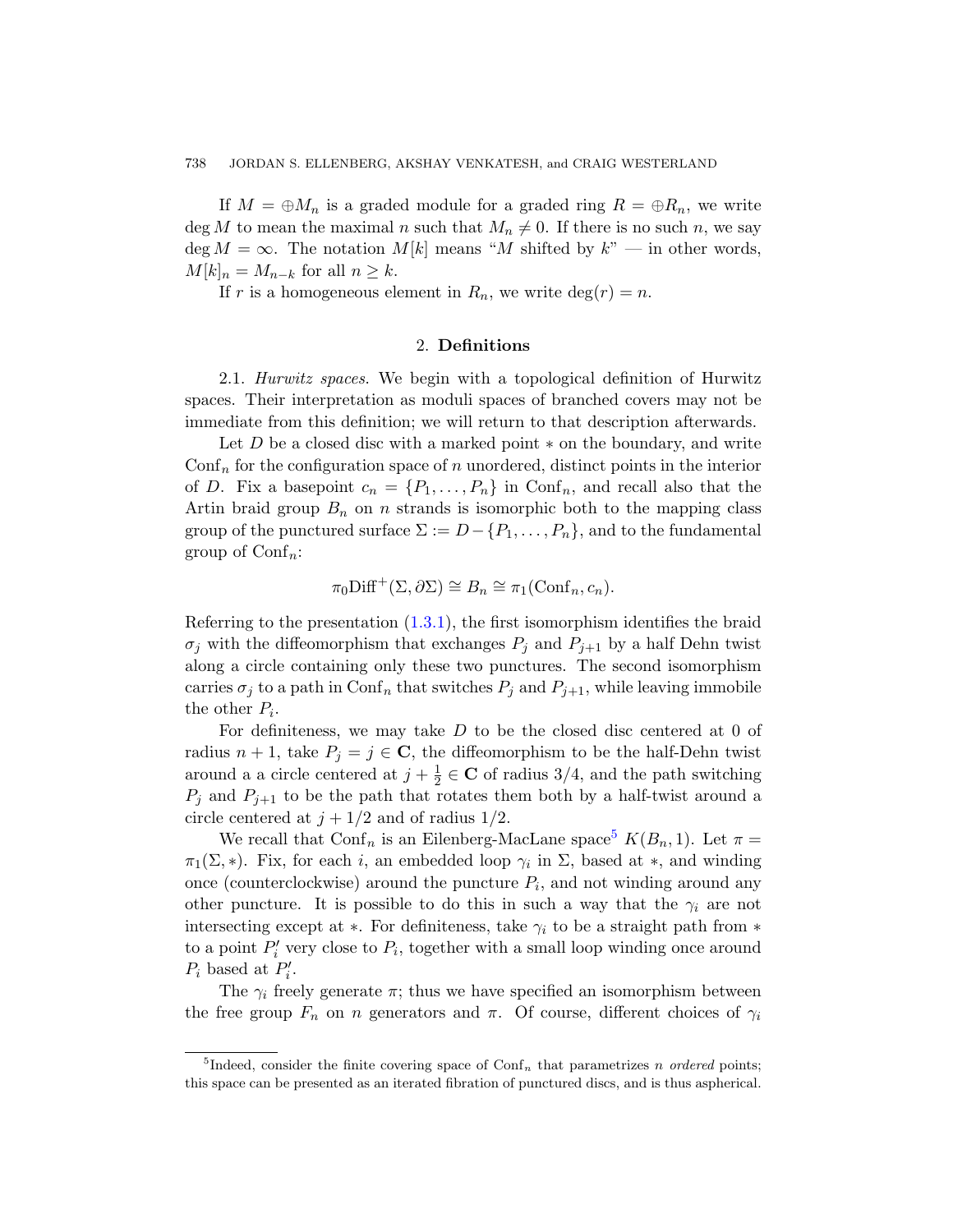will yield differing isomorphisms. We note, however, that any two choices of generators  $\{\gamma_i\}$  and  $\{\gamma'_i\}$  are related by a diffeomorphism<sup>6</sup>  $h : \Sigma \to \Sigma$  fixing  $\partial \Sigma$ .

Since the marked point  $* \in \partial \Sigma$  is fixed by the action of the diffeomorphism group Diff<sup>+</sup>( $\Sigma$ ,  $\partial \Sigma$ ), there is a natural action of  $B_n$  on  $\pi$ , and hence the set  $Hom(\pi, G)$  of homomorphisms from  $\pi$  to any discrete group G. Let  $c \subseteq G$ be a conjugacy class or union thereof. Write  $Hom<sup>c</sup>(\pi, G)$  for the subset of homomorphisms  $f : \pi \to G$  that carry each  $\gamma_i$  into c.

In principle, this subset is dependent upon our choice of generators  $\gamma_i$ . Note, however, that any two loops  $\gamma_i$ ,  $\gamma'_i$  around  $P_i$ , of the type described above, are conjugate. Thus we may reformulate the condition on  $f$  without reference to the choice of  $\{\gamma_i\}$  to say that f carries the free homotopy class of a loop around each puncture into c. In this formulation, it is also apparent that this subset is invariant under the action of  $B_n$ , since any diffeomorphism of  $\Sigma$  preserves the set of free homotopy classes of loops around the punctures.

<span id="page-10-0"></span>Finally, write  $\text{Sur}^c(\pi, G)$  for the subset of  $\text{Hom}^c(\pi, G)$  consisting of surjective homomorphisms (nonempty only if c generates G), and write  $\text{Sur}(\pi, G)$  for the similarly defined subset of  $Hom(\pi, G)$ . These are evidently a  $B_n$ -invariant subset of  $\text{Hom}^c(\pi, G)$ .

2.2. Definition. Let  $\text{Conf}_n$  be the universal cover of  $\text{Conf}_n$ , together with a fixed point  $\tilde{c}_n$  above  $c_n$ ; thus  $B_n$  acts on  $\text{Conf}_n$  by deck transformations, this action being uniquely specified by requiring the action of  $b \in B_n$  on  $\tilde{c}_n$ to coincide with the monodromy action of  $B_n \simeq \pi_1(\text{Conf}_n, c_n)$ . Define the Hurwitz spaces

- $\text{Hur}_{G,n} := \text{Conf}_n \times_{B_n} \text{Hom}(\pi, G),$
- $\text{Hur}_{G,n}^c := \widehat{\text{Conf}}_n \times_{B_n} \text{Hom}^c(\pi, G),$
- CHur $_{G,n} = \widetilde{\text{Conf}}_n \times_{B_n} \text{Sur}(\pi, G),$
- CHur ${}_{G,n}^c := \widehat{\text{Conf}}_n \times_{B_n} \text{Sur}^c(\pi, G).$

These are covering spaces of  $\text{Conf}_n$ , finite sheeted when G is finite. Moreover,

(fiber of  $\text{Hur}_{G,n} \to \text{Conf}_n$  above  $c_n) \cong \text{Hom}(\pi, G) \cong G^n$ ,

where the first map sends  $\tilde{c}_n \times a \mapsto a \in \text{Hom}(\pi, G)$  and the second map uses the identification, described above, of  $F_n$  with  $\pi$ . Similarly for the other space, the fibers above  $c_n$  are identified with  $\text{Hom}^c(\pi, G)$ ,  $\text{Sur}(\pi, G)$  and  $\text{Sur}^c(\pi, G)$ , respectively, which in turn are identified with the set of  $n$ -tuples of elements of  $c \subseteq G$ , the elements of  $c^n$  that generate G, and the elements of  $G^n$  that generate G respectively.

<sup>&</sup>lt;sup>6</sup>The map h may be constructed by gluing together, for each i, diffeomorphisms from the punctured disk bounded by  $\gamma_i$  to the one bounded by  $\gamma'_i$ , as well as the exterior of their unions.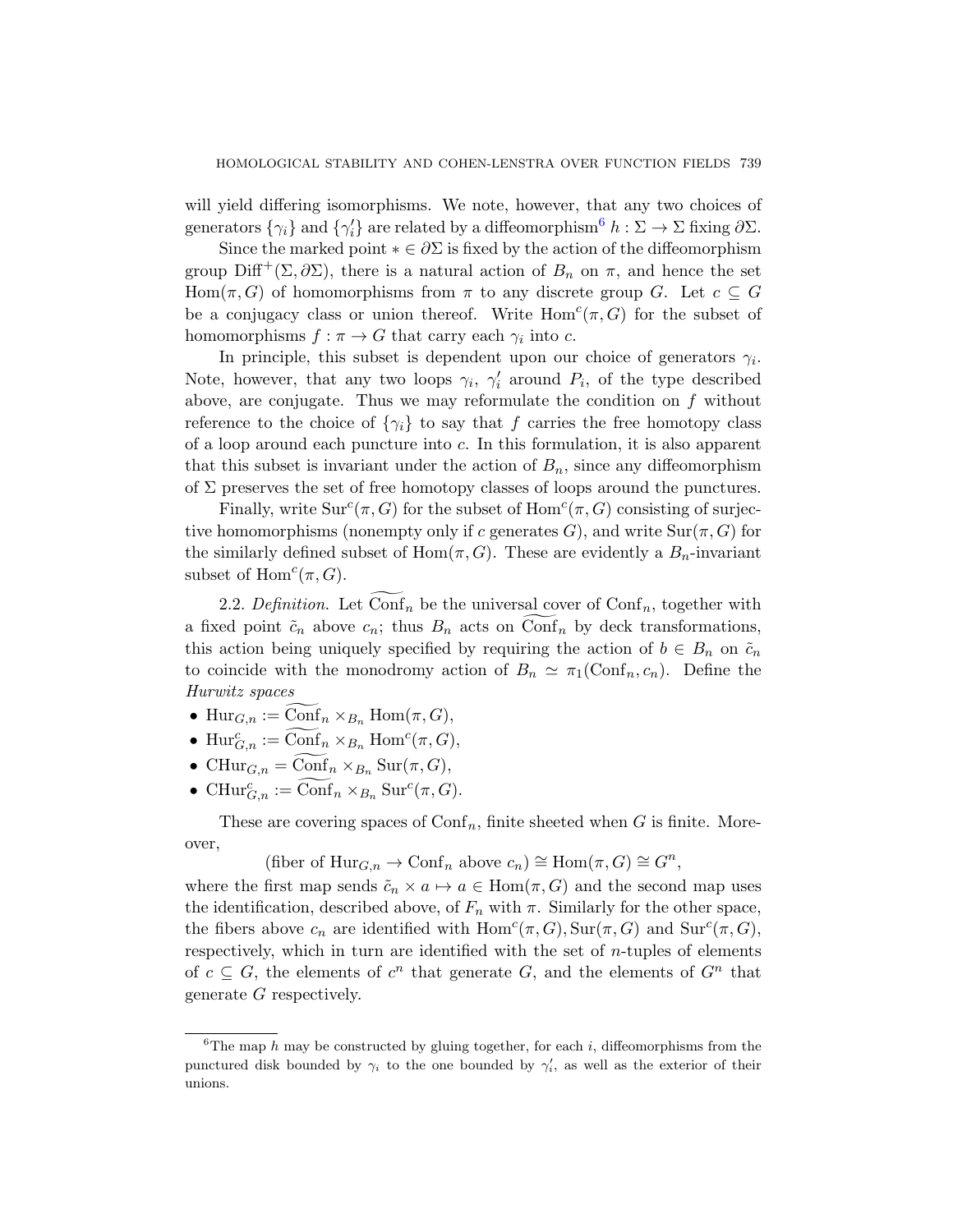#### 740 JORDAN S. ELLENBERG, AKSHAY VENKATESH, and CRAIG WESTERLAND

In all cases, with respect to these identifications, the monodromy action of  $\pi_1(\text{Conf}_n, c_n) \simeq B_n$  on the fiber is identified with the braiding action (1.3.2) of  $B_n$  on  $G^n$  (see, e.g., [5, eq. (14)]).

Note also that G acts on  $Hom(\pi, G)$  by conjugation in the target; the subsets  $Hom<sup>c</sup>(\pi, G)$ ,  $Sur(\pi, G)$ , and  $Sur<sup>c</sup>(\pi, G)$  are invariant under this action. When given in terms of sets of  $n$ -tuples, the action is by termwise conjugation on the *n*-tuple. Furthermore, this action commutes with the action of  $B_n$  on the domain and so yields an action of G on all of the spaces above.

Finally, we note that  $\text{Conf}_n$  is a contractible space with a free action of  $B_n$ , and so we can regard  $\text{Hur}_{G,n}$  as the Borel construction  $EB_n \times_{B_n} \text{Hom}(\pi, G)$ (and similarly for the other spaces above).

2.3. Interpretation as moduli spaces. A marked n-branched G-cover of the disc is a quintuple  $(Y, p, \bullet, S, \alpha)$ , where

- $S \subset D$  is a set of n distinct points in the interior of D,
- $-p: Y \to D S$  is a covering map,
- $-\alpha$ :  $G \to \text{Aut}(p)$  is a map inducing a simply transitive action of G on each fiber,
- • is a point in the fiber of p above ∗.

Note that we do not restrict ourselves to *connected* covers  $Y$ . We say two marked *n*-branched  $G$ -covers  $Y$  and  $Y'$  are isomorphic if there is a homeomorphism from Y to Y' over  $D-S$ , compatible with the remaining data.

Then we have bijections between the sets (a), (b), and (c) described below:

- (a) points of  $\text{Hur}_{G,n}$ ;
- (b) pairs  $(S, f)$ , where  $S \in \text{Conf}_n$ , and  $f : \pi_1(D S, *) \to G$  is a homomorphism;
- (c) isomorphism classes of marked n-branched G-covers of D.

For the bijection between (a) and (b), regard elements of Conf<sub>n</sub> above  $S \in$ Conf<sub>n</sub> as a homotopy class of paths between  $c_n$  and S, in such a fashion that  $\tilde{c}_n$  corresponds to the trivial path. Such a path induces an isomorphism of  $\pi = \pi_1(D - c_n, *)$  with  $\pi_1(D - S, *)$ . Thus each point of  $\widehat{\text{Conf}}_n \times \text{Hom}(\pi, G)$ gives a pair  $(S, \pi_1(D - S, *) \to G)$ , and this descends to the desired bijection.

For the bijection between (b) and (c), start with an *n*-branched  $G$ -cover, and identify the fiber above  $*$  with G through the map  $g \mapsto g \bullet$ ; with respect to this identification, the action of  $\pi_1(D-S, *)$  on  $p^{-1}(*)$  is by right multiplication by G and so defines a homomorphism  $\pi_1(D-S,*) \to G$ .

Remark. Hurwitz spaces appear in many places in the literature, and the definition admits many variants. We emphasize that our Hurwitz spaces differ from many standard treatments in that we do not restrict our attention to connected G-covers (we reserve the notation CHur for such a Hurwitz space),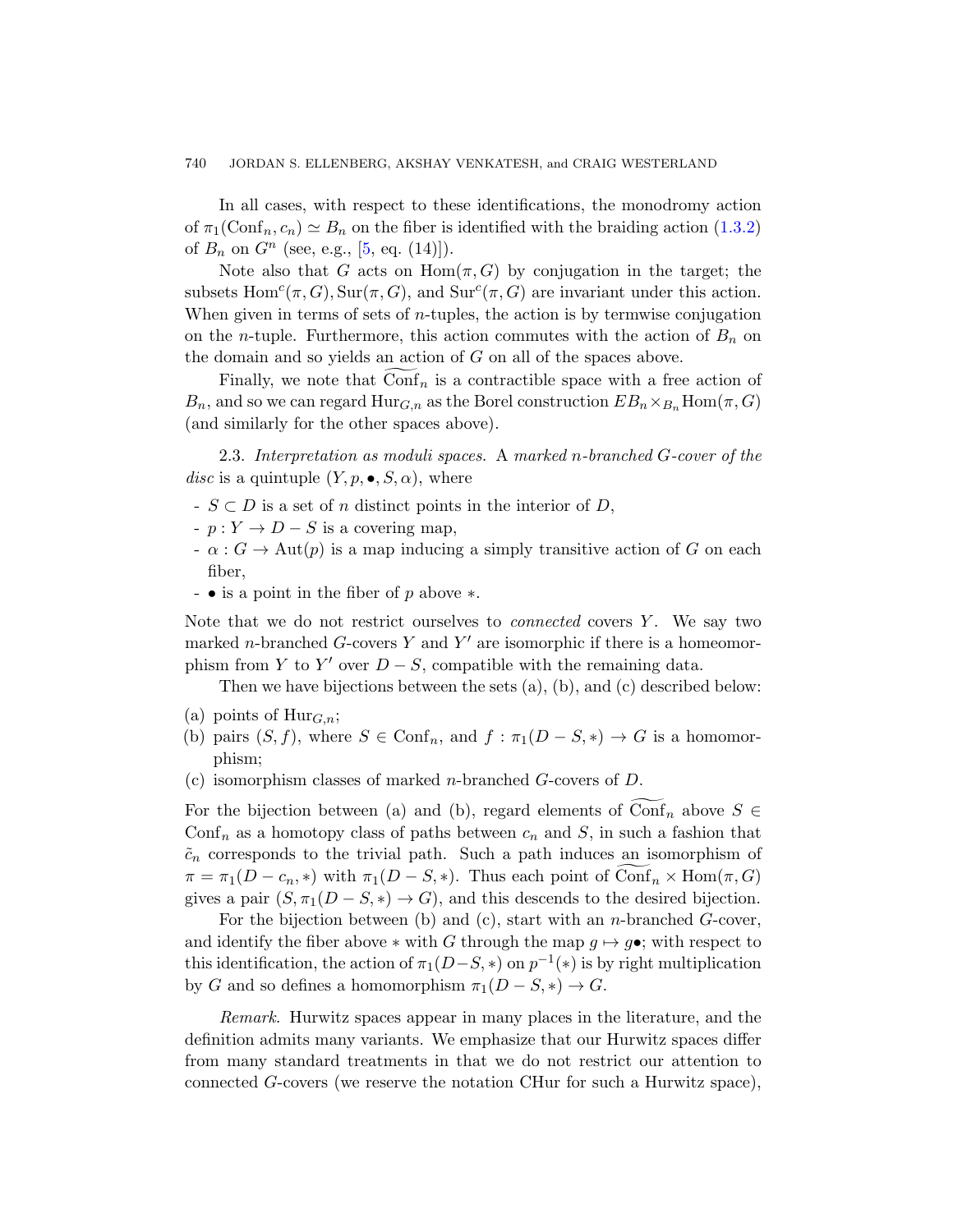and in that we select a marked point int[he fiber over](#page-10-0) ∗. This latter difference means that, by contrast with the notation in some of the literature, the points of our Hurwitz space with some fixed set of branch points  $S \subset D$  are in bijection "on the nose" with the homomorphisms from the fundamental group of the punctured disc to  $G$ , not with the conjugacy classes of such homomorphisms.

The action of G on  $\text{Hur}_{G,n}$  defined in the discussion following Definition 2.2 is given in these terms by moving the marked point, i.e., via the rule

$$
g(Y, p, \bullet, S, \alpha) = (Y, p, \alpha(g)\bullet, S, \alpha).
$$

Later we shall study the quotient of  $\text{Hur}_{G,n}$  by this G-action; this quotient space, which we denote  $\text{Hur}_{G,n}/G$ , parametrizes *n*-branched G-covers without the specification of •.

The subspace  $\text{CHur}_{G,n} \subseteq \text{Hur}_{G,n}$  consists of the space of covers with full monodromy  $G$  — in other words, the covers corresponding to *surjective* homomorph[isms](#page-10-0)  $\pi_1(D-S, *) \to G$ . The prepended "C" is meant to recall that this space parametrizes *connected* G-covers of the disc. The space  $\text{CHur}_{G,n}$ itself need not be connected in general (cf. Section 1.4).

2.4. Combinatorial invariants. Hur<sub>G,n</sub> is usually disconnected; i.e., the action of  $B_n$  on  $\text{Hom}(F_n, G)$  is typically not transitive.

We now describe some invariants of a cover  $p$  that are constant on connected components of  $\text{Hur}_{G,n}$ . By Definition 2.2, it is equivalent to the combinatorial problem of specifying a  $B_n$ -invariant function on  $G^n$ .

- The global monodromy of p is the image of  $\pi_1(D-S,*)$  in G. In combinatorial terms, this is the map  $(g_1, \ldots, g_n) \to \langle g_1, \ldots, g_n \rangle$ , the subgroup of G generated by the  $g_i$ .
- The boundary monodromy of  $p$  is the element of  $G$  induced by a counterclockwise loop around  $\partial D$ . (More precisely, transport around such a loop moves • to a point  $q.\bullet$  for a unique  $q \in G.$ )

In combinatorial terms, this is the map  $(g_1, \ldots, g_n) \mapsto g_1 g_2 \cdots g_n$ .

• For each *i*, the monodromy around a small loop encircling  $P_i$  is an element of G, well defined only up to conjugacy. The resulting multiset of n conjugacy classes of G is called the Nielsen class of p.

Combinatorially, the Nielsen class map associates to  $(g_1, \ldots, g_n)$  the multiset obtained by replacing each  $g_i$  with its conjugacy class.

Fixing the global monodromy, boundary monodromy, and Nielsen class of a cover specifies a subspace of  $\text{Hur}_{G,n}$ ; although it may be disconnected, there are no "obvious" invariants further separating connected components.

For a conjugacy class  $c \subseteq G$ , we note that  $\text{Hur}_{G,n}^c$  is the subspace of  $Hur_{G,n}$  consisting of covers whose Nielsen class is n copies of c. Our main goal in the present paper is to study the homology groups  $H_p(\text{Hur}_{{G},n}^c)$ , especially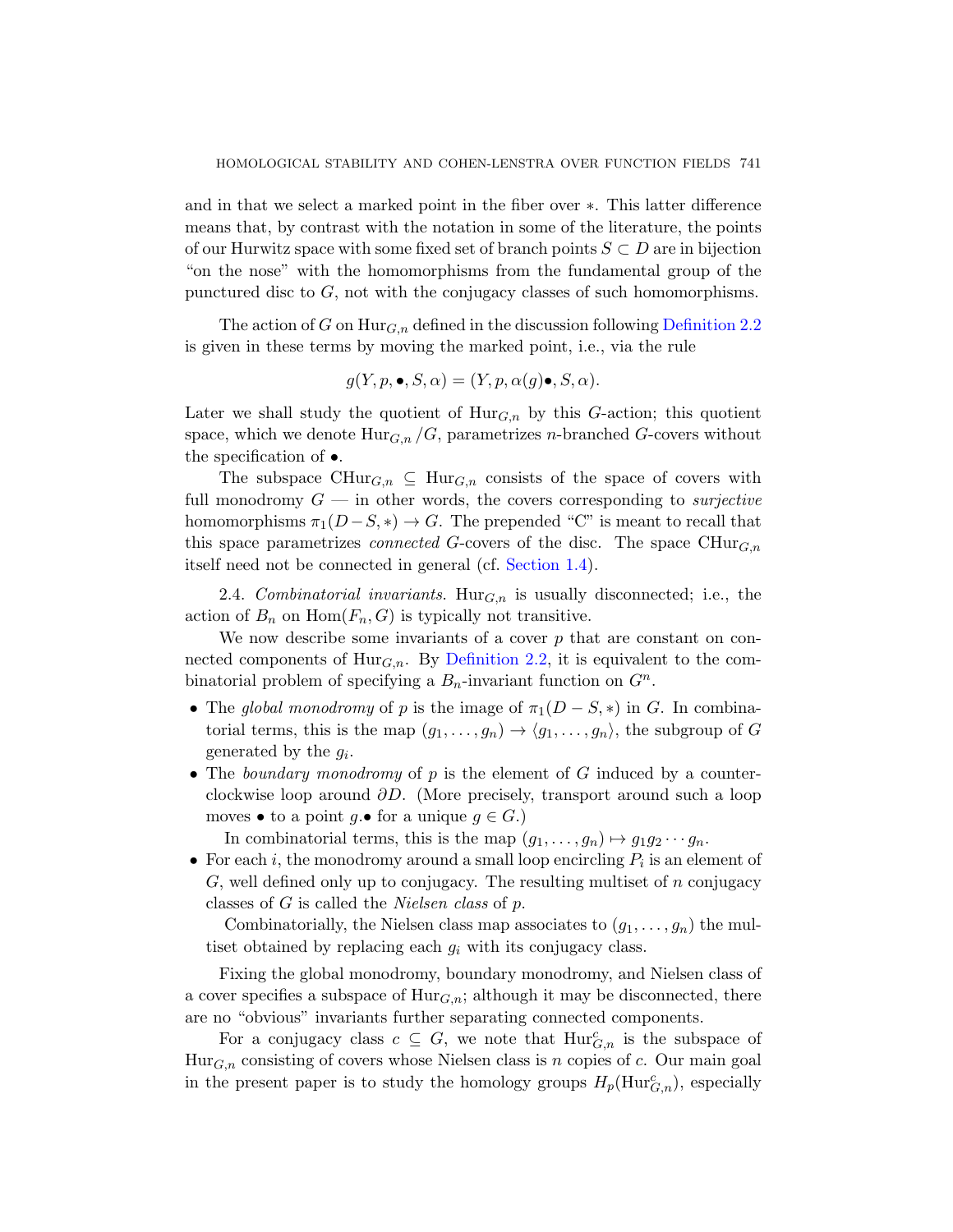<span id="page-13-2"></span>their asymptotic behavior as  $n$  grows with  $G$  and  $c$  held fixed. It is also natural to consider the larger spaces where the monodromy is drawn not from a single conjugacy class c but from a fixed union of conjugacy classes, or for that matter from th[e wh](#page-57-2)ole [gro](#page-54-5)up. We do not pursue this generalization in the present paper.

2.5. PROPOSITION.  $\text{Hur}_{G,n}$  and  $\text{Hur}_{G,n}^c$  are both homotopy equivalent to CW complexes with at most  $(2|G|)^n$  cells.

<span id="page-13-1"></span>*Proof.* Since  $\text{Hur}_{G,n}$  and  $\text{Hur}_{G,n}^c$  are both coverings of  $\text{Conf}_n$  with fibers of size  $\leq |G|^n$ , it suffices to check that  $\text{Conf}_n$  is homotopy equivalent to a CW complex with  $\leq 2^n$  cells. For this see, e.g., [46] or [11].

Proposition 2.5 is critical for the arithmetic applications; in the Lefschetz trace formula it is this fact that allows us to neglect the contribution of cohomology classes in the unstable range.

2.6. Gluing maps. Arising from the natural inclusions  $B_n \times B_m \to B_{n+m}$ and  $G^n \times G^m \to G^{n+m}$ , we obtain a map on Borel constructions

$$
(EB_n \times_{B_n} G^n) \times (EB_m \times_{B_m} G^m) \to EB_{n+m} \times_{B_{n+m}} G^{n+m},
$$

which defines (up to homotopy) a gluing map

 $\text{Hur}_{G,n} \times \text{Hur}_{G,m} \longrightarrow \text{Hur}_{G,n+m}$ .

This multiplicative structure is associative up to homotopy since both maps inducing it are; collectively, they make the union of the Hurwitz spaces into an  $H$ -space.

Geometrically, these maps associate to a pair of branched covers  $Y_1, Y_2$  of D a new cover, Y<sub>3</sub>. Pick two standard disjoint, embedded loops  $\gamma_1$ ,  $\gamma_2$  in D based at  $*$ ; then the restriction of  $Y_3$  [to the in](#page-10-0)terior of the region described by each  $\gamma_i$  is isomorphic to  $Y_i$ . On the complement of the loops,  $Y_3$  is the trivial G-bundle extension.

Similarly, we have a multiplication

$$
\text{Hur}_{G,n}^c \times \text{Hur}_{G,m}^c \longrightarrow \text{Hur}_{G,n+m}^c.
$$

<span id="page-13-0"></span>We note that these gluing maps are equivariant for the action of  $G$  (where G acts on all three factors in the fashion defined after Definition 2.2) when we take the model given by the [Borel const](#page-13-1)ruction.

## 3. The ring  $R$  of connected components

Let k be a field of characteristic prime to  $|G|$ . Then the graded ring

$$
R = \sum_{n} H_0(\mathrm{Hur}_{G,n}^c, k)
$$

inherits, from the multiplication on Hurwitz spaces (Section 2.6), the structure of a noncommutative k-algebra; moreover, the higher homology of Hurwitz spaces carries the structure of R-module.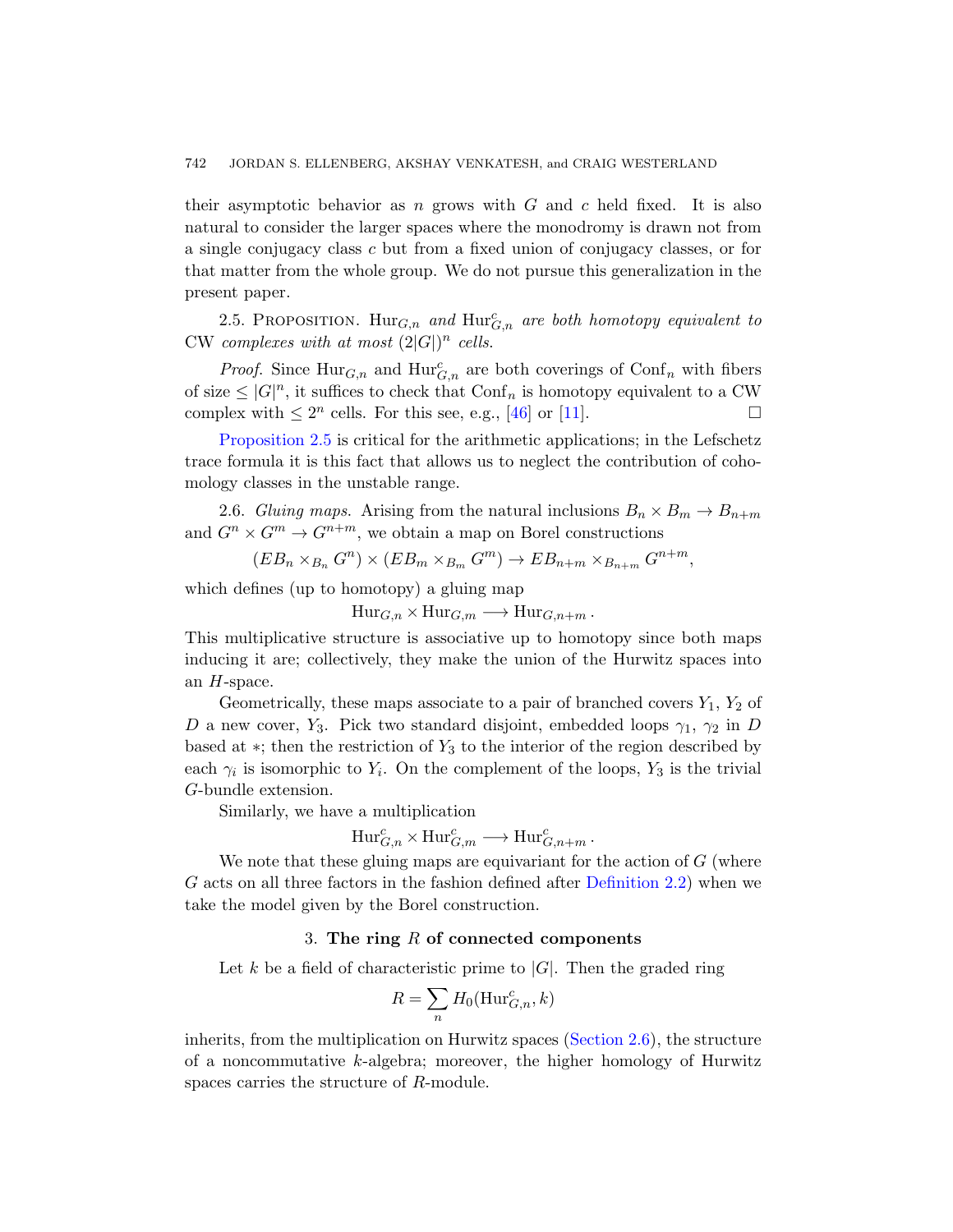3.1. Definition. We say the pair  $(G, c)$  has the nonsplitting property if c generates G and, moreover, for every subgroup H of G, the intersection  $c \cap H$ is either empty or a conjugacy class of H.

<span id="page-14-1"></span>Our main result in this section is Lemma 3.5, which implies that if  $(G, c)$ has the nonsplitting property, then there exists a central homogeneous element  $U \in R$  so that the degree of  $R/UR$  is finite.

Before discussing  $R$ , we begin by giving the basic example of nonsplitting pairs:

3.2. LEMMA. Let  $G$  be a finite group whose order is  $2s$  for s odd. Then there is a unique conjugacy class of involutions  $c \subset G$ ; if c generates G, then  $(G, c)$  is nonsplitting.

Proof. The fact that all involutions are conjugate follows from conjugacy of 2-[Sy](#page-14-0)low subgroups; any subgroup  $H$  of  $G$  containing an involution has order  $2s'$  for  $s'$  odd, and the nonsplitting follows from the uniqueness assertion applied to  $H$ .

A group G as in the lemma is necessarily isomorphic to  $G_0 \rtimes (\mathbb{Z}/2\mathbb{Z})$  for some group  $G_0$  of odd order. In fact, these are the only cases of nonsplitting pairs where c is a involution.<sup>7</sup> There are other nonsplitting pairs: for example,  $G = A_4$  and c one of the classes of 3-cycles.

For the remainder of this paper all theorems have as a hypothesis that  $(G, c)$  has the nonsplitting property.

3.3. Combinatorial description of R. The graded ring  $R$  has a very concrete description: Let  $\tilde{S}$  be the set of tuples of elements from c (of any nonnegative length), and let S be the quotient of  $\tilde{S}$  by the action of the braid group. Then  $S$  is a semigroup under the operation of concatenation, and  $R$ is the semigroup algebra  $k[S]$ . We let  $S_n = c^n/B_n$  be the subset of S consisting of elements of degree n; for  $s \in S$  (considered as an element of R) write  $\partial s \in G$  for the boundary monodromy of s; if s is represented by  $(g_1, \ldots, g_n)$ , then  $\partial s = g_1 \cdots g_n$ .

R is generated over k by degree 1 elements  ${r_q}_{q \in c}$ , subject to the relations

<span id="page-14-0"></span>
$$
(3.3.1) \t\t\t\t\t r_g r_h = r_{ghg^{-1}} r_g.
$$

We occasionally denote  $r_g$  by  $r(g)$  if the group element in question is too typographically complicated to fit in a subscript. We note that we learned

<sup>&</sup>lt;sup>7</sup>This fact follows from Glauberman's  $Z^*$  theorem, as Richard Lyons explained to us; the authors thank mathoverflow.net for providing a forum where we could ask about this and be provided with an authoritative reference.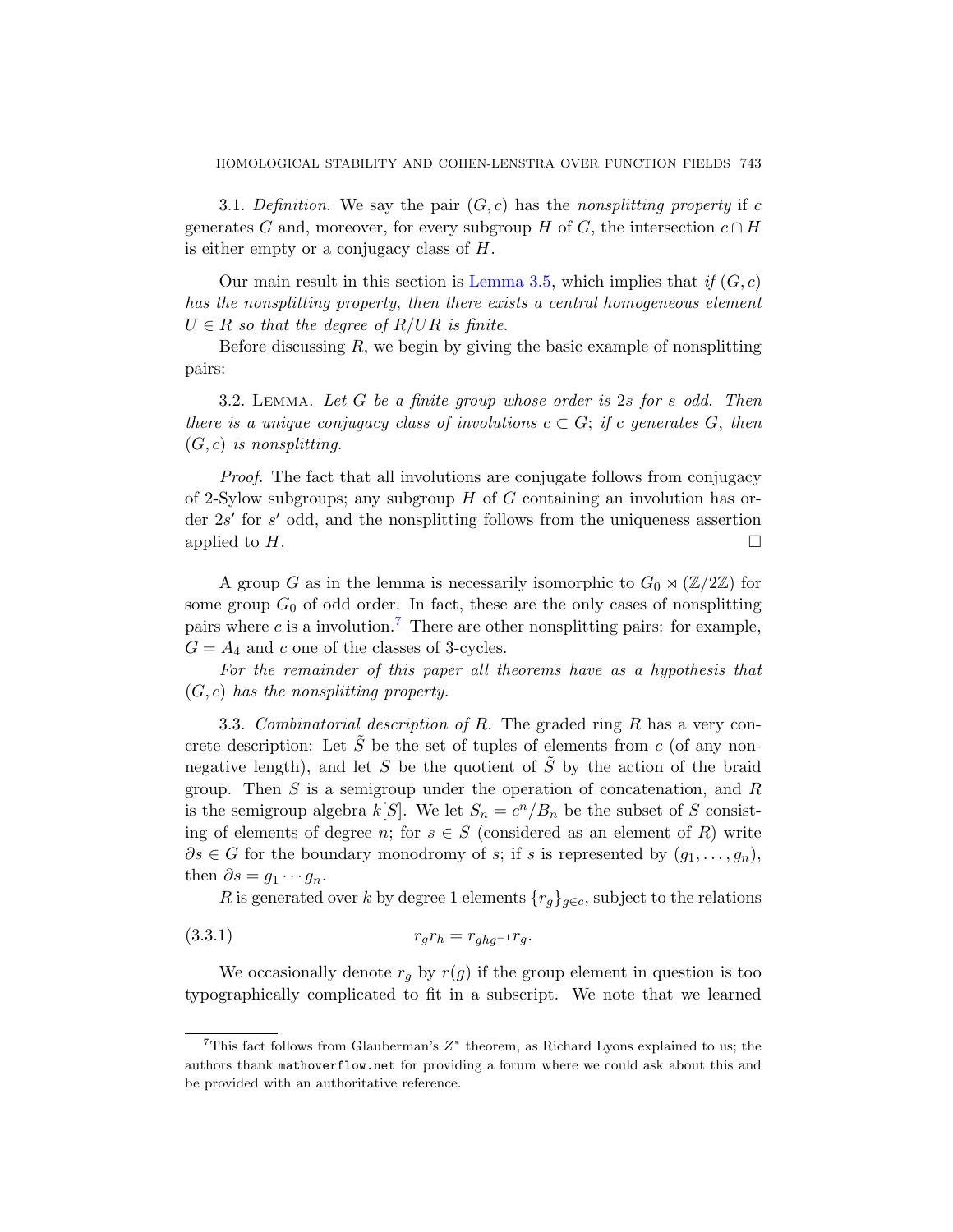<span id="page-15-0"></span>the idea of using the semigroup  $S$  to study connected components of Hurwitz spaces from the appendix to [27].

3.4. PROPOSITION. Let  $g \in c$ . For sufficiently large n, every n-tuple  $(g_1, \ldots, g_n)$  in  $\tilde{S}$  whose elements generate G is equivalent under the braid group to an n-tuple  $(g, g'_2, \ldots, g'_n)$ , where  $g'_2, \ldots, g'_n$  generate G.

This implies [sta](#page-55-4)bility for the zeroth Be[tti nu](#page-2-0)mber:  $b_0(CHur_{G,n}^c)$  is independent of n for sufficiently large n. Regarding  $\pi_0(\mathrm{CHur}_{G,n}^c)$  as a subset of  $S_n$ , this shows that the map  $\pi_0(\mathrm{CHur}_{G,n}^c) \to \pi_0(\mathrm{CHur}_{G,n+1}^c)$  given by adding g at the beginning of an *n*-tuple is surjective for  $n$  sufficiently large. Both sets are finite, so this is eventually a bijection.

Proof. This is well known (see, e.g., [27]), but for completeness we include a proof here. It is clear that, by repeated action of the braid action  $(1.3.2)$ , we can pull the *i*th monodromy element to the beginning of the *n*-tuple; that is, the *n*-tuple  $(g_1, \ldots, g_n)$  is equivalent to  $(g_i, g'_1, \ldots, g'_{n-1})$  for some  $(n-1)$ -tuple  $(g'_1, \ldots, g'_{n-1})$ . Write d for the order of an element of c. If  $n > d|c|$ , some element g' of c occurs at least  $d+1$  times in  $(g_1, \ldots, g_n)$ ; we can use the braid action to pull these back to the front, forming an  $n$ -tuple

$$
\underline{g} = (g', g', \dots, g', g'_1, \dots, g'_{n-d-1})
$$

equivalent under the braid action to  $(g_1, \ldots, g_n)$ . The elements of this *n*-tuple generate G, whence  $g', g'_1, \ldots, g'_{n-d-1}$  generate G.

Now the fact that  $(g')^d = 1$  implies that, for any k-tuple  $h_1, \ldots, h_k$ , the  $d + k$ -tuple

$$
(\underbrace{g',g',\ldots,g'}_d,h_1,\ldots,h_k)
$$

is equivalent under braiding to

$$
(hg'h^{-1},\ldots,hg'h^{-1},h_1,\ldots,h_k),
$$

where h is the product  $h_1 \cdots h_k$ ; this equivalence is implemented by the braid that winds the first  $d$  strands around the last  $k$  strands; i.e., we first braid the  $g'$ s to the right to obtain  $(h_1, \ldots, h_k, g', \ldots, g')$  and then braid the hs to the right to obtain the tuple above. Since the braid action can conjugate the  $d$ copies of g' by  $h_1 \cdots h_k$  and by  $h_1 \cdots h_{k-1}$ , it can also conjugate those d copies of  $g'$  by  $h_k$  alone. Repeating this process, we find that

$$
(g',g',\ldots,g',h_1,\ldots,h_k)
$$

is equivalent to

$$
(g'',g'',\ldots,g'',h_1,\ldots,h_k)
$$

for any  $g''$  that is conjugate to  $g'$  via an element in the group generated by  $h_1, \ldots, h_k$ .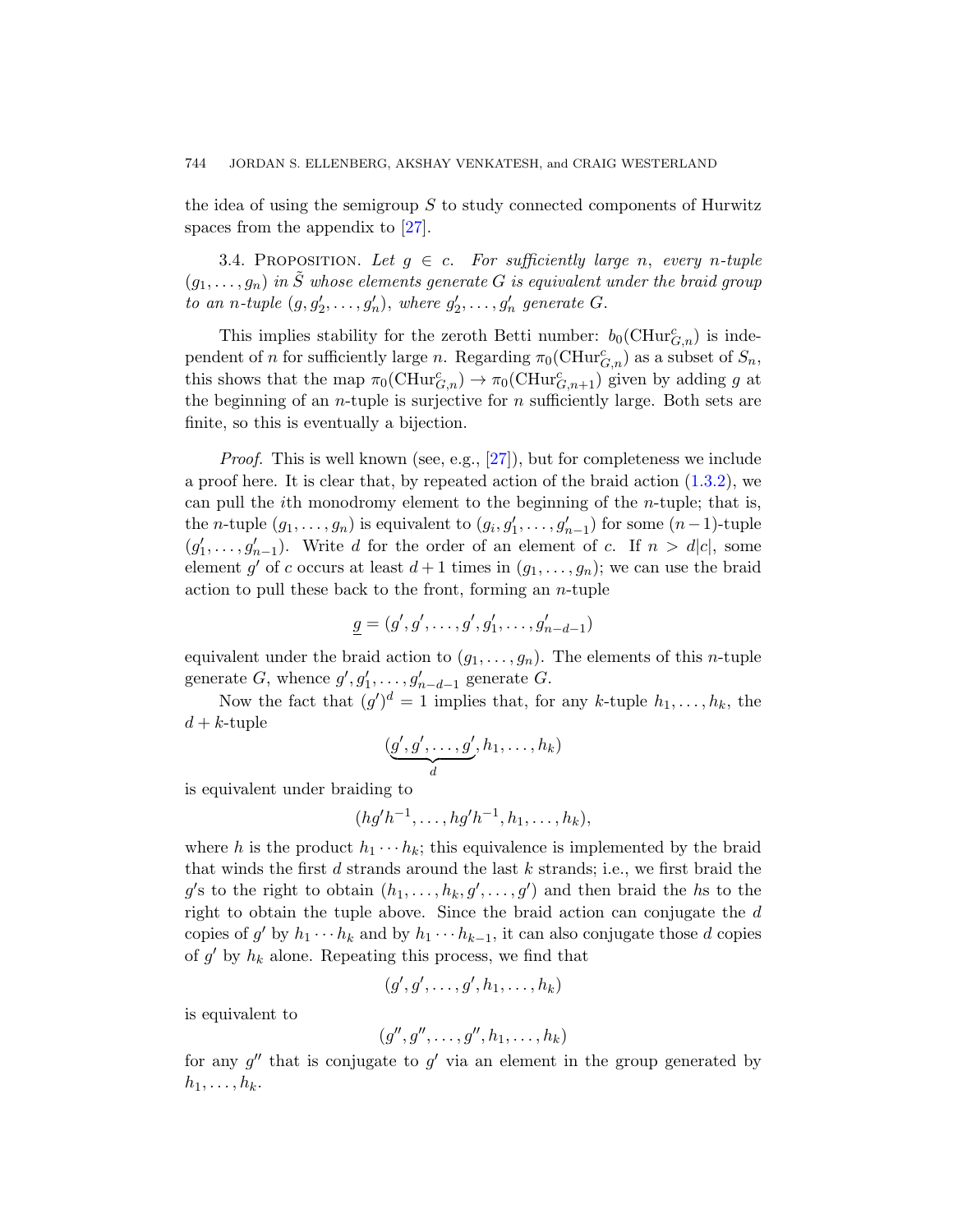Now the final  $n - d$  elements of g generate G, as we have seen. Since g' is conjugate to  $g$  via some element of  $G$ , the argument above shows that  $g$  is equivalent under the braid action to

$$
(g,g,\ldots,g,g',g_1',\ldots,g_{n-d-1}').
$$

<span id="page-16-0"></span>This proves the proposition.

Recall that if  $M = \bigoplus M_n$  is a graded R-module, we write deg M to mean the maximal n such that  $M_n \neq 0$ . If there is no such n, we say deg  $M = \infty$ . In the following lemma, we prove a finiteness condition on  $R$  that will turn out to imply all the homological properties of the category of R-modules that we require for the proof of the main theorem.

3.5. LEMMA. Suppose that  $(G, c)$  has the nonsplitting property. For an integer D, write

$$
U_D = \sum_{g \in c} r_g^{D|g|},
$$

so that  $U_D$  [is in the center](#page-15-0) of R. Then there exists a D such that the degree of both kernel and cokernel of

$$
R \xrightarrow{U_D} R, \quad r \mapsto U_D r
$$

are finite.

Proof. The main ingredient is Proposition 3.4. The nonsplitting property for G is used in an essential way, allowing the application of this proposition to the pair  $(H, c \cap H)$  for subgroups  $H \leq G$ .

Within the present proof, we refer to the subset of  $S_n$  consisting of braid orbits on *n*-tuples generating H as  $S_n(H)$ . We first show that for every subgroup H of G, every element g of  $c \cap H$ , and every sufficiently large n, the map

$$
(3.5.1) \tSn(H) \to Sn+|g|(H), \quad s \mapsto r_g^{|g|} s
$$

is bijective. It suffices to show that this map is surjective for large enough  $n$ : since all the sets involved are finite, it must then be eventually bijective, which is the assertion to be proved.

If  $c \cap H$  is empty, then so too is  $S_N(H)$ ; the claim is vacuously true. If not, take  $s \in S_n(H)$  $s \in S_n(H)$  $s \in S_n(H)$ ; for sufficiently large n, Proposition 3.4 (applied to the group H and conjugacy class  $c \cap H$ ) shows that

$$
s \sim r_g s', \quad s' \in S_{n-1}(H).
$$

Note it is exactly at this point that the nonsplitting property enters our argument: we used the fact that  $c \cap H$  is a single conjugacy class. See also the discussion after the theorem in Section 1.4.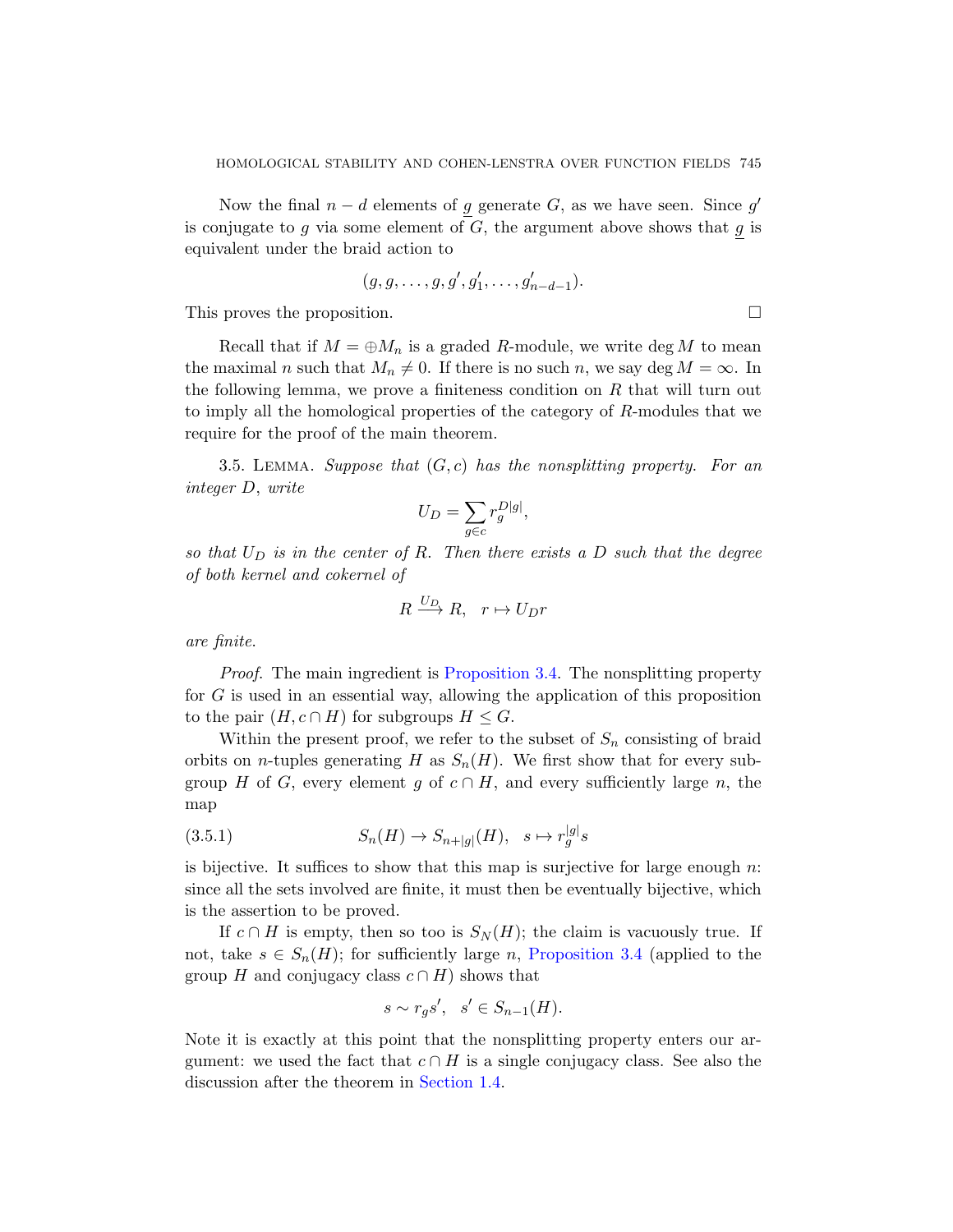Increasing n as necessary, we can repeat this process  $|g|$  times; this shows that  $r_g^{[g]}$  induces a surjective map, as desired.

It is not clear that different choices of  $g \in c \cap H$  induce the *same* bijection in (3.5.1). For  $g_1, g_2 \in c \cap H$ , observe that multiplication by  $A := r_{g_1}^{|g_1|}$  and  $B := r_{g_2}^{|g_2|}$  commute (as self-maps of S). For sufficiently large n, the map B is a bijection from  $S_n(H)$  to  $S_{n+|g|}(H)$  and so has an inverse, which we denote  $B^{-1}: S_{n+|g|}(H) \to S_n(H)$ . So, again for sufficiently large n,  $A \circ B^{-1}$  is a permutation of  $S_n(H)$ . Let D be chosen so that every permutation of every  $S_n(H)$  has order dividing D. Then  $(A \circ B^{-1})^D = A^D \circ B^{-D}$  induces the identity map on  $S_n(H)$  for large enough n. Thus, for such D, the map

$$
S_n(H) \xrightarrow{r_g^{D|g|}} S_{n+D|g|}(H)
$$

is — for large  $n - a$  bijection and is independent of  $g \in c \cap H$ .

For  $m \geq 1$ , set  $F_m R$  to be the subspace of R generated by elements in  $S_n(H)$ , as n ranges over nonnegative integers and H ranges over subgroups of order at least m. Note that  $U_D$  preserves  $F_mR$ ; we now show, by descending induction on m, that

$$
(3.5.2) \t\t\t U_D: F_m R_n \to F_m R_{n+D|g|}
$$

is an isomorphism for sufficiently large  $n$ . Again, it is sufficient to show that  $(3.5.2)$  is surjective for sufficiently large *n*.

The inductive claim is valid for  $m > |G|$  trivially. Now suppose it is true whenever  $m > m_0$ .

Let H be a subgroup of G of size  $m_0$ . It suffices to check that — for large enough  $N$  — every  $y \in S_N(H)$  belongs to the image of  $U_D$ . Again, this is vacuously true if  $c \cap H = \emptyset$ . Otherwise, by what we have shown, there exists  $x \in S_{N-D|g|}(H)$  such that  $r_g^{D|g|}x = y$  for all  $g \in c \cap H$ . Therefore,

$$
U_D x = |c \cap H|y + y', \text{ where } y' = \sum_{g \in c \setminus (c \cap H)} r_g^{|D|} x \in F_{m_0 + 1} R_N.
$$

By induction, there exists, for sufficiently large  $N, x' \in F_{m_0+1}R_{N-D|g|}$  such that  $U_D x' = y'$ . Consequently,  $U_D(x - x') = |c \cap H|y$ . Since  $c \cap H$  is a conjugacy class of  $H < G$ , the size of  $c \cap H$  divides  $|G|$  and is therefore invertible in k. Thus, we conclude that y is in the image of  $U_D$ , as desired.

We note that the assumption that  $|G|$  is invertible in k was used in a substantial way in this proof. Consequently, we do not expect that rational homological stability for Hurwitz spaces can be improved to an integral result, since Theorem 6.1 depends in a basic way upon this fact. However, the proof of Lemma 3.5 suggests that an integral result may be possible for subspaces of Hurwitz spaces (such as  $\mathrm{CHur}_{G,n}^c$ ).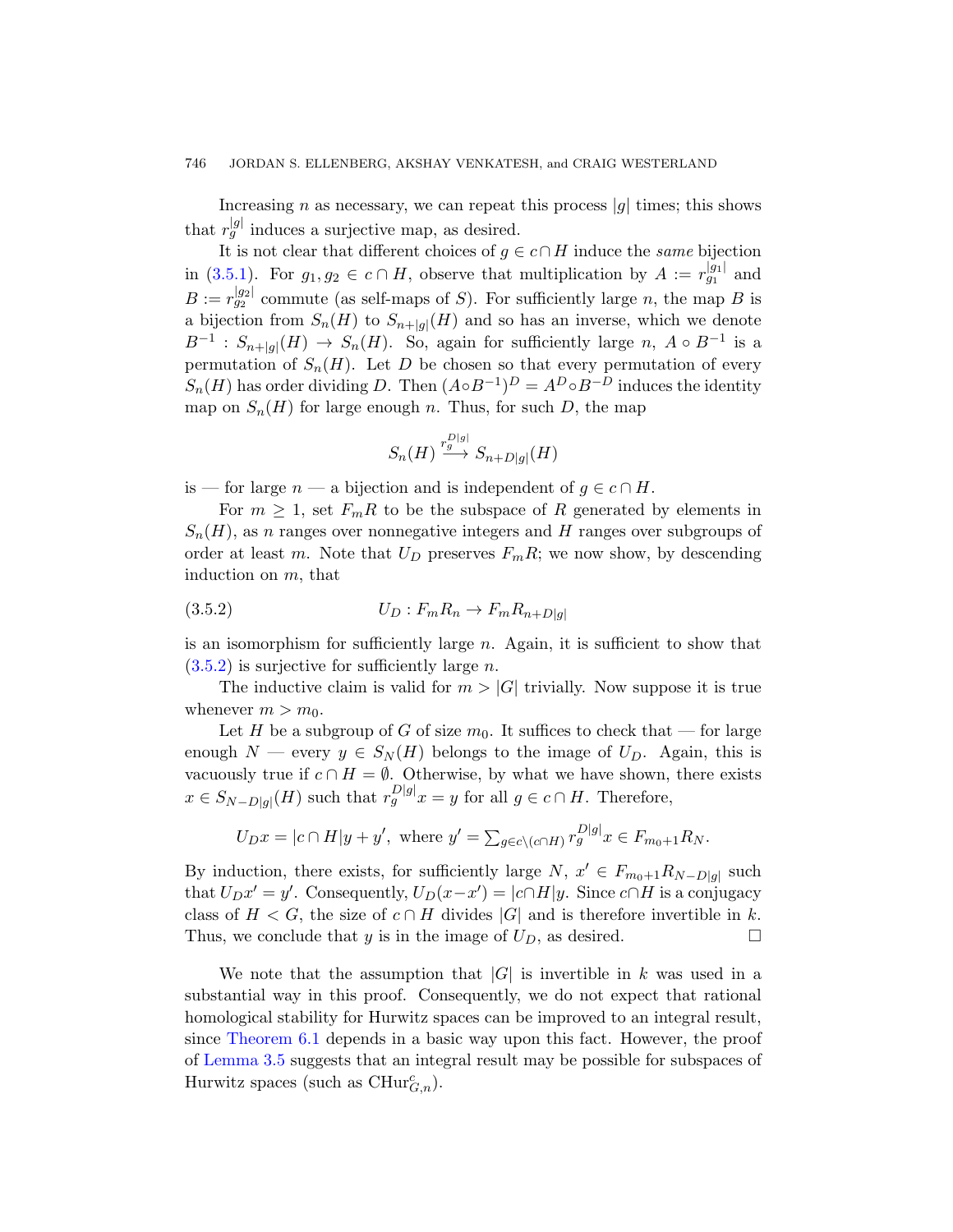# [4](#page-19-0). The  $K$ -complex associated to an  $R$ -module

<span id="page-18-0"></span>This section is solely concerned with homological properties of the ring R introduced in Section 3. In particular, we associate to each R-module M a certain Koszul-like complex, the  $K$ -complex (Section 4.1). We shall see in Section 5 that the homology of Hurwitz spaces can be inductively expressed in terms of  $K$ -complexes formed from homology of *smaller* Hurwitz spaces.

Our main result, Theorem 4.2, is that the higher homology of the  $K$ complex is controlled by its  $H_0$  and  $H_1$ . The overall thrust of this section can be roughly summarized by the slogan " $R$  behaves as if it had cohomological dimension 1."

Let us explain why this point of view is useful for proving homological stability for Hurwitz spaces. In most situations where homological stability is understood, one has a sequence of (usually connected) spaces  $X_n$  and stabilization maps  $f_n: X_n \to X_{n+1}$ ; the goal is to show that each  $f_n$  induces homology isomorphisms in a range of dimensions. Let  $X = \sqcup_n X_n$ , and consider the homology

$$
M_p = H_p(X) = \bigoplus_n H_p(X_n).
$$

Give  $M_p$  the structure of a  $k[x]$ -module by making the indeterminate x act via the stabilization map.  $M_p$  admits a grading by the number n, and x acts as a degree 1 operator. Homological stability is rephrased as the statement that  $x$  is an isomorphism in sufficiently high degree. Equivalently, we need the quotient and x-torsion

$$
\text{Tor}_0^{k[x]}(k, M_p) = M_p/xM_p \quad \text{and} \quad \text{Tor}_1^{k[x]}(k, M_p) = M_p[x]
$$

to be concentrated in low degrees.

Approaching homological stability for Hurwitz spaces this way, one immediately runs into a problem: there are many natural stabilization maps, one for each isomorphism class of branched cover of the disk. This more complicated structure is encoded, however, in the ring R of connected components of the [Hurwitz spac](#page-16-0)e, which replaces  $k[x] = H_0(X)$  above. As we have seen in Lemma 3.5, R itself satisfies a form of stability so long as  $(G, c)$  is nonsplitting. This fact, combined with con[tro](#page-18-1)l of the homological algebra of R (developed in this section) ultimately gives rise to homological stability for the Hurwitz spaces.

<span id="page-18-1"></span>Throughout this section  $(G, c)$  is nonsplitting, and we take U to be the central element  $U_D$  defined in Lemma 3.5.

4.1. Let  $M$  be any graded left  $R$ -module. We may define a "Koszul-like" complex (K-complex for short) associated to M, where  $\mathcal{K}(M)_q = k[c^q] \otimes_k M[q],$ 

<sup>&</sup>lt;sup>8</sup>Recall (Section 1.11) that [i] denotes a shift in grading by i.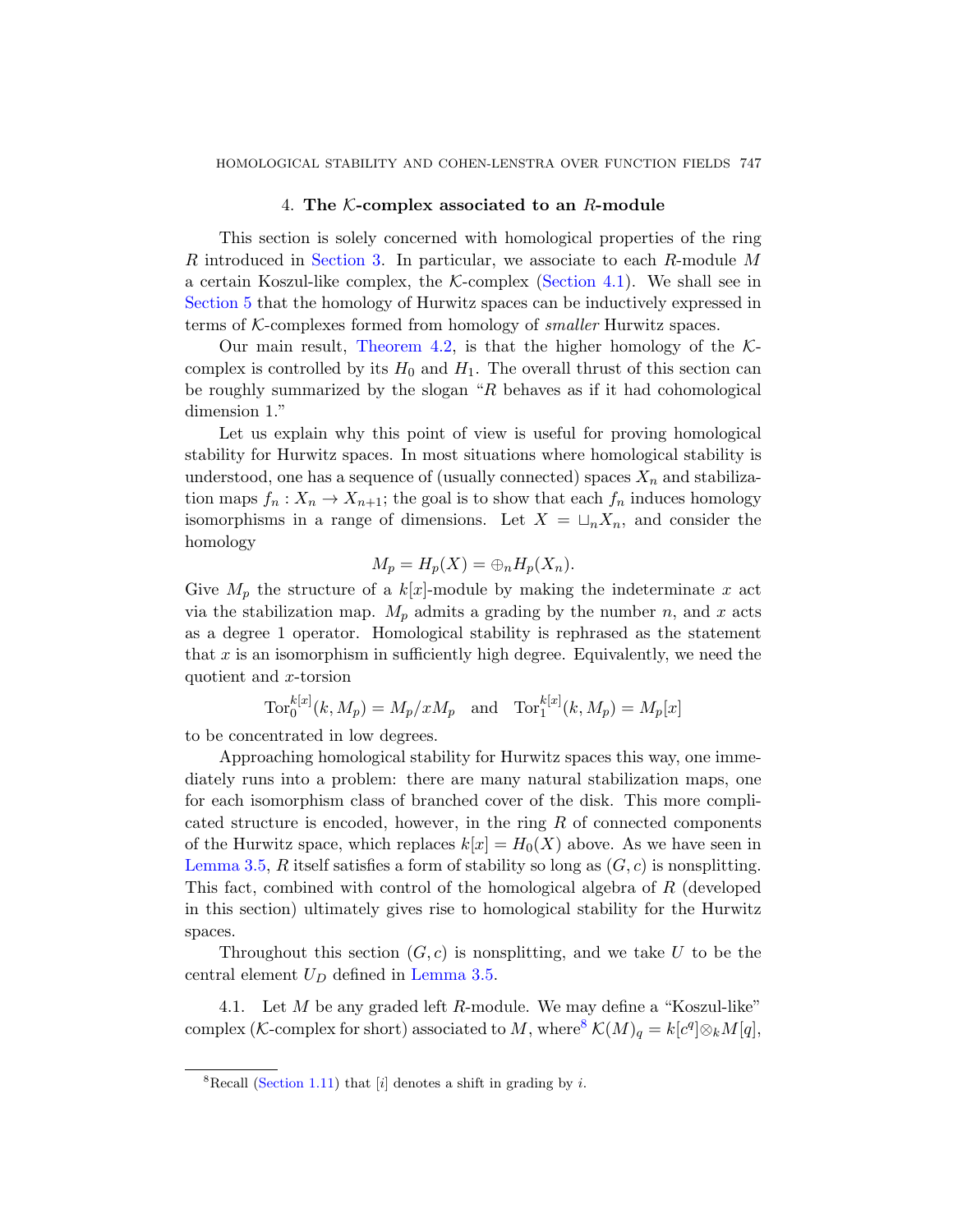$q \geq 0$ ; that is, we have

(4.1.1) 
$$
\mathcal{K}(M) := \cdots \to k[c^q] \otimes_k M[q] \to k[c^{q-1}] \otimes_k M[q-1] \to \cdots \to k[c] \otimes_k M[1] \to M[0],
$$

where the differential  $\mathcal{K}(M)_{q+1} \to \mathcal{K}(M)_q$  is described by

$$
(g_0,\ldots,g_q)\otimes m\mapsto \sum_{i=0}^q(-1)^i(g_0,\ldots,\widehat{g_i},\ldots,g_q)\otimes r(g_i^{g_{i+1}\cdots g_q})m.
$$

<span id="page-19-0"></span>We equip  $k[c^q]$  with the trivial grading, i.e., the one concentrated in degree 0. Then the differentials preserve the grading. Moreover, if  $M = R$ , each homology group of  $K$  is equipped with the natural structure of a graded right R-module. This notion is chosen to model a complex that will arise in our study of the arc complex (Section 5).

4.2. THEOREM. Suppose  $(G, c)$  is nonsplitting; let M be a graded left Rmodule, and let  $h_i = \deg(H_i(\mathcal{K}(M)))$ . Then there exists a constant  $A_0 =$  $A_0(G, c)$  so that

$$
(4.2.1) \t\t\t\t\t h_q \le \max(h_0, h_1) + A_0 q \quad (q > 1).
$$

Moreover,  $M \stackrel{U}{\rightarrow} M$  is an isomorphism in source degree  $\geq \max(h_0, h_1) + A_0$ . (That is to say, the induced map  $M_i \to M_{i+\deg(U)}$  is an isomorphism for  $i \geq \max(h_0, h_1) + A_0.$ 

Finally, in the case  $M = R$ ,  $h_0$  and  $h_1$  are both finite.

The explicit value of  $A_0$  that comes from the proof is given in  $(4.5.3)$ ; we have not attempted to optimize this value as far as possible, since the precise bound makes no difference to our end goal.

This Theorem is fundamental to the proof of our main result. A basic tool in its proof is comparing the homological algebra of  $R$  and the commutative, central subring  $k[U]$ . The *centrality* of U is vital to our argument and will be used without comment repeatedly.

In what follows, we use the following notation and conventions:

- We denote the two-sided ideal  $\oplus_{n>0}R_n$  by  $R_{>0}$ ; we give the field k the [structu](#page-8-0)re of R-bimodule by identifying it with  $R/R_{>0}$ .
- For M a graded left R-module, we denote by  $H_i(M)$  the graded left R-module Tor<sub>i</sub><sup>R</sup> $(k, M)$ . In particular,  $H_0(M) = M/R_{>0}M$ .
- We set  $\overline{R} = R/UR$ ; it is an R-bimodule.
- For an R-module M, write  $M[U]$  for the U-torsion in M, i.e., the kernel of the "multiplication by U" map  $M \stackrel{U}{\rightarrow} M$ .
- Finally, recall (Section 1.11) that if  $M$  is a graded  $R$ -module, we write  $deg(M)$  for the largest degree n such that  $M_n \neq 0$ , if it exists; otherwise  $deg(M) = \infty$ .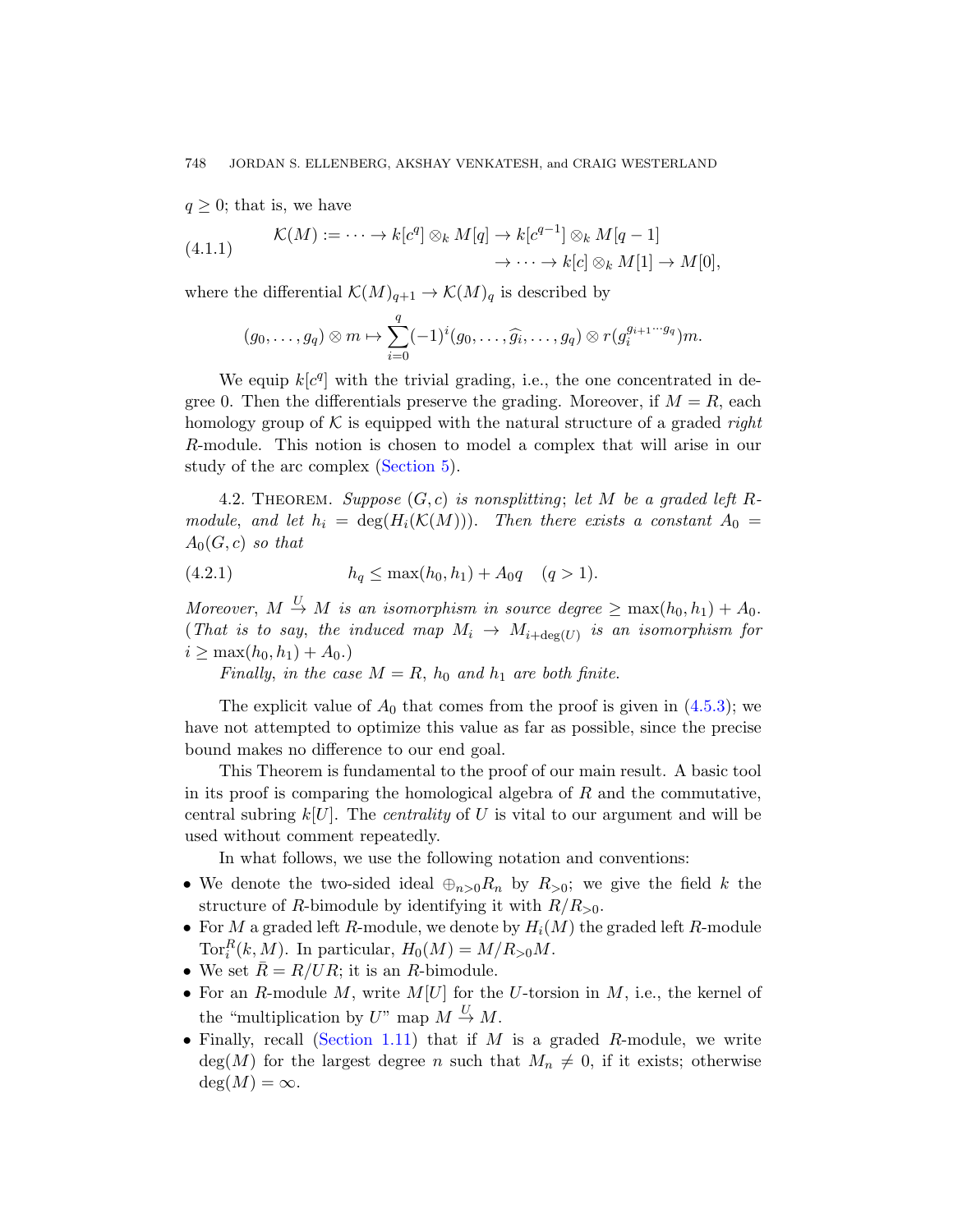Thus, with these conventions,  $deg(\overline{R})$  and  $deg(R[U])$  are both finite, because of Lemma 3.5.

4.3. Comparing the homological algebra of R and  $k[U]$ . Consider the functors

Left graded *R*-modules 
$$
\xrightarrow{f}
$$
 Left graded *R*-modules  
 $\xrightarrow{g}$  graded *k*-vector spaces,

<span id="page-20-2"></span><span id="page-20-0"></span>where f sends M to  $\bar{R} \otimes_R M$  and g sends  $\bar{M}$  to  $k \otimes_{\bar{R}} \bar{M}$ . Both f and g are right exact and admit left derived functors. Since f carries free left R-modules to free left  $R$ -modules, and each left  $R$ -module has a resolution by free left R-modules, we have a spectral sequence

(4.3.1) 
$$
\operatorname{Tor}_i^{\bar{R}}(k, \operatorname{Tor}_j^R(\bar{R}, M)) \Rightarrow \operatorname{Tor}_{i+j}^R(k, M).
$$

4.4. LEMMA. Let M be a graded left R-module, and let N be a graded right R-module. Then

$$
(4.4.1) \qquad \deg(N \otimes_R M) \le \deg(N) + \deg(H_0(M)).
$$

*Proof.* When  $deg(N) = \infty$  or  $deg(H_0(M)) = \infty$ , the assertion is vacuously true, so we assume both numbers are finite from now on. We will use similar reasoning in the proofs that follow, without explicit mention.

The case of  $N = k$  in degree 0 follows at once because  $H_0(M) = k \otimes_R M$ .

<span id="page-20-1"></span>The general case reduces to this. Consider an exact sequence of graded right R-modules  $0 \to N_1 \to N_2 \to N_3 \to 0$ ; if the assertion holds for  $N =$  $N_1, N_3$ , it holds also for  $N = N_2$ . The assertions are also unchanged by applying degree shifts to  $N$ . Now we proceed, by induction, on the largest degree a in which  $N_a \neq 0$ . Note that  $N_a$  is automatically an R-submodule, isomorphic as  $R$ -module to a sum of copies of  $k$ , and so the assertion is known for  $N_a$ . This gives, in particular, the case  $a = 0$  of the induction; and for  $a > 0$ , we use the exact sequence  $N_a \to N \to N/N_a$  and induction.

4.5. LEMMA. Let  $\overline{M}$  be a left graded  $\overline{R}$ -module. Then the degree of the module  $\text{Tor}_{i}^{\overline{R}}(k, \overline{M})$  is at most  $(\deg \overline{R})i + \deg(\overline{M})$ .

[Proof](#page-20-0). Let

 $\cdots \rightarrow P_2 \rightarrow P_1 \rightarrow P_0 \rightarrow k$ 

be a resolution of k by projective right graded  $\overline{R}$ -modules. We note that  $P_i$ can be chosen to be generated in degree at most  $i \deg(R)$ . Indeed, this is so for  $i = 0$ , and we construct  $P_i$  by taking the free module on a set of generators for ker( $P_{i-1} \rightarrow P_{i-2}$ ); by inductive hypothesis,  $P_{i-1}$  is supported in degree at most deg(R)i. Using Lemma 4.4 and the fact that every R-module is an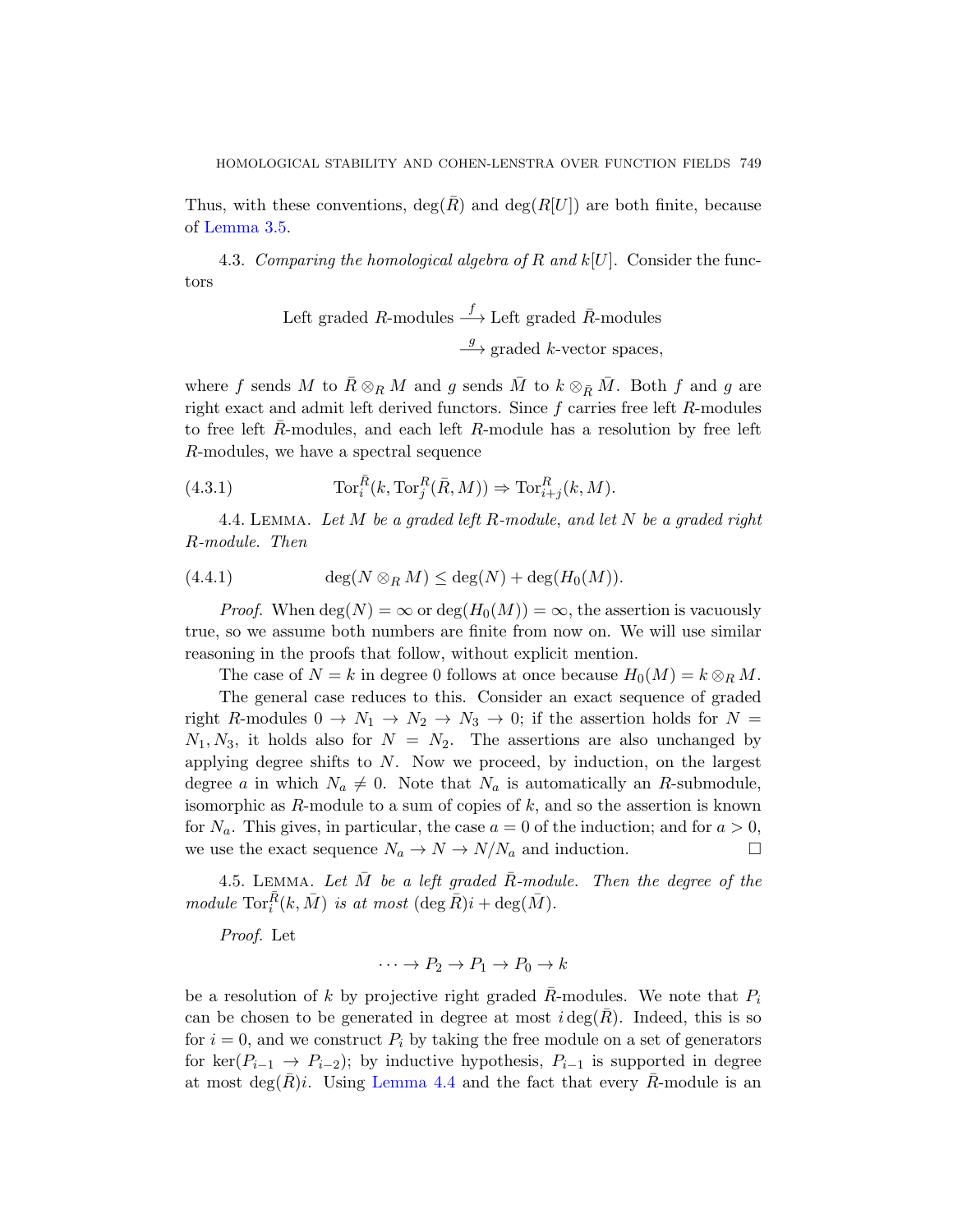<span id="page-21-0"></span>R-module, we have

$$
\deg(\operatorname{Tor}_i^{\bar{R}}(k, \bar{M})) \le \deg(P_i \otimes_{\bar{R}} \bar{M})
$$
  
\$\le \deg(H\_0(P\_i)) + \deg(\bar{M}) \le (\deg \bar{R})i + \deg(\bar{M})\$. \Box

In the lemmas that follow, we shall a[dopt the follo](#page-16-0)wing notation for  $M$  a graded left R-module:

$$
(4.5.1) \tA(M) = \max(\deg M[U], \deg M/UM),
$$

(4.5.2) 
$$
\delta(M) = \max\left(\deg \operatorname{Tor}_0^R(\bar{R}, M), \deg \operatorname{Tor}_1^R(\bar{R}, M)\right).
$$

In both cases, we allow the value  $\infty$  if the degrees in question are not finite. Note that  $A(R) = \max(\deg R[U], \deg R/UR)$  is finite by virtue of Lemma 3.5.

We will also use several constants in the proofs that follow. We summarize them here for convenience:

(4.5.3) 
$$
A_1 = A(R),
$$

$$
A_2 = A(R) + \deg(U),
$$

$$
A_0 = 5A_1 + A_2 = 6A(R) + \deg(U).
$$

4.6. LEMMA. Let  $M$  be a graded left  $R$ -module. Then

$$
(4.6.1) \t\t A(M) \le \delta(M) + A_1,
$$

where  $A_1 = A(R)$  as in (4.5.3).

*Proof.* The bound on the degree of  $M/UM \simeq \bar{R} \otimes_R M = \text{Tor}_0^R(\bar{R}, M)$  is clear by definition of  $\delta(M)$ . It remains to bound deg  $M[U]$ .

In what follows,  $UR$  denotes the two-sided ideal of  $R$  generated by  $U$ . Let us write  $N = (UR) \otimes_R M$ . Then N has the structure of a graded left R-module. Now we may regard multiplication by U as a map  $M \stackrel{U}{\rightarrow} M$  of degree  $deg(U)$ , which can be factored as

$$
M \stackrel{\alpha}{\to} N \stackrel{\beta}{\to} M,
$$

where  $\alpha$  is the map  $M = R \otimes_R M \to U R \otimes_R M$  given by  $s \otimes m \mapsto Us \otimes m$ , and  $\beta(s\otimes m)=sm$ ; thus  $\alpha$  is of degree  $\deg(U)$  and  $\beta$  is of degree 0. Consequently, we get an exact sequence (i.e., exact at the ker( $\alpha$ ) and M[U] terms)

(4.6.2) 
$$
0 \to \ker(\alpha) \to M[U] \stackrel{\alpha}{\to} \ker(\beta).
$$

By tensoring the short exact sequences  $UR \hookrightarrow R \twoheadrightarrow \overline{R}$  and  $R[U] \hookrightarrow R \twoheadrightarrow UR$ with  $M$ , we obtain

$$
\ker(\beta) \simeq \operatorname{Tor}_1^R(\bar{R}, M) \text{ and } \ker(\alpha) \leftarrow M \otimes_R R[U].
$$

This turns (4.6.2) into the following sequence, exact at the middle term

(4.6.3) 
$$
R[U] \otimes_R M \to M[U] \to \operatorname{Tor}_1^R(\bar{R}, M),
$$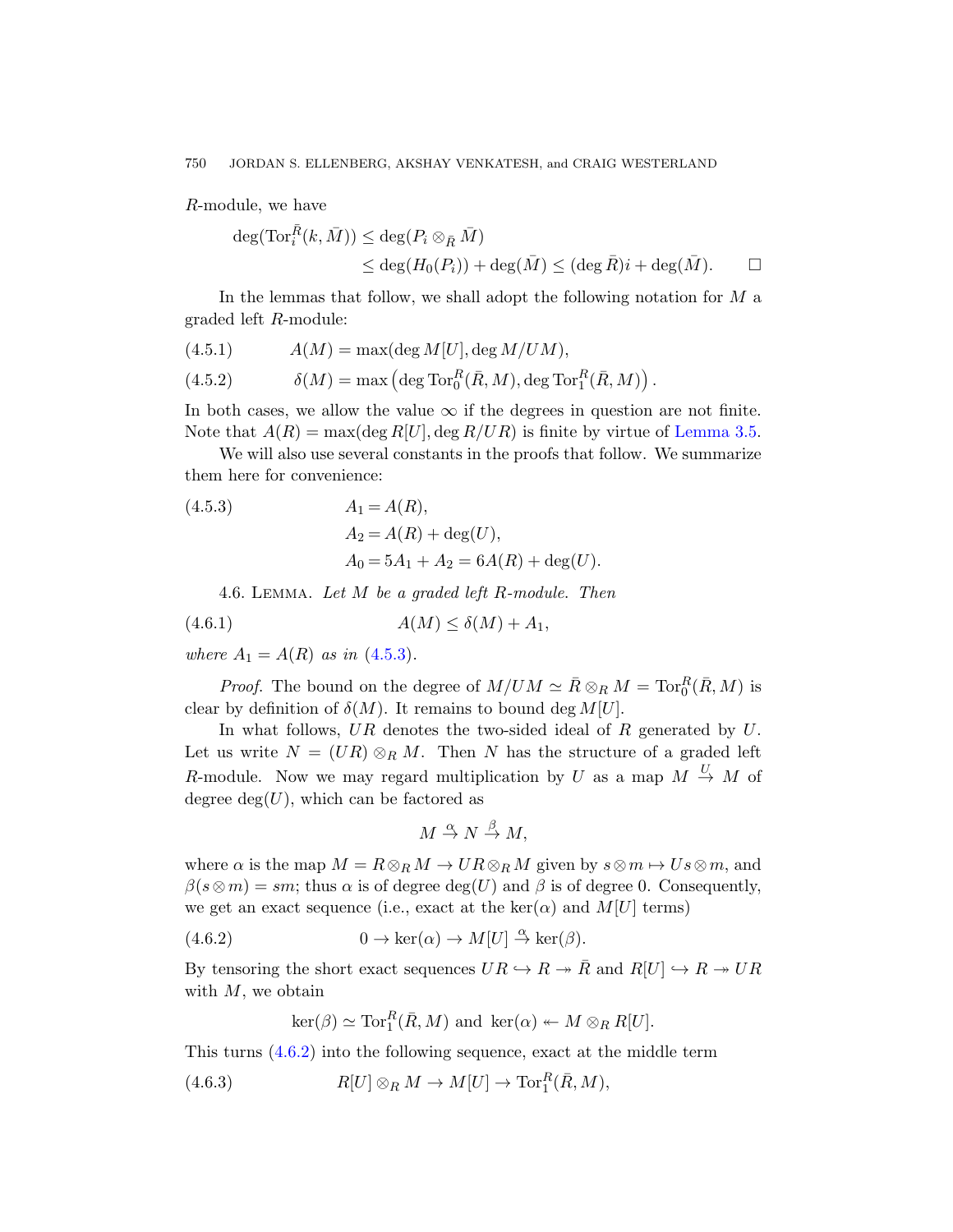where the first map is of degree 0 and the second map is of degree  $deg(U)$ . We also observe that, by the definition (4.5.2) of  $\delta(M)$ , we have deg  $\text{Tor}_{1}^{R}(\overline{R},M) \leq$  $\delta(M).$ 

Now

$$
\deg(R[U] \otimes_R M) \le \deg(H_0(M)) + \deg(R[U])
$$

<span id="page-22-1"></span>by Lemma 4.4. We note that  $\deg H_0(M) \leq \deg M/UM \leq \delta(M)$ . Thus we arrive at the bound

$$
deg(M[U]) \le \delta(M) + deg(R[U])
$$
  

$$
\le \delta(M) + A(R).
$$

4.7. Lemma. Let M be a graded left R-module; then, with notation as above,

(4.7.1) 
$$
\deg \operatorname{Tor}_i^R(\bar{R}, M) \le \delta(M) + A_1 i,
$$

where  $A_1 = A(R)$  as before.

Proof. (We thank the referee for the proof that follows, which greatly improves on the prior version.) Firstly, the assertion is clear for  $i = 0$  and for  $i = 1$  $i = 1$  $i = 1$  by definition of  $\delta(M)$ . We proceed n[ow by induc](#page-20-1)tion on i.

Note that  $R[U]$  is in fact a right  $\overline{R}$ -module. Construct a resolution of  $R[U]$ by free right  $\bar{R}$ -modules:

$$
(4.7.2) \qquad \qquad \cdots \to Q_2 \to Q_1 \to Q_0 \to R[U].
$$

Here, we may suppose that  $Q_i$  is generated as a  $\overline{R}$ -module by elements of degree  $\leq$  deg $(R[U]) + i$  deg  $\overline{R} \leq (i + 1)A_1$  by the argument of Lemma 4.5. Combine (4.7.2) with  $R[U] \to R \stackrel{U}{\to} R \to \overline{R}$  to obtain a resolution of  $\overline{R}$  by right R-modules

$$
\cdots \to Q_2 \to Q_1 \to Q_0 \to R \stackrel{U}{\to} R \to \bar{R} \to 0.
$$

<span id="page-22-0"></span>Call this complex  $P_{\bullet}$ , so that  $P_1 = P_0 = R$  and  $P_i = Q_{i-2}$  when  $i \geq 2$ . We now have a hyperhomology sequence

$$
E_{ij}^1 = \text{Tor}_i^R(P_j, M) \implies \text{Tor}_{i+j}^R(\bar{R}, M).
$$

That show[s that,](#page-22-0) for  $b \geq 2$ ,  $\operatorname{Tor}_b^R(\bar{R}, M)$  admits a filtration, whose associated graded is a subquotient of

(4.7.3) 
$$
\bigoplus_{u=0}^{b-2} \text{Tor}_u^R(Q_{b-u-2}, M).
$$

By construction,  $Q_{b-u-2}$  is a free  $\overline{R}$ -module that was generated in degree at most  $(b - u - 1) \cdot A_1$ , so the degree of  $(4.7.3)$  — and so also of  $\text{Tor}_{b}^{R}(\bar{R}, M)$  —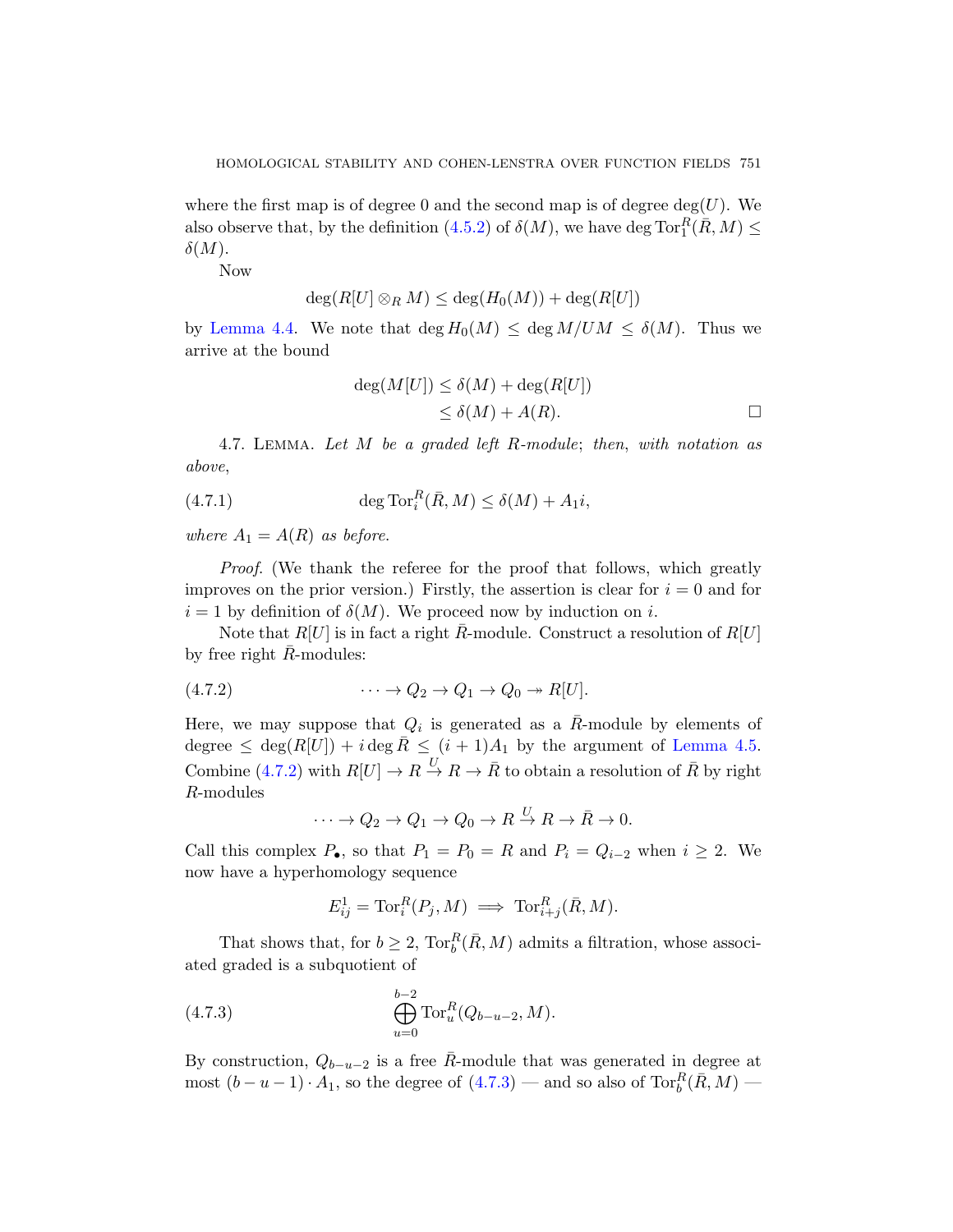<span id="page-23-0"></span>is at most the maximum over  $0 \le u \le b-2$  of

$$
(b - u - 1)A_1 + \deg \operatorname{Tor}_u^R(\bar{R}, M)
$$
  
\n
$$
\leq_{(i)} (b - u - 1)A_1 + \delta(M) + A_1 u
$$
  
\n
$$
\leq bA_1 + \delta(M),
$$

where step (i) follows from the induction hypothesis, since  $u < b$ .

4.8. LEMMA. Let  $\overline{M}$  be any left  $\overline{R}$ -module; then  $\deg(\overline{M}) \leq \deg(k \otimes_{\overline{R}} \overline{M}) +$ 

 $deg(R)$ .

<span id="page-23-3"></span>Proof. This follows from a form of Nakayama's Lemma: Choose homogeneous elements  $x_1, \ldots$  of  $\overline{M}$  projecting to a k-basis for  $k \otimes_R \overline{M}$ ; the quotient  $\mathcal{Q} = \bar{M} / \sum \bar{R} x_i$  is a graded  $\bar{R}$ -module and satisfies  $k \otimes_{\bar{R}} \mathcal{Q} = 0$ . We claim  $\mathcal{Q}$ is zero; if not, let j be the smallest integer such that jth graded piece of  $Q$  is nonzero. The image of this graded piece in  $k \otimes_{\bar{R}} \mathcal{Q}$  cannot be trivial, since this tensor product is the same as the quotient of  $\mathcal{Q}$  by  $\mathcal{Q}' := \ker(\bar{R} \to k) \cdot \mathcal{Q}$ , and  $\mathcal{Q}'$  is supported in degrees strictly greater than j.

4.9. Lemma. For any graded left R-m[odule](#page-20-2) M, we have

$$
\delta(M) \le \max(\deg(H_0(M)), \deg(H_1(M))) + 4A_1.
$$

Proof. Now

(4.9.1) 
$$
\deg(\bar{R}\otimes_R M) \leq \deg H_0(M) + \deg(\bar{R}),
$$

<span id="page-23-2"></span>by Lemma 4.4.

We must now bound deg  $\text{Tor}_{1}^{R}(\bar{R},M)$ . The spectral sequence  $(4.3.1)$  gives an exact sequence

$$
\operatorname{Tor}_2^{\bar R}(k,\bar R\otimes_R M)\to k\otimes_{\bar R}\operatorname{Tor}_1^R(\bar R,M)\to H_1(M),
$$

<span id="page-23-1"></span>and applying Lemma 4.8 to the left  $\bar{R}$ -[module](#page-23-2)  $\text{Tor}_{1}^{R}(\bar{R},M)$ , we see that

 $(4.9.2)$  deg  $\text{Tor}_{1}^{R}(\bar{R},M) \leq \text{deg }\bar{R} + \max(\text{deg } H_{1}(M),\text{deg Tor}_{2}^{\bar{R}}(k,\bar{R} \otimes_{R} M)).$ 

By Lemma 4.5 we have

(4.9.3a) 
$$
\deg \operatorname{Tor}_2^{\bar{R}}(k, \bar{R} \otimes_R M) \leq 2 \deg(\bar{R}) + \deg \bar{R} \otimes_R M
$$

≤ 3 deg(R¯ (4.9.3b) ) + deg H0(M),

where we used  $(4.9.1)$  again for  $(4.9.3b)$ . Combining this with  $(4.9.2)$  and the fact that  $\deg(\bar{R}) \leq A_1$  yields the desired bound on  $\deg \text{Tor}_1^R (\bar{R},M)$  $\Box$ 

4.10. PROPOSITION. Let  $M$  be a graded left R-module and  $N$  a graded right R-module. Then for all  $i \geq 0$ ,

$$
\deg(\text{Tor}_{i}^{R}(N,M)) \leq \deg(N) + \max(\deg(H_{0}(M)), \deg(H_{1}(M))) + A_{1}i + 4A_{1}.
$$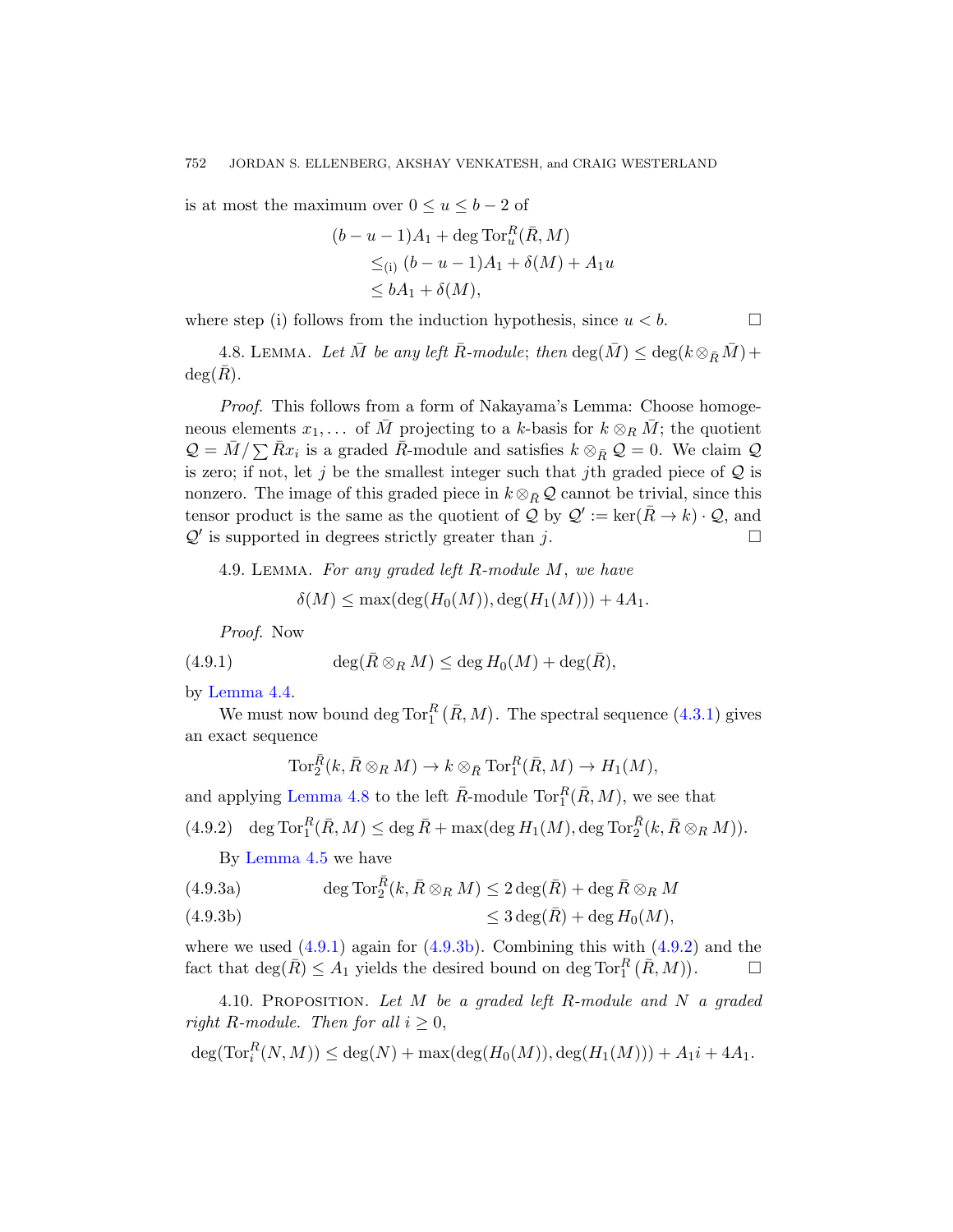Proof. Just as in the proof of Lemma 4.4, we reduce to the case where  $N = k$  in degree 0 and can assume that deg  $H_0(M)$  is finite.

Now

$$
\deg(\operatorname{Tor}_i^R(k,M)) \le \max_{a+b=i} \deg \operatorname{Tor}_a^{\bar{R}}\left(k,(\operatorname{Tor}_b^R(\bar{R},M)\right)
$$

(4.10.1a) 
$$
\leq_{(i)} \max_{a+b=i} \left( a \deg(\bar{R}) + \deg \operatorname{Tor}_b^R(\bar{R}, M) \right)
$$

 $\leq$ (ii)  $\max_{a+b=i} (a \deg(\bar{R}) + bA_1 + \delta(M))$  $(4.10.1b)$ 

(4.10.1c) 
$$
\leq_{(iii)} A_1 i + \max(\deg(H_0(M)), \deg(H_1(M))) + 4A(R),
$$

where we used Lemma 4.5 for step (i), Lemma 4.7 for step (ii), and Lemma 4.9 together with the fact  $\deg(R) \leq A_1$  for step (iii).

<span id="page-24-0"></span>Having set up the basic bounds for the degrees over Tor groups over  $R$  and R, we are now ready to analyze the cohomology of the complex  $\mathcal{K}(M)$ . As the notation  $K$  indicates, the complex  $K$  is an analog of the Koszul complex, and the following result is an analog of a well-known result in commutative algebra concerning Koszul complexes; see, for example, Theorem 16.4 and following discussion in [40].

4.11. LEMMA. Each  $H_q(\mathcal{K}(R))$  is killed by the right action of  $R_{>0}$ .

*Proof.* For  $s = (h_1, \ldots, h_n) \in S$ , write  $\partial s = h_1 \cdots h_n \in G$ , and define

$$
S_g(g_0,\ldots,g_q;s)=(g^{(g_0\cdots g_q\partial s)^{-1}},g_0,\ldots,g_q;s).
$$

Extend  $S_g$  linearly to  $\mathcal{K}(R)_{q+1} \to \mathcal{K}(R)_{q+2}$ . By a routine computation,

$$
(S_g d + dS_g)(g_0, \ldots, g_q; s) = (g_0, \ldots, g_q; r(g^{(\partial s)^{-1}})s) = (g_0, \ldots, g_q; sr_g),
$$

and so "right multiplication by  $r_g$ " is homotopic to zero.

4.12. PROPOSITION. deg  $H_q(\mathcal{K}(R)) \leq A_2 + q$ , where  $A_2 = A(R) + \text{deg}(U)$ .

*Proof.* Multiplication by U induces an endomorphism of the complex  $\mathcal{K}(R)$ . (Recall that  $U$  is central, and thus it does not matter whether this multiplication is taken on the left or the right.) Indeed, in the diagram

$$
\begin{aligned}\n\mathcal{K}(R)_q &\xrightarrow{d_q} \mathcal{K}(R)_{q-1} \\
U &\uparrow U \\
\mathcal{K}(R)_q &\xrightarrow{d_q} \mathcal{K}(R)_{q-1}\n\end{aligned}
$$

the vertical arrows induce isomorphisms in source degree  $n > A_1 + q$ . (Recall that  $\mathcal{K}(R)_q$  is just a direct sum of copies of the shift  $R[q]$ .) This implies that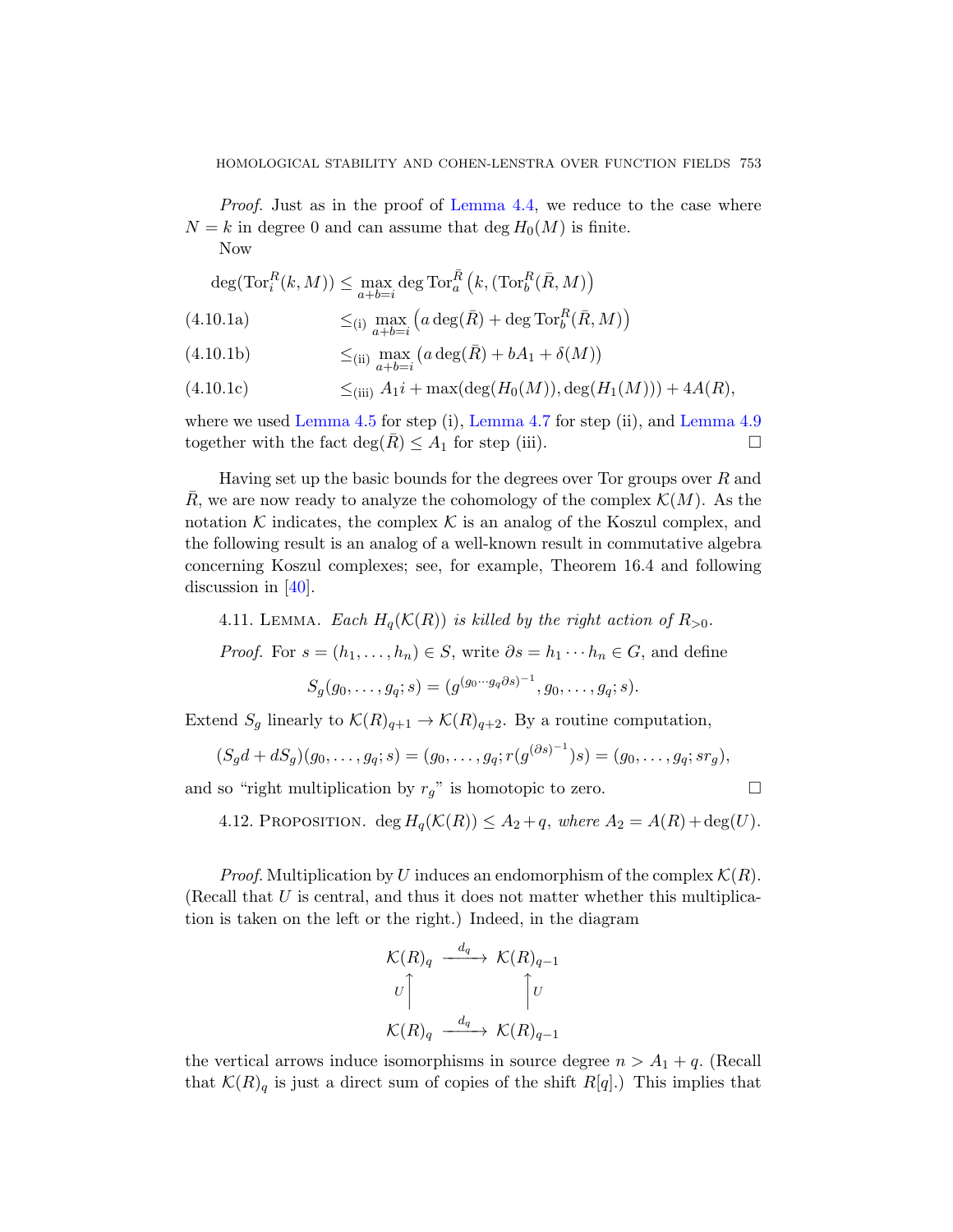the map

$$
U:\ker d_q\to \ker d_q
$$

<span id="page-25-0"></span>is an isomorphism in source degree  $n > A_1 + q$ . In particular, ker  $d_q$  is generated, as right R-module, in degree at most  $A_1 + \deg U + q$ , and the same is true for its quotient  $H_q(\mathcal{K}(R))$ . By Lemma 4.11,  $H_q(\mathcal{K}(R))$  is killed by  $R_{>0}$ ; it follows that

$$
\deg(H_q(\mathcal{K}(R))) \le A_2 + q,
$$

where  $A_2 = A_1 + \deg(U)$  is as in (4.5.3).

4.13. PROPOSITION. Let  $M$  be a left graded  $R$ -module. Then

$$
\deg H_q(\mathcal{K}(M)) \le \max(\deg(H_0(M)), \deg(H_1(M)) + A_1q + (4A_1 + A_2)
$$

for all  $q \geq 0$ .

*Proof.* We note that  $\mathcal{K}(M) = \mathcal{K}(R) \otimes_R M$ ; then the "universal coefficients" spectral sequence

$$
\operatorname{Tor}_i^R(H_{q-i}(\mathcal{K}(R)), M) \Rightarrow H_q(\mathcal{K}(M))
$$

[shows tha](#page-19-0)t  $H_q(\mathcal{K}(M))$  is filtered by subquotients of  $\mathrm{Tor}_i^R(H_{q-i}(\mathcal{K}(R)), M)$ ; the degree of this Tor-group is bounded by Propositions 4.10 and 4.12:

deg Tor $_i^R(H_{q-i}(\mathcal{K}(R)), M)$ 

$$
\leq
$$
 max( $\deg H_0(M)$ ,  $\deg H_1(M)$ ) + ( $A_2 + q - i$ ) +  $A_1i + 4A_1$ .

<span id="page-25-1"></span>This gives the result.

4.14. Proof of Theorem 4.2. The last sentence has already been proved [\(Propo](#page-25-0)sition 4.12).

We are going to show that

(4.14.1) 
$$
\deg H_i(M) \leq \deg H_i(\mathcal{K}(M)) \quad (i = 0, 1);
$$

[then \(](#page-23-3)recal[l that](#page-25-1)  $h_i = \deg H_i(\mathcal{K}(M)))$  the bound

$$
h_q \le \max(h_0, h_1) + (5A_1 + A_2)q
$$

follows from Proposition 4.13. Since we are taking  $A_0 = 5A_1 + A_2$  (see (4.5.3)), this will prove (4.2.1) in the theorem. As for the the assertion about  $M \stackrel{U}{\rightarrow} M$ , Lemma 4.6 a[sserts t](#page-25-1)hat U is an isomorp[hism in](#page-25-1) source degree at least  $\delta(M)$  +  $A_1 + 1$ ; applying Lemma 4.9 and  $(4.14.1)$  that number is

$$
\leq \max(h_0, h_1) + 4A_1 + A_1 + 1.
$$

Since  $A_0 \geq 5A_1 + 1$ , we have proved that  $M \stackrel{U}{\rightarrow} M$  is an isomorphism in source degree at least  $\max(h_0, h_1) + A_0$  as desired.

Therefore, it remains to verify  $(4.14.1)$ . The case  $i = 0$  of  $(4.14.1)$  follows from the fact that  $H_0(M) = H_0(\mathcal{K}(M)).$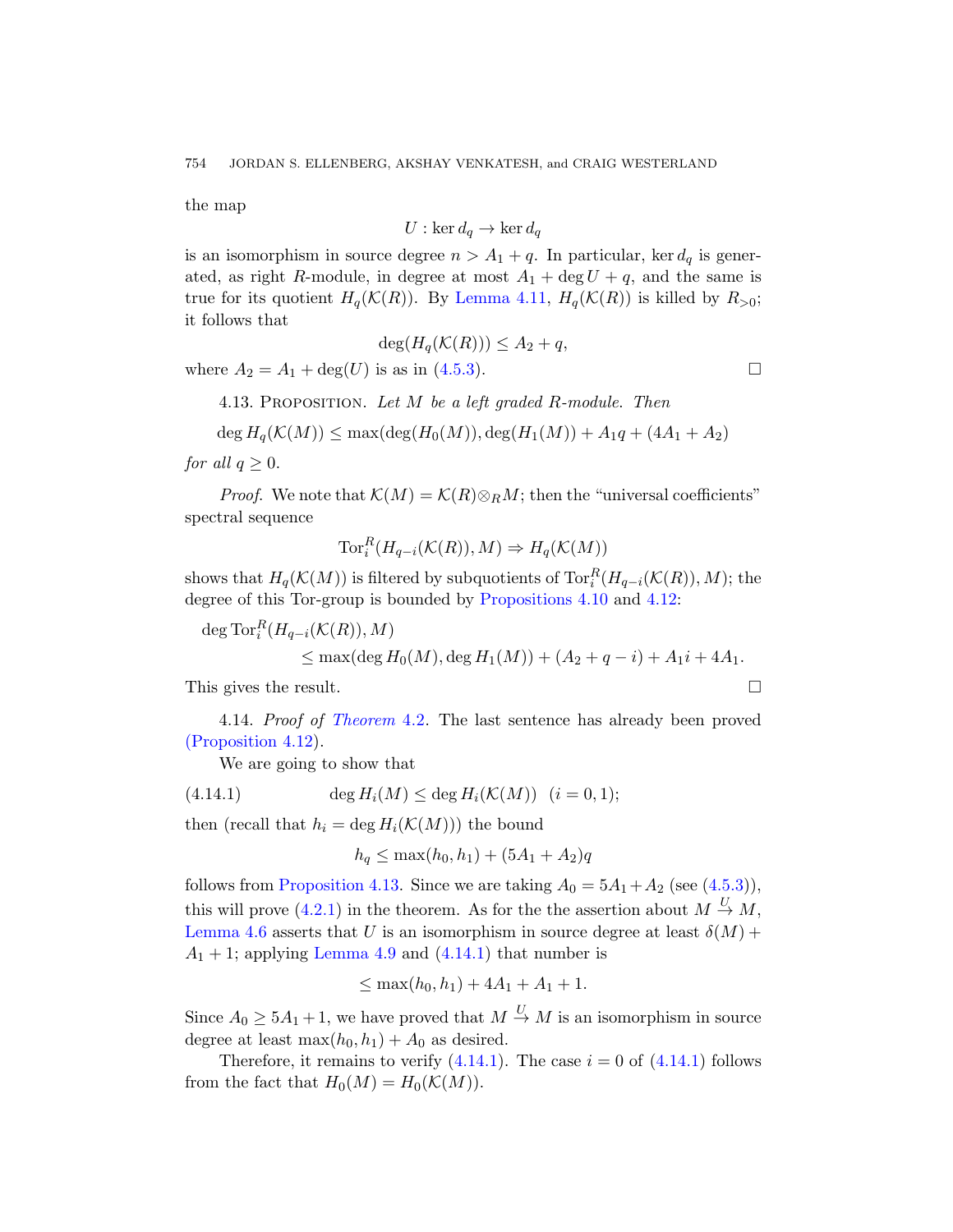For the  $H_1$  inequality, we will factor the map  $k[c] \otimes M[1] \rightarrow M$  from the final terms of the Koszul complex (4.1.1) as follows:

$$
k[c] \otimes_k M[1] \stackrel{\alpha}{\to} R_{>0} \otimes_R M \stackrel{\beta}{\to} M,
$$

where the first map  $\alpha$  sends  $g \otimes m$  to  $r_g \otimes m$  for  $g \in c$ , and the second map β sends  $i \otimes m$  to im. Now  $\alpha$  is surjective since elements  $r_q$  generate  $R_{>0}$ as a R-module. Also,  $\alpha$  is degree-preserving because the degree of  $g \otimes m$  in  $k[c] \otimes_R M[1]$  equals  $\deg(m) + 1$  whereas the degree of  $r_q \otimes m$  in  $R_{>0} \otimes_R M$ also equals deg $(m) + 1$ .

Let  $\mathfrak k$  be the kernel of  $\beta \circ \alpha : k[c] \otimes M[1] \to M$ . Then there is a sequence  $\frac{1}{\sqrt{M}}$  +  $\frac{1}{\sqrt{M}}$ 

$$
k[c^2] \otimes_k M[2] \stackrel{d}{\to} \mathfrak{k} \to H_1(\mathcal{K}(M)) \to 0,
$$

which is exact at the middle and on the right. Here  $d$  is the differential from the  $K$ -complex  $(4.1.1)$ .

It follows that  $\mathfrak k$  is generated as k-vector space by the image of  $k[c^2] \otimes_k$  $M[2] \stackrel{d}{\to} k[c] \otimes_k M[1]$ , together with terms in degree at most deg  $H_1(\mathcal{K}(M))$ .

But the composite map

$$
k[c^2] \otimes_k M[2] \stackrel{d}{\to} k[c] \otimes_k M[1] \stackrel{\alpha}{\to} R_{>0} \otimes_R M
$$

is zero: it sends  $(g_1, g_2) \otimes m$  first to  $g_1 \otimes r(g_2)m - g_2 \otimes r(g_1^{g_2})m$ , and then to  $(r(g_1)r(g_2) - r(g_2)r(g_1^{g_2})) \otimes m$  $(r(g_1)r(g_2) - r(g_2)r(g_1^{g_2})) \otimes m$  $(r(g_1)r(g_2) - r(g_2)r(g_1^{g_2})) \otimes m$ , which is zero in  $R_{>0} \otimes_R M$ .

<span id="page-26-0"></span>Therefore,  $\alpha(\mathfrak{k})$  is spanned, as k-vector space by elements of degree  $\leq$ deg  $H_1(\mathcal{K}(M))$ ; since  $\alpha$  was surjective, that means that ker( $R_{>0} \otimes_R M \to M$ ) is supported in degree  $\leq$  deg  $H_1(\mathcal{K}(M))$ .

But by tensoring the exact sequence  $R_{>0} \to R \to k$  with M, we find an isomorphism  $H_1(M) \simeq \ker(R_{>0} \otimes_R M \to M)$ . So we have shown deg  $H_1(M) \leq$ deg  $H_1(\mathcal{K}(M))$ . This is the case  $i = 1$  of (4.14.1).

# 5. The arc complex

<span id="page-26-2"></span><span id="page-26-1"></span>In this section, we shall prove, as pre[viously prom](#page-13-1)ised, that the homology of Hurwitz spaces can be computed in terms of  $K$ -complexes formed from homology of *smaller* Hurwitz spaces.

Define the graded left R-module

(5.0.2) 
$$
M_p = \bigoplus_n H_p(\operatorname{Hur}_{G,n}^c, k);
$$

the R-module structure arises from the gluing on Hurwitz spaces (Section 2.6), and the grading is in the  $n$ -variable.

5.1. PROPOSITION. There exists a homological spectral sequence  $E_{qp}^1$  converging to  $H_{q+p}(\text{Hur}_{{G},n}^c, k)$  in dimensions  $q+p < n-2$ . Moreover, each row  $(E_{*p}^1, d_1)$  is isomorphic to the nth graded piece of  $\mathcal{K}(M_p)$ ; that is to say,

$$
E_{qp}^1 = nth \ graded \ piece \ of \ \mathcal{K}(M_p)_{q+1}, \quad p, q \ge 0, \quad p+q < n-2.
$$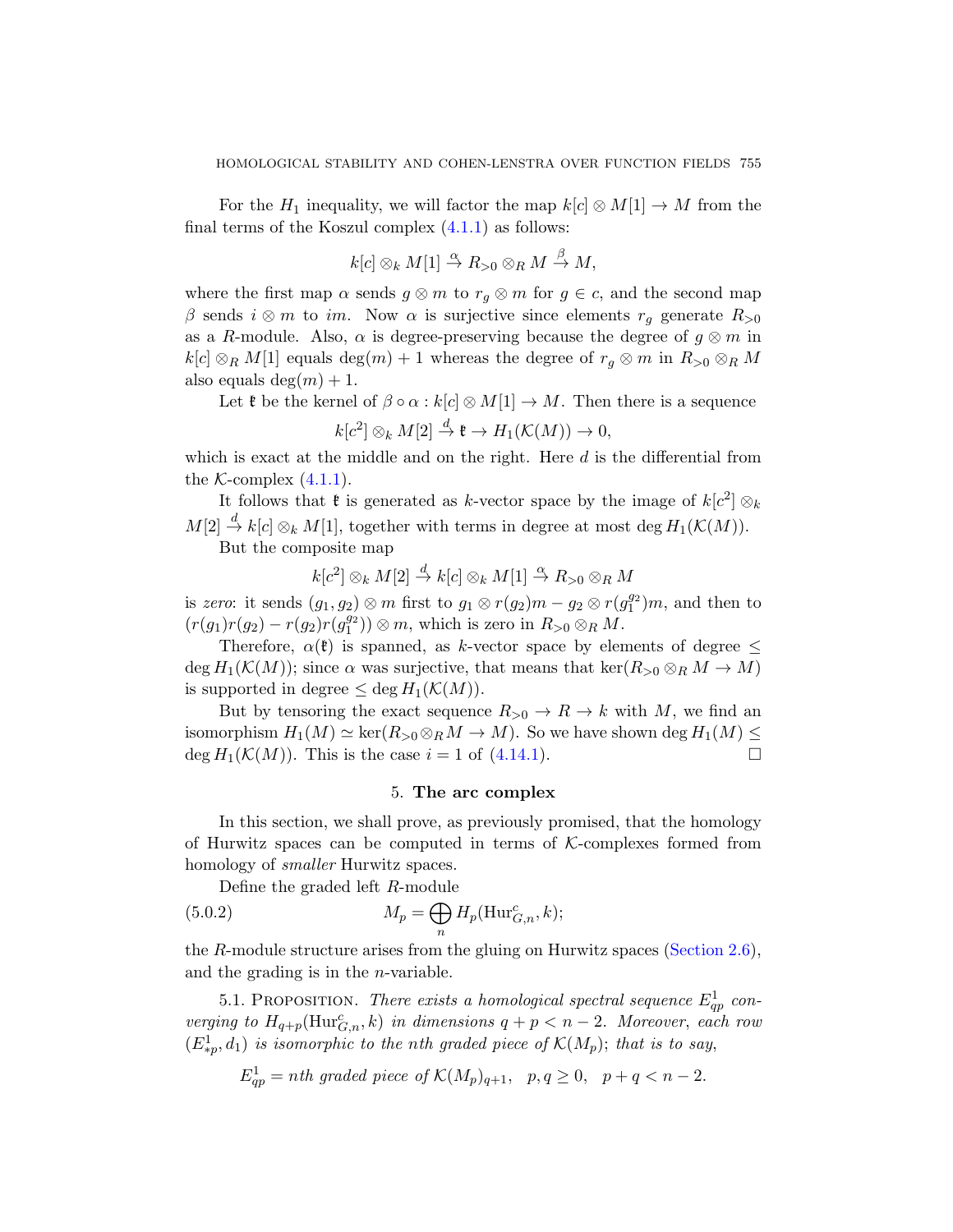5.2. This spectral sequence arises (in a similar way to [34], [35]) by considering the action of the braid group  $B_n$  on (the geometric realization of) a highly connected si[mplicial complex](#page-30-0)  $A$  (a variant of the *arc complex*), and filtering the complex by the dimensi[on of](#page-2-1) simplices. We give the geometric construction of A in Section 5.5.

In the present subsection, we give a combinatorial model of  $A$ . This will be helpful for proofs. Namely, we construct a semisimplicial set  $\bf{A}$  (i.e., we describe a set  $\mathbf{A}_q$  of q-simplices for each q and give consistent face maps  $\partial_i$ :  $\mathbf{A}_q \to \mathbf{A}_{q-1}$ , and it will follow from Proposition 5.6 that in fact the geometric realization of  $\bf{A}$  is homeomorphic to that of  $\bf{A}$ .

Fix n. Let  $L_q$  be the subgroup of  $B_n$  (presented as in  $(1.3.1)$ ) generated by  $\sigma_{q+2}, \ldots, \sigma_{n-1}$ ; it is abstractly isomorphic, then, to  $B_{n-q-1}$ . Note that if  $q \geq n-2$ , we understand  $L_q$  to be the trivial group. Let  $\mathbf{A}_q = B_n/L_q$  (as a  $B_n$ -set). Define the faces of the q-simplex  $bL_q$  by the formula

$$
\partial_i(bL_q) = bs_{q,i}L_{q-1}, \ \ 0 \le i \le q,
$$

where  $s_{q,i} = \sigma_{i+1}\sigma_{i+2}\cdots\sigma_q$ , and we interpret  $s_{q,q} = 1$ . Note that since  $L_q$ actually commutes with  $\sigma_j$  for  $j \leq q$ , this is independent of the choice of b representing the coset  $bL_q$ .

5.3. PROPOSITION. A is a semisimplicial set; that is, the semisimplicial identity  $\partial_i \partial_j = \partial_{j-1} \partial_j$  holds for  $i < j$ .

*Proof.* This is a computation in the braid group. For  $j = q$ , it is the identity  $bs_{q-1,i}L_{q-2} = bs_{q,i}L_{q-2}$ , which follows because  $s_{q,i} = s_{q-1,i}\sigma_q$  and  $\sigma_q \in L_{q-2}$ . For  $j < q$ ,

$$
\partial_i \partial_j (bL_q) = b\sigma_{j+1} \cdots \sigma_q \sigma_{i+1} \cdots \sigma_q L_{q-2}
$$
  
=  $b\sigma_{i+1} \cdots \sigma_{j-1} \sigma_{j+1} \cdots \sigma_q \sigma_j \cdots \sigma_q L_{q-2}$   
=  $b\sigma_{i+1} \cdots \sigma_{j-1} \sigma_{j+1} \sigma_j \sigma_{j+2} \cdots \sigma_q \sigma_{j+1} \cdots \sigma_q L_{q-2}$   
= $(a) b\sigma_{i+1} \cdots \sigma_{j+1} \sigma_j \sigma_{j+1}^{-1} \sigma_{j+2} \cdots \sigma_q \sigma_{j+1} \cdots \sigma_q L_{q-2},$ 

where at step (a) the braid relation was used in the form

$$
\sigma_{j+1}\sigma_j = (\sigma_j \sigma_{j+1}\sigma_j)\sigma_{j+1}^{-1}.
$$

Define, for  $m = j, \ldots, q - 1$ , the element

$$
x_m := \sigma_{i+1} \cdots \sigma_{m+1} \sigma_j \cdots \sigma_m \sigma_{m+1}^{-1} \underbrace{\sigma_{m+2} \cdots \sigma_q}_{\sim} \sigma_{m+1} \cdots \sigma_q,
$$

where the underbraced product is understood to be empty in the case when  $m = q - 1$ . The defining relations in the braid group yield the recursion  $x_m = x_{m+1}$ , so

$$
\partial_i \partial_j (bL_q) = bx_j L_{q-2} = bx_{q-1} L_{q-2} = b\sigma_{i+1} \cdots \sigma_q \sigma_j \cdots \sigma_{q-1} L_{q-2} = \partial_{j-1} \partial_i (bL_q)
$$
  
as desired.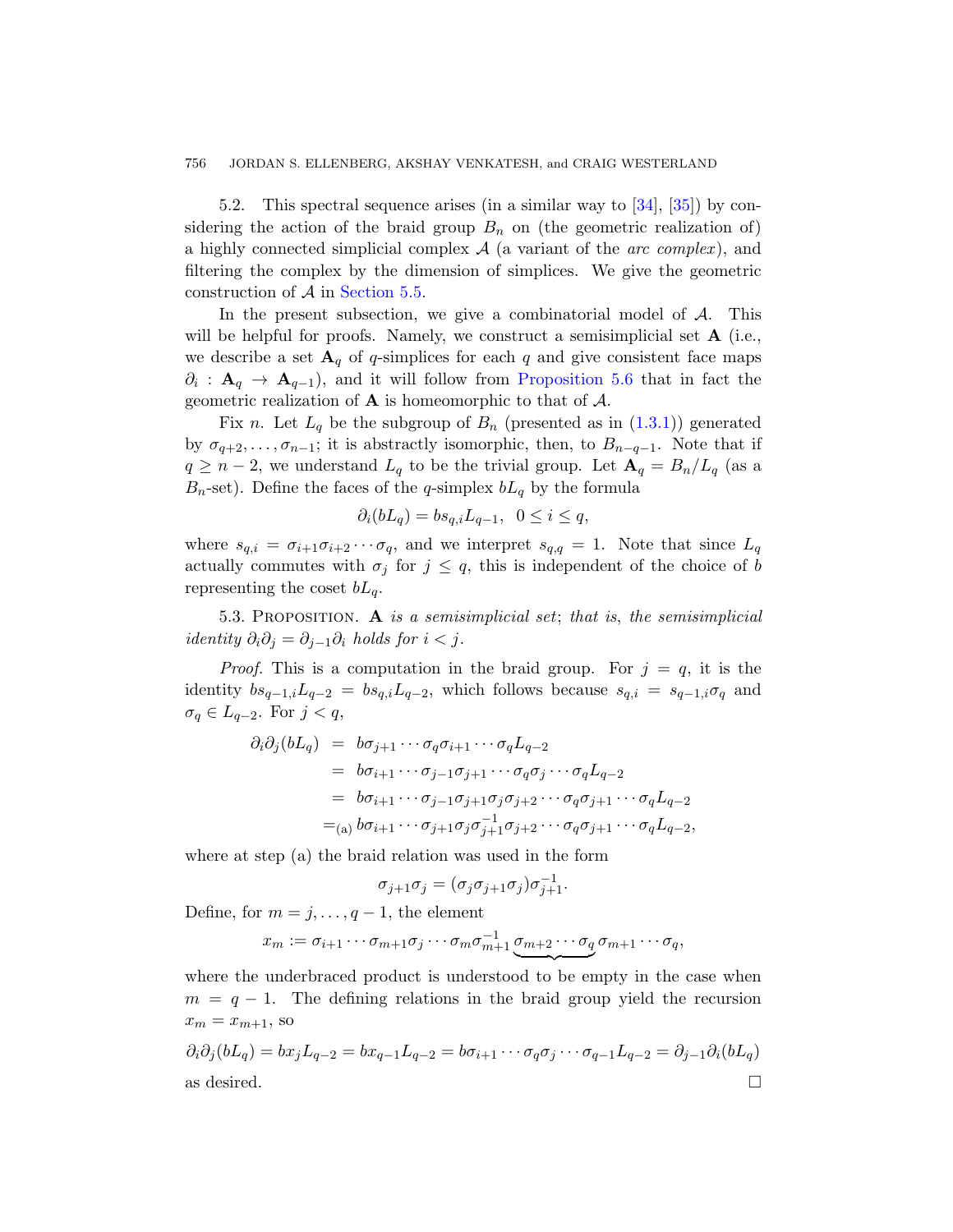It may be helpful to note that the set of vertices of the q-simplex  $bL_q$  is then given by

$$
bL_0, b\sigma_1L_0, b\sigma_2\sigma_1L_0, \ldots, b\sigma_q\cdots\sigma_1L_0.
$$

Here, the jth vertex is obtained from the iterated face map

$$
b\sigma_j\cdots\sigma_1L_0=\partial_0\circ\cdots\circ\partial_{j-1}\partial_{j+1}\circ\cdots\circ\partial_q(bL_q).
$$

One can check that the lone vertex missing in the face  $\partial_j (bL_q) = bs_{q,j}L_{q-1}$  is indeed  $b\sigma_j \cdots \sigma_1 L_0$ .

PROPOSITION. The geometric realization of  $A$  is  $(n-2)$ -connected.

This is a combinatorial reformulation of a result of Hatcher-Wahl. We give the proof in Section 5.5.

Now consider the complex  $\mathbf{A} \times c^n$ , considered with the product  $B_n$ -action. Recall that for any topological space Z endowed with a  $B_n$ -action, we write  $Z/\!\!/B_n$  for the Borel construction  $EB_n \times_{B_n} Z$ ; the homology of this space is the  $B_n$ -equivariant homology of Z.

It follows from the proposition that the natural map

$$
H_p((\mathbf{A} \times c^n) / \! / B_n) \to H_p(c^n / \! / B_n) = H_p(\text{Hur}_{G,n}^c)
$$

is an isomorphism in degrees  $p < n-2$ . Note further that

$$
H_*((\mathbf{A}_q \times c^n) / \! / B_n) \cong H_*(c^n / \! / L_q) \cong H_*(c^{q+1} \times \text{Hur}_{G,n-q-1}^c),
$$

so  $H_p((\mathbf{A}_q \times c^n)/\!\!/B_n)$  is identified with  $\mathcal{K}(M_p)_{q+1}$ .

Now,  $(\mathbf{A} \times c^n)/\!\!/B_n$  is filtered by the simplicial structure on **A**. The resulting spectral sequence is of the form

$$
H_p((\mathbf{A}_q \times c^n) / \! / B_n) = E_{qp}^1 \implies H_{p+q}((\mathbf{A} \times c^n) / \! / B_n),
$$

and the target is isomorphic to  $H_{p+q}(\text{Hur}_{G,n}^c)$  when  $p+q < n-2$ .

5.4. LEMMA. The differential  $d_1$  in the spectral sequence  $E_{qp}^1 = H_p(c^n / \vert L_q)$ is the alternating sum

$$
d_1 = \sum_{i=0}^{q} (-1)^i \partial_i = \sum_{i=0}^{q} (-1)^i [s_{q,i}^{-1}]
$$

of the maps  $[s_{q,i}^{-1}] : H_*(c^n \mathbb{Z}_q) \to H_*(c^n \mathbb{Z}_{q-1})$  induced by  $s_{q,i}^{-1} : c^n \to c^n$ :

$$
s_{q,i}^{-1}:(g_0,\ldots,g_q,g_{q+1},\ldots,g_{n-1})\to (g_0,\ldots,\widehat{g_i},g_{i+1},\ldots,g_q,g_i^{g_{i+1}\cdots g_q},g_{q+1},\ldots,g_{n-1}).
$$

Compare with (4.1.1) to get Proposition 5.1.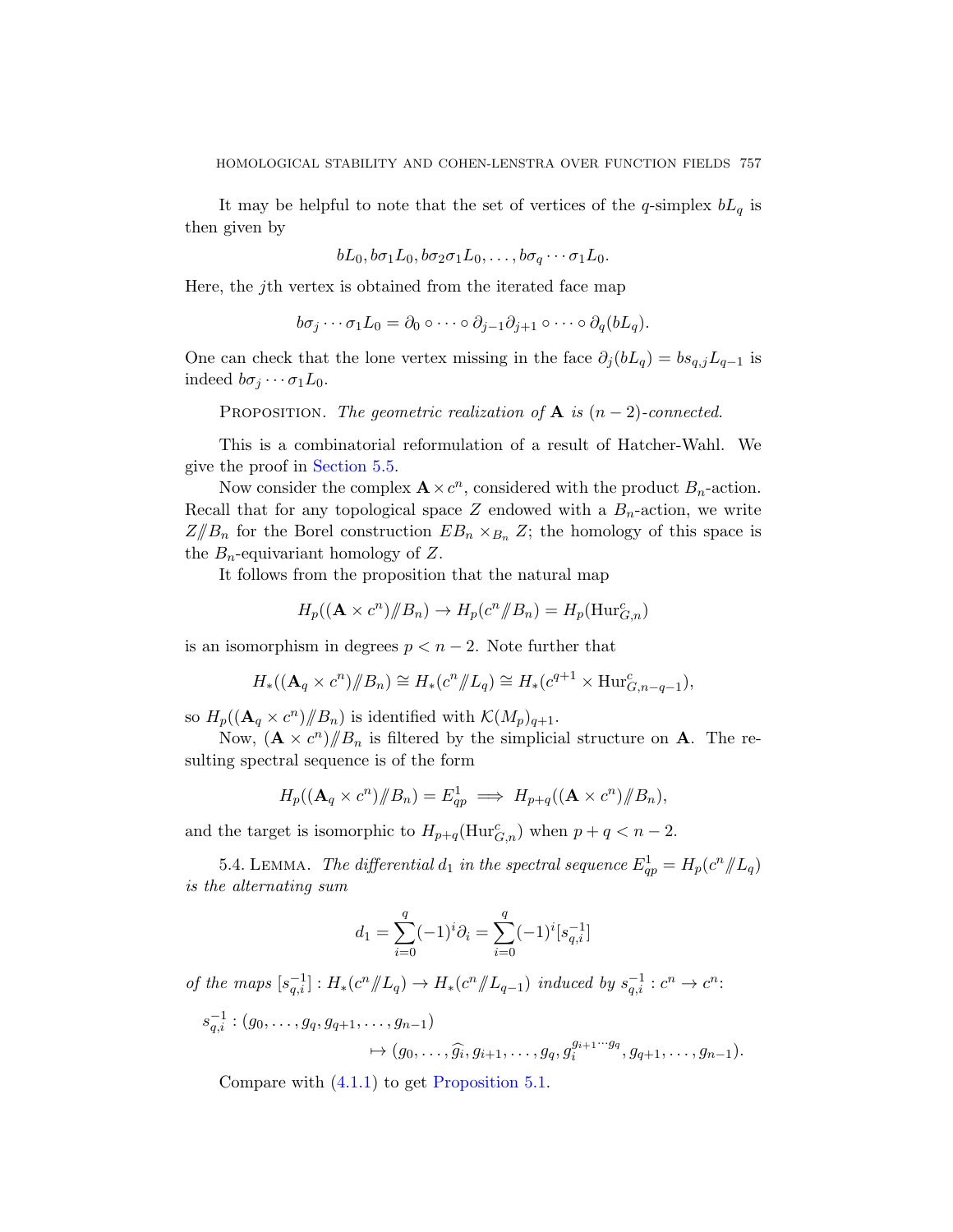*Proof.* The face maps in the semi-simplicial space  $EB_n \times_{B_n} (\mathbf{A} \times c^n)$  are induced by those in **A**, as above. Identifying  $A_q = B_n/L_q$ , this becomes  $\partial_i : EB_n \times_{L_q} c^n \to EB_n \times_{L_{q-1}} c^n$  given by

$$
\partial_i(e, \mathbf{g}) = (es_{q,i}, \ s_{q,i}^{-1} \mathbf{g}),
$$

<span id="page-29-0"></span>where  $0 \leq i \leq q$  and  $\mathbf{g} \in c^n$ .

Since  $L_q$  is a subgroup of  $B_n$ , we have a natural identification  $H_*(c^n/\!\!/L_q)$  =  $H_*(EB_n \times_{L_q} c^n)$ . Since  $s_{q,i}$  and  $L_q$  commute, the maps  $EB_n \times_{L_q} c^n \rightarrow$  $EB_n \times_{L_{q-1}} c^n$  $EB_n \times_{L_{q-1}} c^n$ ,  $(e, g) \mapsto (es_{q,i}, s_{q,i}^{-1}g)$ , and  $(e, g) \mapsto (e, s_{q,i}^{-1}g)$  are freely homotopic, giving the result.

5.5. The arc complex. We now prove that the geometric realisation of the complex **A** defined in the previous section is indeed  $(n-2)$ -connected, by identifying it with a geometric construction (the "arc complex") of Hatcher and Wahl.

Let  $\Sigma$  be, as in Section 2.1, an *n*-punctured disc. By an *arc* on  $\Sigma$  we mean a smooth path  $\tau$  in D from  $*$  to one of the punctures  $P_j$  with the following properties:

- τ is a smooth embedding  $τ : [0,1]$  → D satisfying  $τ(0) = * ∈ ∂Σ$  and  $\tau(1) = P_j;$
- 0 is the only element of the domain carried to the boundary of  $\Sigma$ , and 1 the only element carried into the set  $\{P_i\}$  of punctures;
- the derivative  $\tau'(0)$  is not tangent to the boundary.

The arc complex  $\mathcal A$  is the simplicial complex whose vertex set consists of all isotopy classes of such arcs, and whose faces are collections of such isotopy classes that have representatives that intersect only at ∗, where they have distinct tangent vectors. We denote by  $\mathcal{A}_q$  the q-simplices of  $\mathcal{A}$ , i.e., the set of isotopy classes of  $(q + 1)$ -tuples of arcs intersecting only at  $\ast$ .

We may define a partial ordering on the set of vertices: two arcs are comparable if they span an edge; then the ordering of the pair is given by the counterclockwise ordering of their tangent vectors at ∗. This extends naturally to a total ordering on the set of vertices spanning a face; in this way, A becomes an ordered simplicial complex. This ordering equips the collection of sets  $\mathcal{A}_{*}$ with the structure of a semisimplicial set: The face maps  $d_i: \mathcal{A}_q \to \mathcal{A}_{q-1}$  ( $i =$  $0, \ldots, q$  are defined by

$$
d_i(\gamma_0,\ldots,\gamma_q)=(\gamma_0,\ldots,\widehat{\gamma_i},\ldots,\gamma_q),
$$

where  $\gamma_0, \ldots, \gamma_q$  are arranged in increasing order. In other words, the semisimplicial structure is given by deletion of arcs.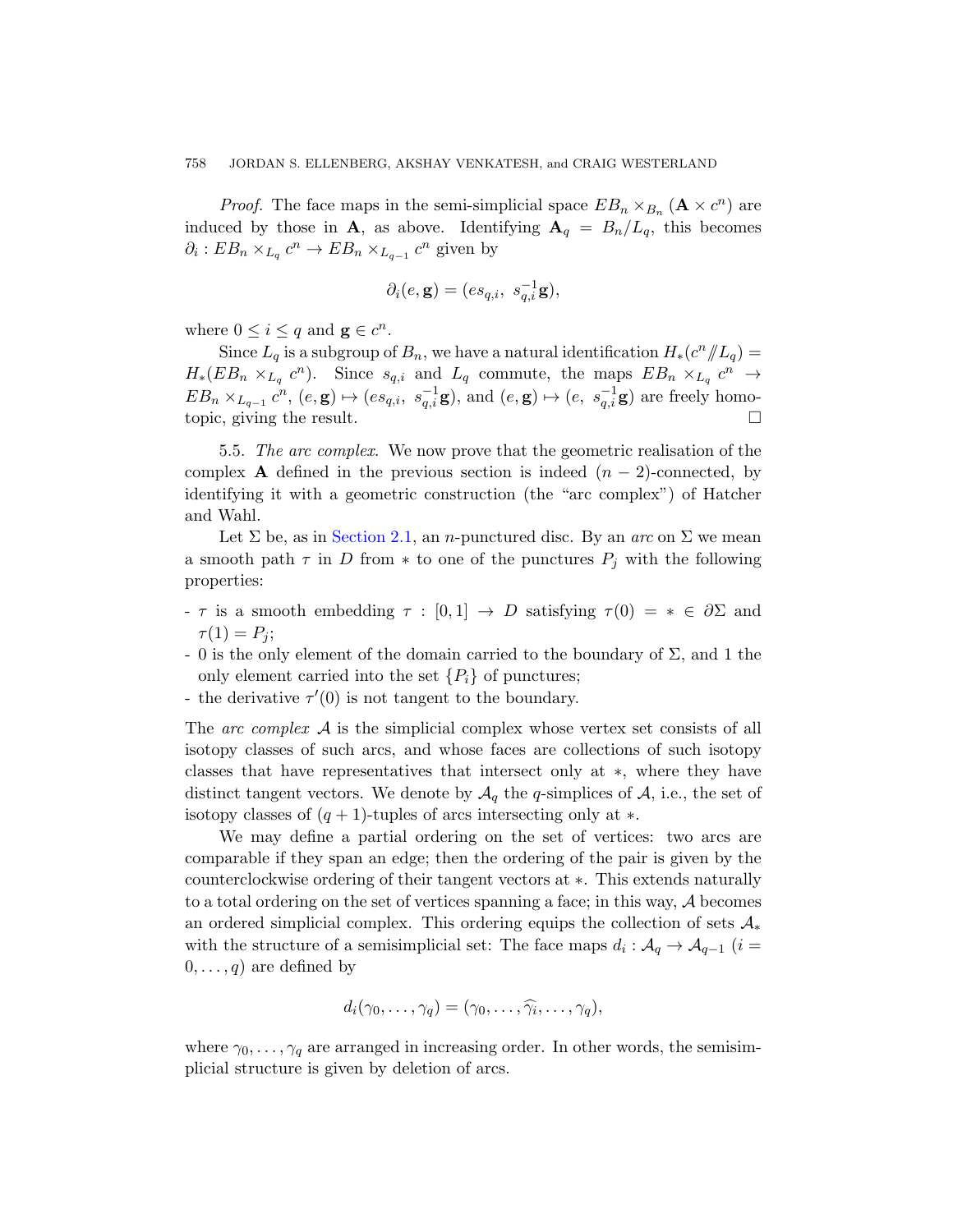<span id="page-30-0"></span>5.6. PROPOSITION. A is  $(n-2)$ -connected. There exists an action of  $B_n$ on A that is transitive on q-simplices for each q. Moreover, A and A are  $B_n$ -equivariantly isomorphic.

Proof. The connectivity assertion is a special case of Proposition 7.2 (and Definition 3.4) of Hatcher and Wahl  $[35]$ . (In fact, A is contractible — we refer the reader to the recent [15] for a careful proof of this fact.) Let  $\text{Diff}_n$  be the group of orientation-preservi[ng diff](#page-31-0)eomorphisms of  $D$  that fix the boundary pointwise and fix the set of punctures (setwise). Then  $\text{Diff}_n$  acts on the set of isotopy classes of arcs on  $\Sigma$  (i.e., the ver[tice](#page-57-3)s of A). In fact, Diff<sub>n</sub> acts on the whole of the complex  $A$ , since diffeomorphisms preserve the nonintersection condition. This evidently descends to an action of  $B_n = \pi_0(\text{Diff}_n)$  on A.

Now the transitivity of  $B_n$ , as well as the final assertion — which amounts to a computation of the stabilizer of a simplex, see  $(5.6.1)$  below — are very similar to [48, Prop. 2.2], which proves precisely the same result in the context that the *endpoints* of all the arcs also coincide. The proof of  $[48, Prop. 2.2]$ also applies in this context. For completeness, we will recall the main steps of this proof below.

Transitivity: We will be particularly brief about transitivity, since it is the easier part. Given two q-simplices  $\bar{\tau}$  and  $\bar{\tau}'$ , we choose systems of  $q+1$ nonintersecting arcs  $(\tau_0, \ldots, \tau_q)$  and  $(\tau'_0, \ldots, \tau'_q)$  representing them. While the proof of [48, Prop. 2.2] transcribes almost verbatim to this context, we will sketch an alternate direct argument.

Replacing the  $\tau_i, \tau'_i$  by isotopic curves, and using the fact that the ordering of  $\tau_i$ ,  $\tau'_i$  coincide near  $*$ , we may suppose that all  $\tau_i$  and  $\tau'_i$  are linear in a small neighbourhood of 0 (i.e., straight near \*), and that  $\tau_i(t) = \tau'_i(t)$  for  $0 \le t \le \varepsilon$ and some  $\varepsilon > 0$ . Applying a suitable diffeomorphism, and using the fact that the braid group  $B_n$  surjects to  $S_n$ , we may assume that  $\tau_i(1) = \tau'_i(1)$  for each *i*. Fix a smooth increasing function h on [0, 1] such that  $h(t) = t$  for  $t \leq 2\varepsilon/3$ and  $h(1) = \varepsilon$ . Then  $\tau_i \circ h = \tau'_i \circ h$ .

It is now sufficient to show that there exists an "arc-retracting" diffeomorphism, i.e., a diffeomorphism F that carries  $\tau_i$  to the arc  $\tau_i \circ h$  while fixing all punctures  $P_i$  that are not of the form  $\tau_i(1)$   $(0 \leq i \leq q)$ . Once this is done, and a similar diffeomorphism  $F'$  constructed for the  $\tau'_i$ , then  $F' \circ F^{-1}$  gives the desired diffeomorphism carrying  $\tau_i$  to  $\tau'_i$  and fixing all remaining punctures. Let R be the rectangle  $[\varepsilon/2, 1.01] \times [-1, 1]$ . Choosing a normal vector field to each  $\tau_i$ , we may find a collection of embeddings  $g_i: R \to D$ , carrying  $(t, 0)$  to  $\tau_i(t)$  for  $\frac{\varepsilon}{2} \leq t \leq 1$ , and such that the  $g_i(R)$  are pairwise disjoint as well as disjoint from all other punctures — in other words,  $g_i(R)$  is an explicit tubular neighbourhood of  $\tau_i|_{\lbrack \varepsilon/2,1]}$ . Our assertion is reduced to the claim that there exists a diffeomorphism  $G: R \to R$ , trivial in a neighbourhood of the boundary,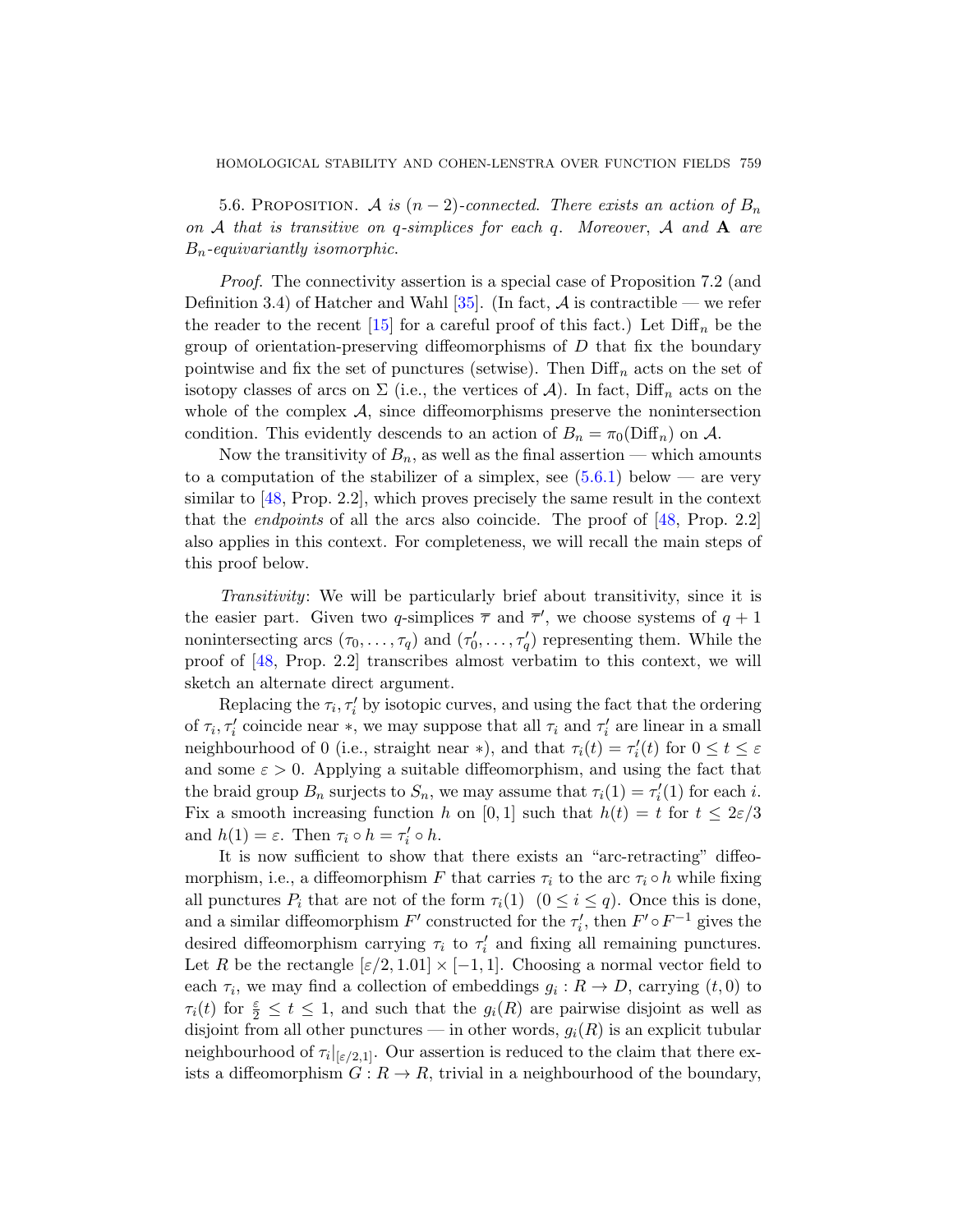and carrying  $(x, 0)$  to  $(h(x), 0)$  for  $\varepsilon/2 \leq x \leq 1$ . It is routine to write down such a diffeomorphism explicitly.

<span id="page-31-0"></span>Computation of stabilizer: Order the punctures  $P_1, \ldots, P_n$  in such a way that the straight line segments  $[*, P_i]$  from  $*$  to  $P_i$  are in counterclockwise order around ∗. The *standard* q-simplex  $v_q$  is the one consisting of linear arcs from ∗ to  $P_1, \ldots, P_{q+1}$ . We claim that the stabilizer of  $v_q$  in  $B_n$  is  $L_q$ .

Granting that, we define a  $B_n$ -equivariant semisimplicial map  $A \to A$  on q-simplices by the bijection

(5.6.1) 
$$
B_n/L_q \to \mathcal{A}_q \text{ given by } b \mapsto b \cdot v_q.
$$

To see that this is semisimplicial, use the fact that  $s_{q,i}v_{q-1} = d_i(v_q)$ . (Both consist of the q straight line segments from  $*$  to  $P_1, \ldots, P_{i+1}, \ldots, P_{q+1}$ .) The proposition then follows.

Therefore, it remains only to check that the stabilizer of  $v_q$  in  $B_n$  is  $L_q$ . Now,  $L_q$  is generated by the Dehn twists  $\sigma_i$   $(i \geq q+2)$  that involve only the punctures  $P_i$  and  $P_{i+1}$ , so it is apparent that  $L_q$  does in fact stabilize  $v_q$ . Additionally, there is a map from the mapping class group

$$
Mod(\Sigma \setminus v_q) \to Mod(\Sigma) = B_n
$$

that extends diffeomorphisms by the identity on a neighborhood of  $v_q$ . Write  $\Sigma'$  for the complement of  $n - q - 1$  points in D. Then Mod( $\Sigma'$ ) is isomorphic to  $B_{n-q-1}$ . Picking a diffeomorphism  $\Sigma' \to \Sigma \setminus v_q$  defines an isomorphism  $B_{n-q-1} \cong \text{Mod}(\Sigma \setminus v_q)$ . In fact, we may choose this diffeomorphism so that the composition

$$
B_{n-q-1} = \text{Mod}(\Sigma') \cong \text{Mod}(\Sigma \setminus v_q) \to \text{Mod}(\Sigma) = B_n
$$

carries  $\sigma_j \in B_{n-q-1}$  to  $\sigma_{j+q+1} \in B_n$ . The image of this map is precisely  $L_q$ .

It therefor[e su](#page-57-3)ffices to show that if  $b \in B_n$  stabilizes  $v_q$ , then b is isotopic to a diffeomorphism that is in the image of this map  $Mod(\Sigma \setminus v_q) \to Mod(\Sigma)$ . This can be done as in [48, pp. 552–553]: Take a diffeomorphism  $\phi$  representing b. A priori b fixes only the isotopy class of each arc in  $v_q$ . We may replace  $\phi$  by an isotopic  $\phi'$  that fixes the arcs in  $v_q$  pointwise, inductively using the isotopy extension theorem [42]. We briefly summarize the key point of the proofs of the proof in our setting, closely following [48] but indicating the minor differences.

A direct application of the isotopy extension theorem implies that  $\phi$  is isotopic to a diffeomorphism that fixes the (linear) arc  $a_1$  from  $*$  to  $P_1$ . Replace  $\phi$  by this isotopic diffeomorphism. Now the arc  $a_2$  is isotopic to  $\phi(a_2)$ , by assumption, but the image of this isotopy need not be disjoint from  $\phi(a_1) = a_1$ , so one cannot simply proceed as in the first step. Let  $H : [0,1] \times [0,1] \rightarrow D$ be an isotopy, so that  $H(0, -)$  and  $H(1, -)$  correspond to the arcs  $a_2$  and  $\phi(a_2)$  respectively, and  $H(-,0) = *, H(-,1) = P_2$ . Adjust H to be transverse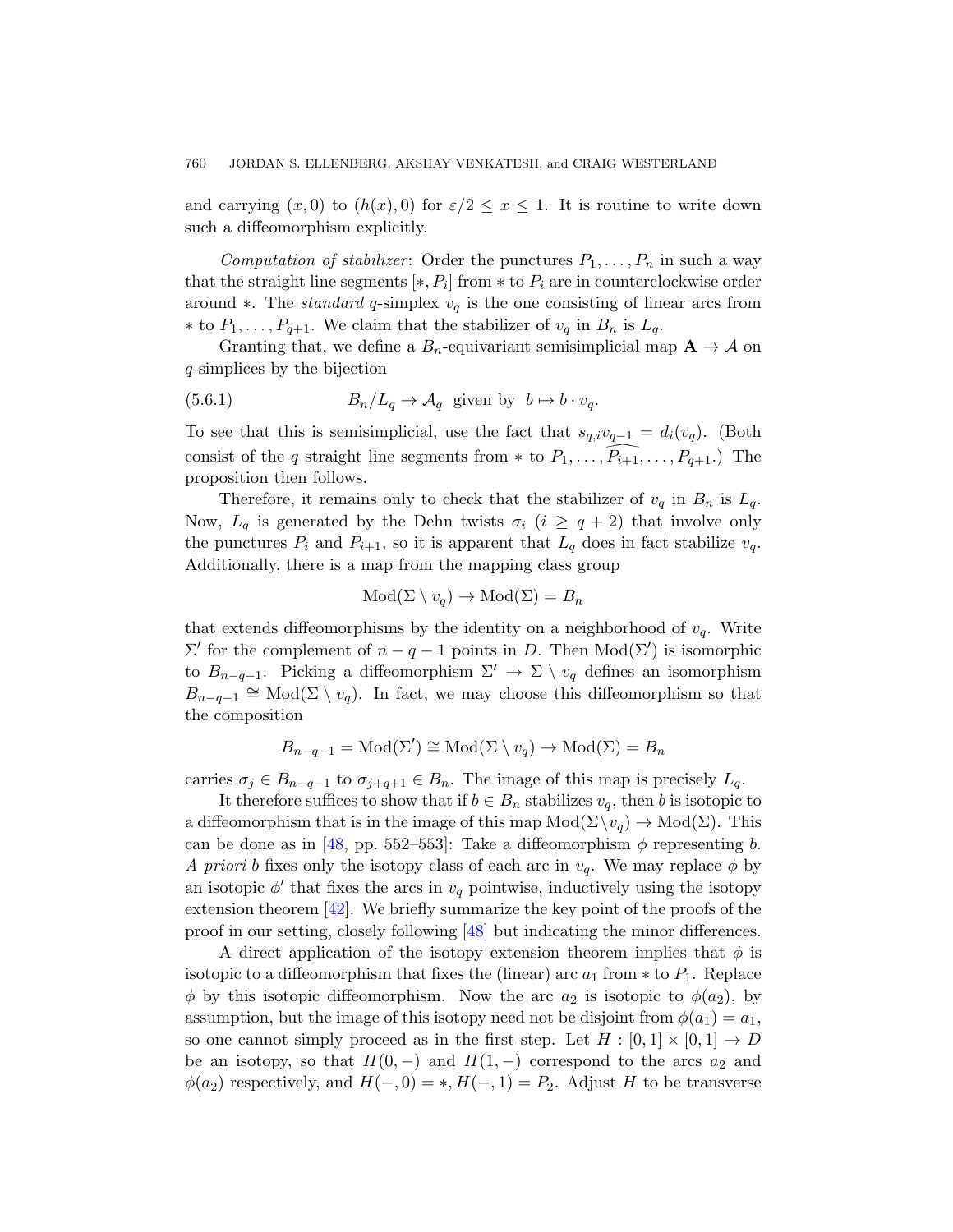to  $a_1$ . The preimage  $H^{-1}(a_1)$  of the arc  $a_1$  under H is a union of circles and intervals. Note that these components intersect the boundary of  $[0, 1] \times [0, 1]$ only along  $[0, 1] \times 0$ . This is a difference from the setting of [48], and means that we can ignore the case of a "nonempty union of intervals" mentioned at the bottom of page 552, loc. cit. In the present setting, every component of  $H^{-1}(a_1)$  other than  $[0,1] \times 0$  is contained in the interior of  $[0,1] \times [0,1]$  and is thus a circle. So each component of  $H^{-1}(a_1)$  bounds a disk in  $[0,1] \times [0,1]$ ; restricting  $H$  to this disk defines an element of the relative homotopy group  $\pi_2(\Sigma, a_1)$ , and the triviality of that group implies that we can assume that H can be replaced by H' for which  $(H')^{-1}(a_1) = (H')^{-1}(*)$ . At this point, we can again use the isotopy extension theorem to ensure that  $\phi$  fixes  $a_2$ , and we proceed inductively.  $\Box$ 

## 6. Homological stability for Hurwitz spaces

<span id="page-32-0"></span>We now prove the main theorem of the paper, that the homology of Hurwitz spaces stabilize under the nonsplitting condition; it is by now an easy consequen[ce of the m](#page-18-0)ain results of the prior three sections.

<span id="page-32-1"></span>6.1. THEOREM. Suppose  $(G, c)$  satisfies the nonsplitting condition, and let k be a field in which  $|G|$  is invertible. Then there exist constants  $A, B$ (depending on G) such that the map

(6.1.1) 
$$
U: H_p(\mathrm{Hur}_{G,n}^c, k) \to H_p(\mathrm{Hur}_{G,n+\deg U}^c, k)
$$

([see](#page-32-1) Lemma 3.5 and the start of Section 4 for definition of  $U$ ) is an isomorphism whenever  $n > Ap + B$ .

The same assertion holds for the restricted maps

(6.1.2) 
$$
U: H_p(\mathrm{CHur}_{G,n}^c, k) \to H_p(\mathrm{CHur}_{G,n+\deg U}^c, k).
$$

Our proof will actually give a range  $n > A'p + B'$  with different constants for the restricted maps  $(6.1.2)$  of the second assert[ion, b](#page-19-0)ut one can then simply replace A by  $max(A, A')$  and similarly for B.

*Proof.* Let  $M_p$  be the graded R-module corresponding to the pth homology of Hurwitz spaces, taken with k-coefficients, as defined in  $(5.0.2)$ . We prove, by increasing induction on p, that for all  $q \geq 0$ , we have

$$
\deg H_q(\mathcal{K}(M_p)) \le A_2 + A_0(3p + q)
$$

from which the result follows, for suitable  $B$ , by the second assertion in Theorem 4.2.

For  $p = 0$ , we have  $M_0 = R$ ; the inductive assumption follows in this case from Proposition 4.12, since

$$
A_2 + A_0(3p + q) = A_2 + A_0q \ge A_2 + q
$$

in this case.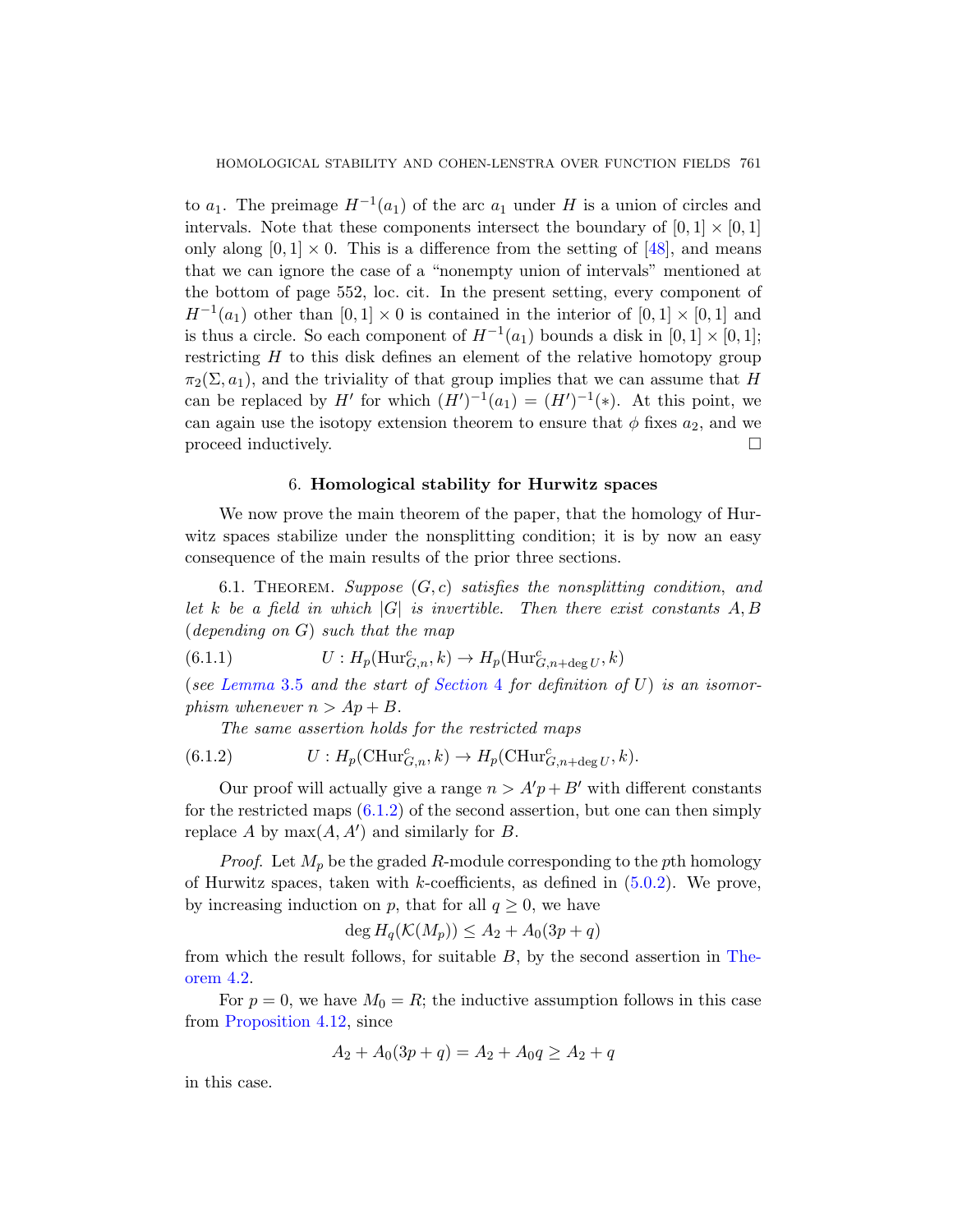<span id="page-33-0"></span>Now suppose the statement holds for  $p < P$ . Consider the leftmost part of  $\mathcal{K}(M_P)$ , i.e.,

(6.1.3) 
$$
M_P \stackrel{e}{\leftarrow} k[c] \otimes M_P[1] \stackrel{f}{\leftarrow} k[c^2] \otimes M_P[2].
$$

The map  $e$  is an edge morphism in the spectral sequence of Proposition 5.1, whereas f is identified with the differential  $d_1 : E_{1P}^1 \to E_{0P}^1$ . More generally, in the spectral sequence for  $\text{Hur}_{G,n}^c$ , we have for each  $q>0$  that  $E_{q,p}^2$  is the *nth* graded piece of  $H_{q+1}(\mathcal{K}(M_p)).$ 

The inductive hypothesis implies that  $(6.1.3)$  is exact at the middle and left terms in degrees greater than

$$
A_2 + 3A_0 P.
$$

To see this, we note that the inductive hypothesis ensures that for  $j > 1$ ,  $E_{j,P+1-j}^2$ , or in other words the *n*th graded piece of  $H_{j+1}(\mathcal{K}(M_{P+1-j}))$ , vanishes in degrees above

$$
(6.1.4) \t\t A2 + A0(3P + 4 - 2j).
$$

Thus, once  $n > A_2 + 3A_0P$ , there are no differentials  $d_i$  for any  $j > 1$  going into or out of  $E_{0P}^2$ . Thus,  $E_{0P}^2 = E_{0P}^{\infty}$  in the spectral sequence for  $H_P(\text{Hur}_{G,n}^c, k)$ in the range  $n > A_2 + 3A_0P$ .

Further, for  $j > 0$ ,  $E_{j,P-j}^2 = 0$  vanishes in degrees above

$$
(6.1.5) \t\t A2 + A0(3P + 1 - 2j).
$$

[So, onc](#page-19-0)e  $n > A_2+A_0(3P-1)$ , we have that all the graded pieces of  $H_P(\text{Hur}_{{G},n}^c, k)$ other than  $E_{0P}^{\infty} = E_{0P}^2$  vanish. Hence,  $e$  : coker $(f) = E_{0P}^2 \rightarrow M_P$  is an isomorphism in degrees above  $A_2 + 3A_0P$ .

In other terms,

$$
\deg H_0(\mathcal{K}(M_P)), \; \deg H_1(\mathcal{K}(M_P)) \le A_2 + 3A_0p.
$$

Now apply Theorem 4.2; it implies that, for  $q \geq 2$ ,  $H_q(\mathcal{K}(M_P))$  vanishes in degrees strictly above  $A_2 + 3A_0p + A_0q$ , which is precisely the inductive hypothesis to be proved.

Now we address the final assertion of the theorem — namely, that the same result holds for the space of connected covers.

For each subgroup Q of G that is generated by  $c \cap Q$ , write  $\text{Hur}_{G,n}^{Q,c}$  for the union of connected components of  $\text{Hur}_{G,n}^c$  whose global monodromy is exactly equal to  $Q$  — i.e., arising from elements  $(x_1, \ldots, x_n) \in c^n$  with  $\langle x_1, \ldots, x_n \rangle =$ Q. Note that we can identify  $\text{Hur}_{G,n}^{Q,c}$  with  $\text{CHur}_{Q,n}^{c\cap Q}$ .

What we have proved so far in this theorem applies equally well with  $G$  replaced by  $Q$ , for  $(Q, c)$  is still nonsplitting. By increasing induction on the order of  $|Q|$  — and possibly increasing the constants  $A, B$  — we may suppose that

$$
U_Q: H_p(\mathrm{Hur}_{G,n}^{Q,c},k) \to H_p(\mathrm{Hur}_{G,n+\deg(U)}^{Q,c},k)
$$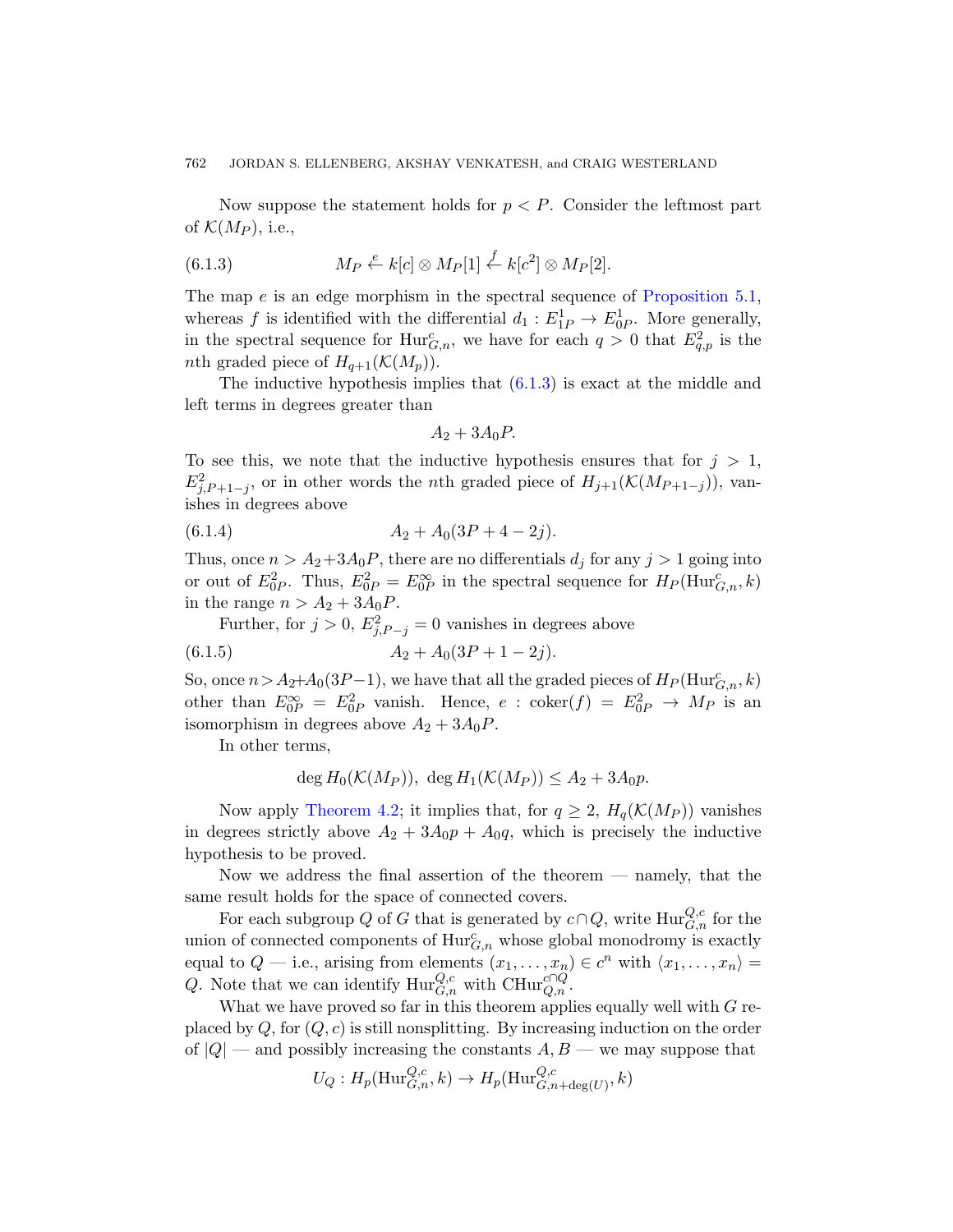<span id="page-34-0"></span>is an isomorphism for  $n \geq Ap + B$  for every proper subgroup Q. Here  $U_Q$  is defined similarly to U, but "relative to Q," that is to say,  $U_Q = \sum_{g \in c \cap Q} r_g^{D|g|}$ . Note that on  $H_p(\mathrm{Hur}_{G,n}^{Q,c})$ , we have

(6.1.6) 
$$
U = \frac{|c|}{|c \cap Q|} U_Q \text{ modulo } \bigoplus_{Q' \supsetneq Q} H_p(\text{Hur}_{G,n+\text{deg}(U)}^{Q',c}, k).
$$

What we have already proved shows that

$$
U: H_p(\mathrm{Hur}_{G,n}^{G,c}, k) \to H_p(\mathrm{Hur}_{G,n+\deg(U)}^{G,c}, k)
$$

is injective for  $n \geq Ap + B$ , so it remains to verify surjectivity in that same range. Take  $x \in H_p(\text{Hur}_{G,n+\text{deg}(U)}^{G,c},k)$ ; we may write  $x = Uy$  for some  $y \in H_p(\text{Hur}_{G,n}^c, k)$ . Write  $y = \sum_{Q} y_Q$ , where  $y_Q \in H_p(\text{Hur}_{G,n}^{Q,c}, k)$ .

By an increasing induction on the size of Q, we see that  $y_Q = 0$  if  $Q \neq G$ . This is obviously true when  $|Q| = 1$ . Next, if  $m < |G|$  and we know the assertion is true for all  $|Q| < m < |G|$ , then take Q of size m. By (6.1.6) we get

$$
0 = Q\text{-component of } Uy = \frac{|c|}{|c \cap Q|}U_Qy_Q,
$$

<span id="page-34-1"></span>and by inductive assumption  $U_Q$  is an isomorphism. Therefore  $y_Q = 0$ .

This induction on [the size of](#page-32-0) Q has shown that  $y \in H_p(\text{Hur}_{G,n}^{G,c}, k)$ , and we are done.  $\Box$ 

In the arithmetic applications to follow, we will be concerned with the quotients  $\text{Hur}_{G,n}^c/G$  under the G-action introduced previously (see page 740, after Definition 2.2). These spaces are easily seen to stabilize in homology as well.

6.2. COROLLARY. Suppose that G is center-free and  $(G, c)$  satisfies the nonsplitting condition. Let  $k, U, A, B$  be as in Theorem 6.1. Then the map

$$
U: H_p(\mathrm{Hur}_{G,n}^c/G, k) \to H_p(\mathrm{Hur}_{G,n+\deg U}^c/G, k)
$$

is an isomorphism whenever  $n > Ap + B$ . This restricts to an isomorphism  $U: H_p(\mathrm{CHur}_{G,n}^c/G, k) \to H_p(\mathrm{CHur}_{G,n+\deg U}^c/G, k)$  in the same range.

*Proof.* Recall that the action of G on  $\text{Hur}_{G,n}^c$  is induced by the  $B_n$ -equivariant action of  $G$  on  $c^n$  given by termwise conjugation. This is evidently not free, so the same is true for the action of G on  $\text{Hur}_{G,n}^c$ . However, it is apparent from this description that the stabilizers  $G_x$  of points  $x \in \text{Hur}_{G,n}^c$  are locally constant. Namely, when x lies on a component whose global monodromy is  $H$ , the stabilizer  $G_x$  is the centralizer of H in G. In particular, since G is centerfree by hypothesis, the action of G on  $\mathrm{CHur}_{G,n}$  is free. Thus the quotient  $q: EG \times_G \text{Hur}_{G,n}^c \to \text{Hur}_{G,n}^c/G$  is a fibre bundle with fibre over the class of x equivalent to  $BG_x$ . Since the order of G (and hence  $G_x$ ) is invertible in k, q is an isomorphism in  $H_*(-,k)$ , so  $H_*(\text{Hur}_{G,n}^c/G, k)$  is isomorphic to the G-coinvariants in  $H_*(\text{Hur}_{G,n}^c, k)$ .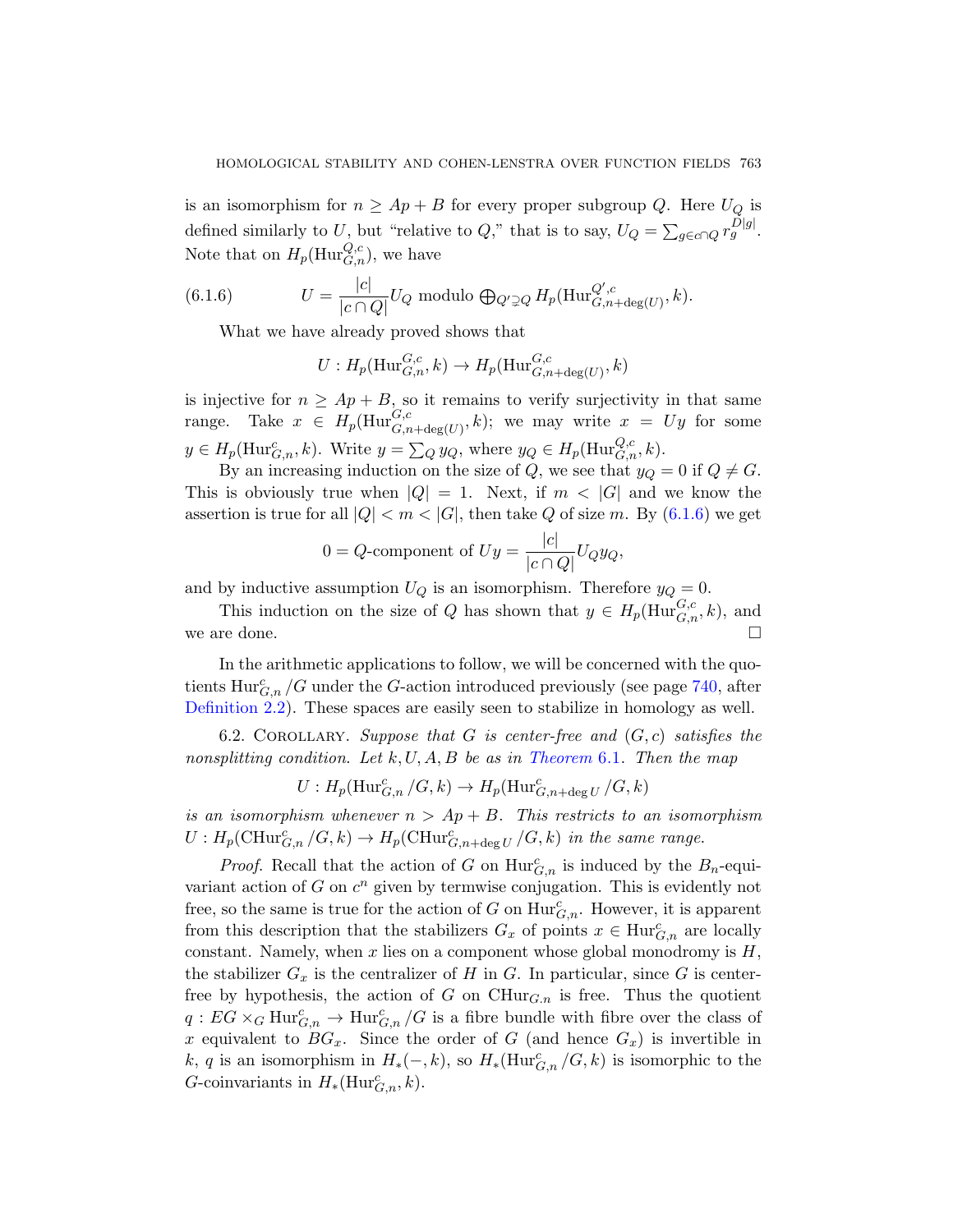<span id="page-35-0"></span>The operator U, considered as a class in  $H_0(\text{Hur}_{G,\text{deg }U}^c)$ , is fixed by the action of G (at least if U is chosen as in Lemma 3.5). It then follows from the G-equivariance of the gluing maps that the isomorphism in Theorem 6.1 is one of  $k[G]$ -modules. Taking G-coinvariants on both sides yields the desired isomorphism.

# 7. Homological stability for Hurwitz schemes

So far, we have considered Hurwitz spaces as topological spaces parametrizing continuous branched covers of the disc. In order to apply our theorems to arithmetic questions, we need to identify those topological spaces with the complex points of moduli schemes ("Hurwitz schemes") defined over arithmetic bases.

In order to apply the topological results of the first part of the paper to counting problems over finite fields, we will need to show that the  $\acute{e}t$  ale cohomology of Hurwitz schemes is "the same" in characteristic 0 and characteristic p. Th[is would](#page-35-1) follow immediately if the Hurwitz schemes were smooth and proper; since they are not proper, more work is required, involving the use of a compactification whose boundary has normal crossings.

Throughout this section, G denotes a finite group. In our main application, G will be of the form  $A \rtimes \mathbb{Z}/2\mathbb{Z}$ , where A is a nontrivial finite  $\ell$ -group, and  $\mathbb{Z}/2\mathbb{Z}$  acts on A by inversion.

For the reader's convenience, in Table 1 we summarize the various spaces (more precisely, schemes over  $Spec(\mathbb{Z})$  or schemes over  $Spec(R), R := \mathbb{Z}[\frac{1}{|C|}]$  $\frac{1}{|G|}$ to be introduced. For example,  $\text{Conf}'_n$  [denot](#page-37-0)es the configuration space of n distinct points on  $\mathbb{P}^1$ , and  $\mathsf{H}_{G,n}$  will den[ote t](#page-40-0)he Hurwitz space of tame G-covers of  $\mathbb{P}^1$  (see Section 7.1) that are branched at *n* points.

<span id="page-35-1"></span>

| space                            | configurations of                          | Hurwitz space of G-covers       |  |
|----------------------------------|--------------------------------------------|---------------------------------|--|
|                                  |                                            | with corresponding branching    |  |
| Conf' <sub>n</sub> (Section 7.1) | <i>n</i> points on $\mathbb{P}^1$          | $H_{G,n}$ (Section 7.1)         |  |
| Conf <sub>n</sub> (Section 7.3)  | <i>n</i> points on $\mathbb{A}^1$          | $\text{Hn}_{G,n}$ (Section 7.3) |  |
| $PConf_n$ (Section 7.5)          | <i>n labelled</i> points on $\mathbb{A}^1$ | PHn <sub>G,n</sub> (p.769)      |  |

| Table |  |
|-------|--|
|       |  |

Note that a G-cover "branched at n points on  $\mathbb{A}^{1}$ " may or may not be branched at  $\infty$ , i.e., it may have either *n* or  $n + 1$  branch points on  $\mathbb{P}^1$ , and the associated Hurwitz spaces will be correspondingly disconnected.

We write (e.g.)  $X/\operatorname{Spec} \mathbb{Z}$  or simply  $X/\mathbb{Z}$  to denote a scheme X equipped with its canonical morphism to  $Spec(\mathbb{Z})$ . For such a scheme, we will denote by  $X/\mathbb{F}_q$  the scheme  $X \times_{\text{Spec}(\mathbb{Z})} \text{Spec}(\mathbb{F}_q)$ , together with the natural morphism to  $Spec(\mathbb{F}_q)$ .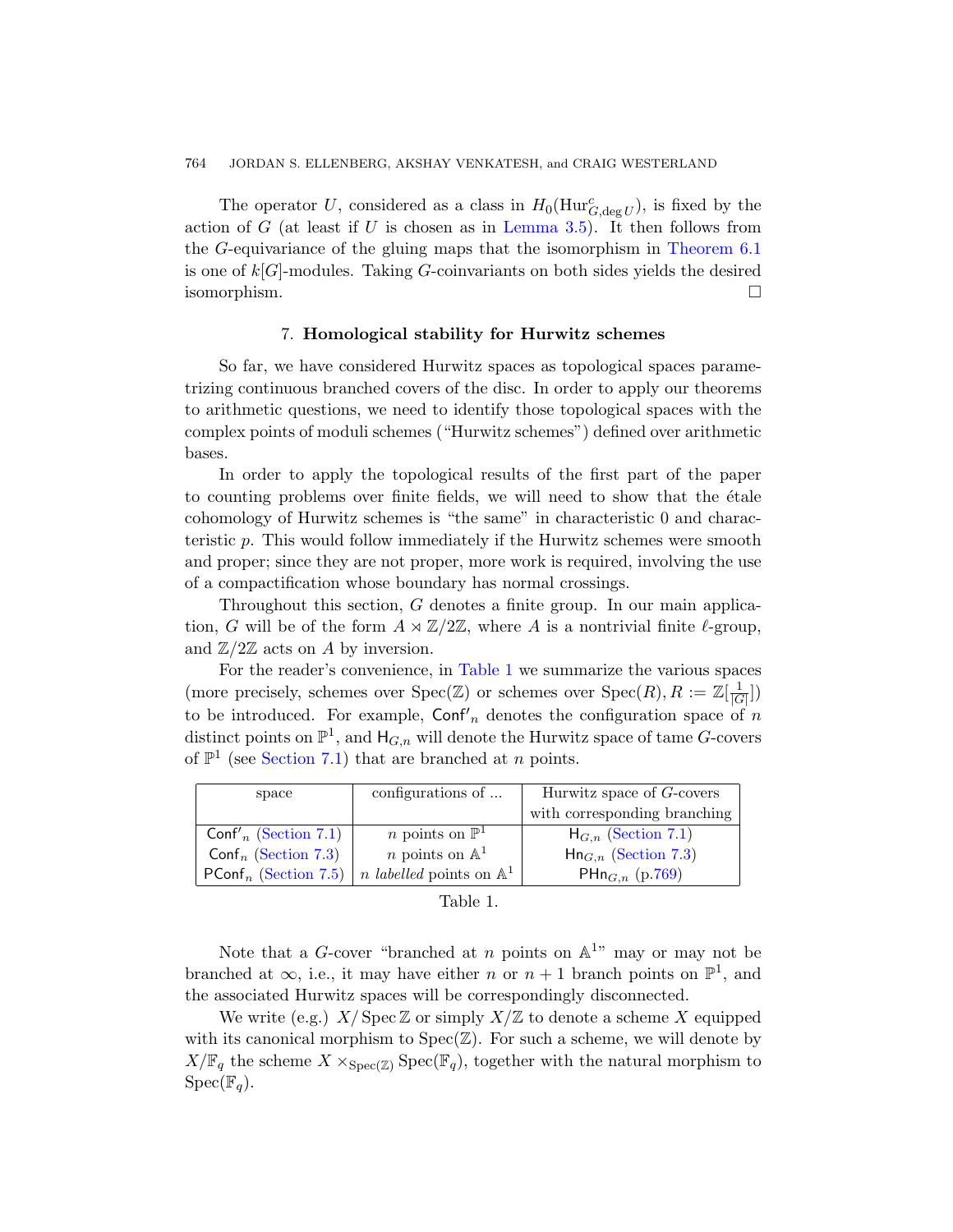<span id="page-36-0"></span>7.1. Our basic reference for Hurwitz schemes is the paper of Romagny and Wewers [44].

If  $P_n$ / Spec Z is the projective *n*-space with coordinates  $a_0 : a_1 : \ldots : a_n$ , which we think of as parametrizing binary forms  $a_0X^n+a_1X^{n-1}W + \cdots + a_nW^n$ up to scaling, we define  $\textsf{Conf}'_n / \textsf{Spec} \mathbb{Z}$  to be<sup>9</sup> the open subscheme of  $P_n$  where the discriminant  $\Delta(\sum_{i=0}^n a_i X^{n-i} W^i)$  does not vanish. Then, for any field k, Conf'<sub>n</sub>(k) is the set of squarefree k-rational degree-n divisors on  $\mathbb{P}^1$ .

Let k be a field. Then by a *tame G-cover of*  $\mathbb{P}^1$  *over* k we shall mean a triple  $(X, f, \phi)$ , where

- X is a smooth proper geometrically connected curve  $X/k$ ;
- $f: X \to \mathbb{P}^1$  is tame: that is, there exists a reduced divisor D on  $\mathbb{P}^1$  such that f is étale over  $\mathbb{P}^1 - D$ , and such that the ramification of f over each ge[ome](#page-57-4)tric point of  $D$  is nontrivial and prime to the characteristic of  $k$ ;
- f is Galois: that is,  $Aut(f)$  acts transitively on the geometric fibers of f;
- $\phi$  is an isomorphism from G to Aut(f).

We say a tame  $G$ -cover has n branch points if  $n$  is the degree of the unique divisor  $D$  satisfying the condition in the second item above, and we call such a  $D$  the *branch locus* of  $f$ .

Romagny and Wewers [44, Th. 4.11] construct a scheme  $H_{G,n}$  with the following properties:

- $H_{G,n}$  is a scheme over  $R = \mathbb{Z}[\frac{1}{G}]$  $\frac{1}{|G|}$ , endowed with a finite étale morphism  $\pi: \mathsf{H}_{G,n} \to \mathsf{Conf'}_n / \operatorname{Spec} R$ .
- For every algebraically closed field k with characteristic prime to  $|G|$ , there is an Aut(k)-equivariant bijection between  $H_{G,n}(k)$  and the set of isomorphism classes of tame G-covers of  $\mathbb{P}^1$  over k with n branch points. If  $x \in H_{G,n}(k)$  corresponds to a G-cov[er](#page-57-4) f, the image of x in Conf'<sub>n</sub>(k) is the point parametrizing the branc[h lo](#page-57-4)cus of f in  $\mathbb{P}^1$ . If G is center-free, the two statements above hold for an arbitrary field  $k$ , not only algebraically closed fields.

In fact, Romagny and Wewers construct a Hurwitz scheme over Spec  $\mathbb{Z}$ , but for our present purpose we only need the open subscheme lying over Spec R.

<span id="page-36-1"></span>The above assertions are all included in the statement of [44, Th. 4.11, Cor. 4.12, with the exception of the finiteness of  $\pi$ , which is [44, Rem. 4.15(ii)]. Because the proof is not given in full there, we explain it briefly. Each geometric fiber of the map from  $H_{G,n}$  to  $\text{Conf}'_n/R$ , say above the section  $s: \operatorname{Spec} k \to \operatorname{Conf}'_n/R$  with k algebraically closed, is in bijection with the

<sup>&</sup>lt;sup>9</sup> The prime in Conf'<sub>n</sub> is because it represents a configuration space for the *projective* line, whereas our previous  $\text{Conf}_n$  is homotopy equivalent to a configuration space for the affine line.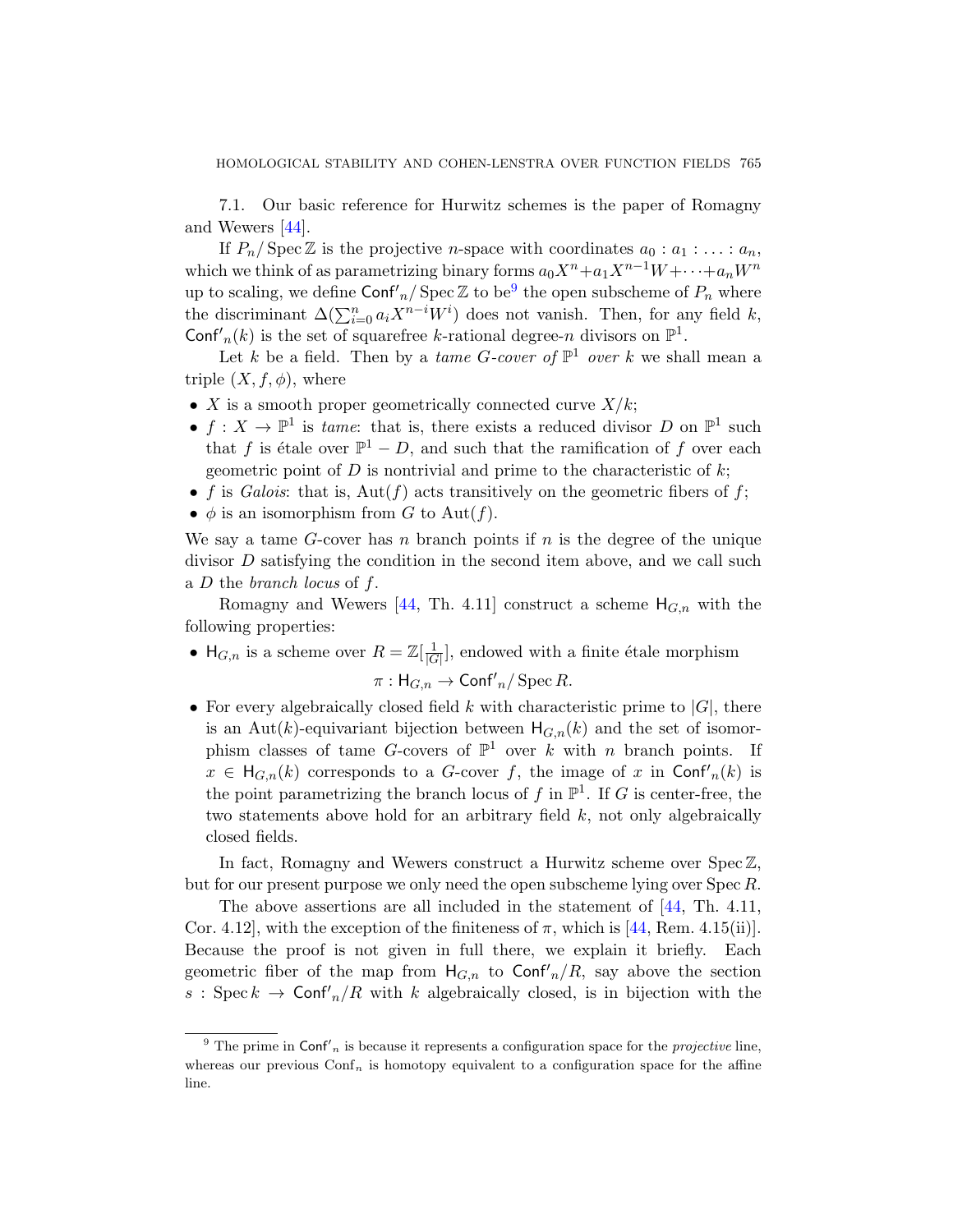[se](#page-55-5)t of G-covers f over k with a fixed branch locus  $D \subset \mathbb{P}^1$  parametrized by s. This set of G-covers, in turn, is in bijection with the set of conjugacy classes of surjective homomorphisms from  $\pi_1^{et}(\mathbb{P}^1 - D, \bar{x})$  to G, where  $\bar{x}$  is a geometric basepoint on  $\mathbb{P}^1 - D$ [. B](#page-57-5)ecause |G| [is](#page-57-4) prime to the characteristic of k, this number of surjections is actually independent of the choice of the fiber  $s$ ; see [31, Exp. XIII, Cor. 2.12. So all geometric fibers of  $\pi$  have the same cardinality, whence  $\pi$  is finite by [22, Lemme 1.19, II].

<span id="page-37-0"></span>7.2. Remark. A discussion of the functor represented by  $H_{G,n}$ , and also a construction of a representing stack in the case when  $G$  has nontrivial center, is given in Wewers' (unpublished) thesis  $[50]$  (see also  $[44, \text{Cor } 2.2]$ ). We do not need this for our purposes.

7.3. The scheme  $H_{G,n}$  is not exactly the right one for our purposes. First of all, we want to study G-covers of  $\mathbb{A}^1$ , not of  $\mathbb{P}^1$ . To this end, let  $\mathsf{Conf}_n$ be the closed subscheme of  $\text{Conf}'_{n+1}$  cut out by  $a_0 = 0$ ; that is, we force the associated divisor to contain  $\infty$  (i.e., the point  $X = 1$ ,  $W = 0$ ). Conf<sub>n</sub> also embeds as an open subscheme of  $\text{Conf}'_n$  via

$$
(7.3.1) \t\t [a_0 : \cdots : a_{n+1}] \mapsto [a_1 : \cdots : a_{n+1}]
$$

identifying it with the open subscheme where the first coordinate is nonzero.

We now define  $\mathsf{Hn}_{G,n}$  to be the disjoint union of  $\mathsf{H}_{G,n+1} \times_{\mathsf{Conf}'_{n+1}} \mathsf{Conf}_n$ and  $H_{G,n} \times_{\text{Conf}'_n} \text{Conf}_n$ , where the maps from  $\text{Conf}_n$  are the closed inclusion (respectively, the open inclusion) described above. This somewhat convoluted definition is necessary because in our topological definition of Hurwitz spaces, the branched cover may be either ramified at  $\infty$  or not, these two cases corresponding to the two fiber products above. In the language of the first section of the paper, the second component parametrizes those branched covers whose boundary monodromy is trivial.

Suppose that  $c$  is a rational union of conjugac[y cla](#page-57-4)sses in  $G$ . (Recall that a union of conjugacy classes is called *rational* when  $g \in c \implies g^N \in c$  for each N relatively prime to the order of G.) We say a tame G-cover  $f: X \to \mathbb{P}^1$  has monodromy of type  $c$  if the image of a generator of tame inertia at each branch point of f other than  $\infty$  lies in c[. \(Because](#page-10-0) c is rational, the choice of generator does not matter.) Then there is a closed and open subscheme  $\textsf{Hn}^c_{G,n} \subset \textsf{Hn}_{G,n}$ parametrizing tame G-covers with monodromy of type  $c$ ; in the proof of  $[44,$ Th. 4.11], this appears as a disjoint union of some subset of the collection of schemes denoted there as  $\mathcal{H}'_{\mu}$ .

7.4. LEMMA. Suppose G is center-free. The complex manifold  $\text{Hn}_{G,n}(\mathbb{C})$  is homeomorphic to the topological space  $\mathrm{CHur}_{G,n}/G$  of Definition 2.2; similarly,  $\mathsf{Hn}^c_{G,n}(\mathbb{C})$  is homeomorphic to  $\mathrm{CHur}^c_{G,n}/G$ .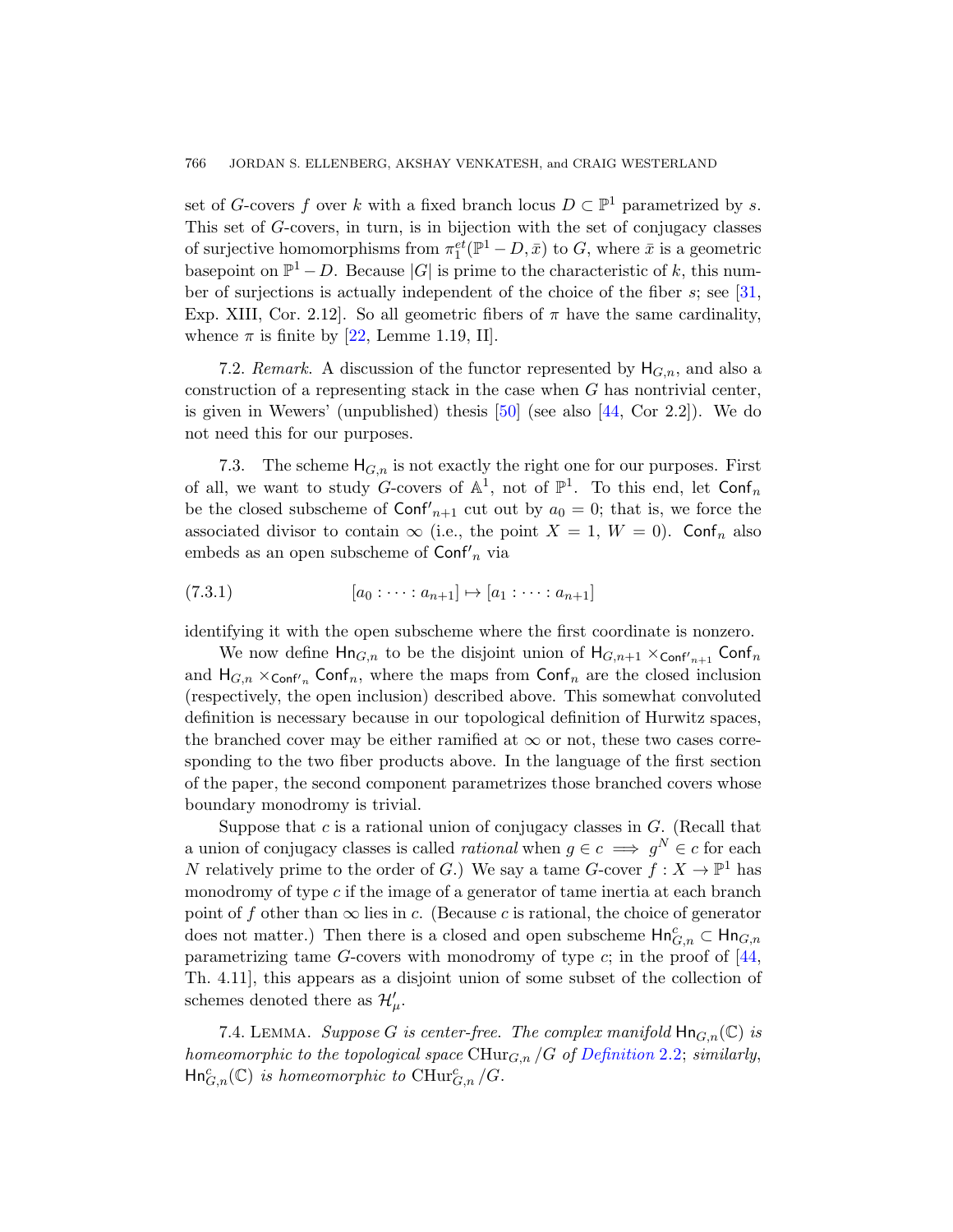*Proof.* See [44, Th. 4.11(iii)]. We explicate the map in our case: A  $\mathbb{C}$ -point of  $\text{Hn}_{G,n}(\mathbb{C})$  is by definition a point of  $\text{Conf}_n$  — that is to say, a subset  $S \subset \mathbb{C}$ of size  $n$  — together with a tame G-cover of  $\mathbb{P}^1_{\mathbb{C}}$  branched either at S or at  $S \cup \{\infty\}.$ 

By comparison of étale and topological  $\pi_1$  [31, Exp. XII, Th. 5.1], and also using the same reasoning used to construct a bijection of (b) and (c) of Section 2.3, to give such a tame G-cover is the same as giving a conjugacy class of surjections  $\pi_1(\mathbb{A}^1(\mathbb{C}) - S, x_0) \to G$ . Here,  $x_0$  is an arbitrarily chosen basepoint.

Fix, once and for all, a homeomorphism of the interior of D with  $\mathbb{A}^1(\mathbb{C})$ . This allows us to identify any subset  $S \subset \mathbb{C}$  as before with a subset  $S' \subset D$  of size n; i.e., it induces an identification  $\text{Conf}_n(\mathbb{C}) \simeq \text{Conf}_n$ . Moreover, we have an identification, canonical up to conjugacy,

$$
\pi_1(\mathbb{A}^1(\mathbb{C}) - S, x_0) \simeq \pi_1(D - S', *).
$$

In particular, there is a canonical identification of conjugacy classes of surjections  $f : \pi_1(\mathbb{A}^1(\mathbb{C}) - S, x_0) \to G$  with conjugacy classes of surjections  $g : \pi_1(D - S', *) \rightarrow G$ . For such a surjection g, the pair  $(S', g)$  defines, as in Section 2.3, a point of  $CHur_{G,n}/G$ : the quotient by G arises from the fact that we have only a conjugacy class of surjections.

This discussion has constructed a continuous function

$$
\text{Hn}_{G,n}(\mathbb{C}) \to \text{CHur}_{G,n}/G,
$$

covering the homeomorphism  $\textsf{Conf}_n(\mathbb{C}) \simeq \textsf{Conf}_n$  made above. Moreover, this function induces a bijection between fibers of  $\text{Hn}_{G,n}(\mathbb{C}) \to \text{Conf}_n(\mathbb{C})$  and fibers of CHur<sub>G,n</sub>  $/G \to \text{Conf}_n$ . Therefore it is a homeomorphism. The map "with monodromy  $c^{\prime\prime}$  is obtained by restriction.

7.5. Our basic tool for comparing cohomology in characteristic 0 and characteristic  $p$  is a suitable compactification of configuration space. We denote by PConf<sub>n</sub>/Spec Z the complement, in  $\mathbb{A}^n$ , of the divisors  $\{z_i = z_j\}$  (where  $1 \leq i < j \leq n$ ). This is a hyperplane complement whose points over any ring A are the ordered *n*-tuples  $(z_1, \ldots, z_n)$  of sections in  $\mathbb{A}^1(A)$  that are disjoint — i.e., that satisfy  $z_i - z_j \in A^\times$  whenever  $i \neq j$ . There is a map from PConf<sub>n</sub> to Conf<sub>n</sub> sending  $(z_1, \ldots, z_n)$  to the polynomial  $\prod_i (X - z_i W)$ .

7.6. LEMMA. For all  $n \geq 2$ , PConf<sub>n</sub> has a compactification  $X_n$  that is a smooth and proper scheme over  $Spec\mathbb{Z}$ , and such that the complement  $D_n =$  $X_n \backslash \textsf{PConf}_n$  is a relative normal crossings divisor.

*Proof.* We remark first that the inclusion of  $PConf_n$  into  $\mathbb{P}^n$  is a smooth proper compactification, but the complement is not normal crossings.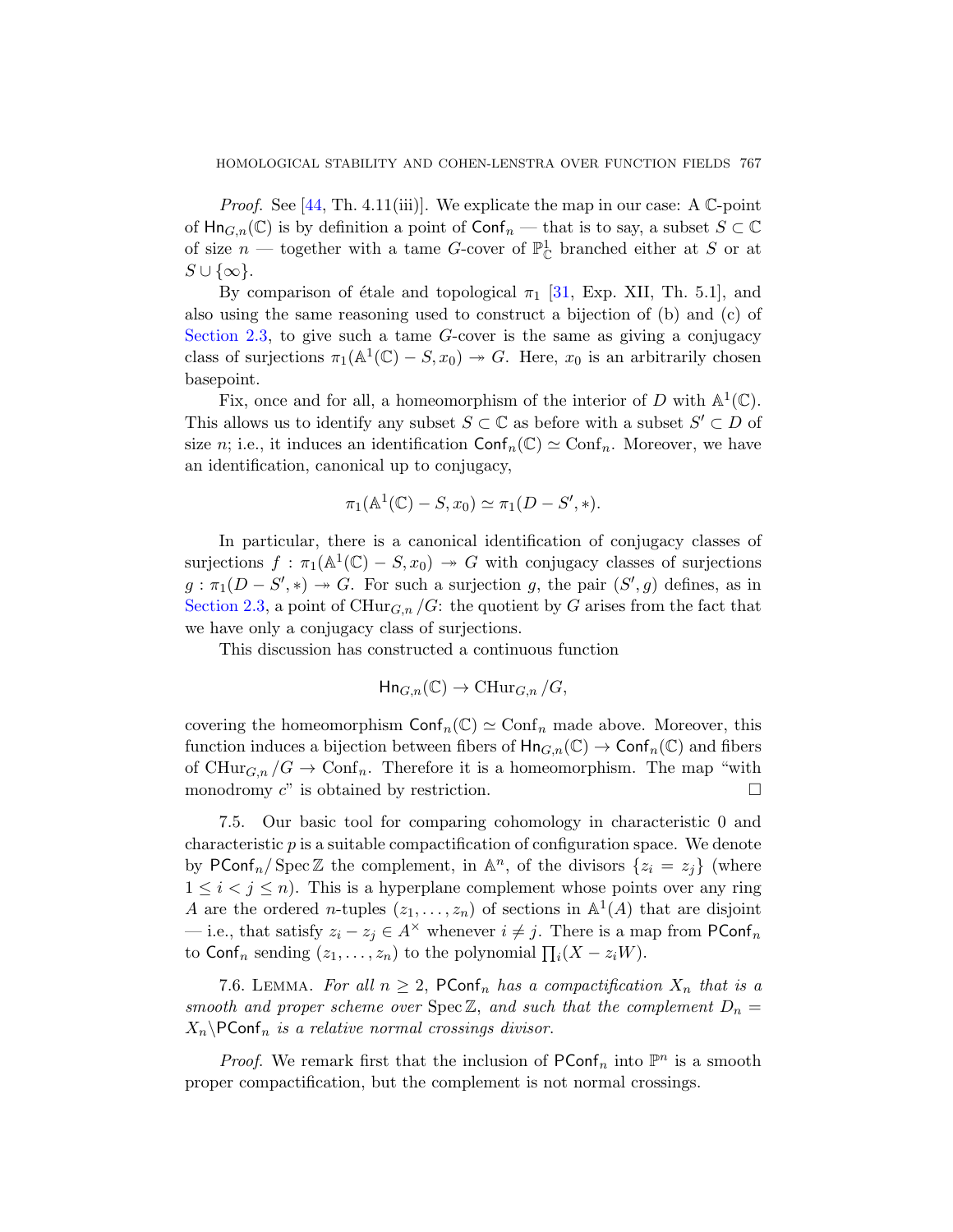In the proof, we will make use of the moduli stack  $\overline{\mathcal{M}}_{0,n+1}$  of stable  $(n+1)$ pointed genus-0 curves. It is a proper smooth scheme over  $\text{Spec } \mathbb{Z}$  and it contains the open subscheme  $\mathcal{M}_{0,n+1}$  corresponding to nonsingular curves, and the complement is a relative normal crossings divisor. These facts are in Knudsen [38, Th 2.7], except for the fact that  $\mathcal{M}_{0,n+1}$  is a scheme. This follows from the identification (explained in the proof of loc. cit., following from [38, Prop 2.1) of  $\overline{\mathcal{M}}_{0,n+1}$  with the universal curve over  $\overline{\mathcal{M}}_{0,n}$ , together with the fact that  $\overline{\mathcal{M}}_{0,3} = \text{Spec}(\mathbb{Z})$  is a scheme.

There is a natural map from  $PConf_n \subset \mathbb{A}^n$  to  $\mathcal{M}_{0,n+1}$  sending a set of points  $p_1, \ldots, p_n$  to  $(\mathbb{P}^1; \infty, p_1, \ldots, p_n)$ , i.e., to the  $n+1$ -pointed curve defined by  $\mathbb{P}^1$  together with the sections defined by  $\infty, p_1, \ldots, p_n$ .

Let Aff be the group scheme of affine linear transformations of  $\mathbb{A}^1$ ; that is, Aff is the group scheme of upper triangular matrices  $\begin{pmatrix} A & B \\ 0 & 1 \end{pmatrix}$ , corresponding to the transformation  $z \mapsto Az + B$ . We can map  $\mathsf{PConf}_n \subset \mathbb{A}^n$  to Aff via  $(p_1, \ldots, p_n) \in \text{PConf}_n \mapsto (A, B) = (p_2 - p_1, p_1).$ 

The resulting (product) map

$$
F: \mathsf{PConf}_n \longrightarrow \mathcal{M}_{0,n+1} \times \mathrm{Aff}
$$

is an isomorphism: For any base scheme  $S$ , the  $S$ -points of  $PConf_n$  are collections  $p_1, \ldots, p_n \in \mathbb{A}^1(S) = \Gamma(S, \mathcal{O}_S)$ , with the property that  $p_i - p_j$  are units everywhere on  $S$ , and the map  $F$  sends this to

$$
(\mathbb{P}_S^1; \infty, p_1, p_2, p_3, \ldots, p_n) \in M_{0,n+1}(S) \times (p_2 - p_1, p_1) \in \text{Aff}(S).
$$

<span id="page-39-1"></span>That this is a bijection follows from the fact that  $\mathcal{M}_{0,3} \simeq \text{Spec}(\mathbb{Z})$  which, in particular, implies that if one fixes  $u, v \in \Gamma(S, \mathcal{O}_S)$  with  $u - v \in \Gamma(S, \mathcal{O}_S^{\times})$ , any point  $\mathcal{M}_{0,n+1}(S)$  is uniquely representable by  $(\mathbb{P}_S^1, \infty, u, v, q_3, \ldots, q_n)$  for suitable sections  $q_i$ .

Since Aff is isomorphic, as [sch](#page-39-0)eme, to  $\mathbb{G}_m \times \mathbb{G}_a$ , it has a compactification by  $\mathbb{P}^1 \times \mathbb{P}^1$  whose complement is normal crossings.

So  $X_n = \overline{\mathcal{M}_{0,n+1}} \times \mathbb{P}^1 \times \mathbb{P}^1$  satisfies the requirements of the lemma.  $\Box$ 

7.7. PROPOSITION. Let A be a Henselian discrete valuation ring, whose quotient field has characteristic zero. Let  $\bar{\eta}$  resp.  $\bar{s}$  be a geometric generic (resp. special) point of Spec A. Let X be a scheme proper and smooth over  $Spec A$ and  $D \subset X$  a reduced normal crossings divisor relative<sup>10</sup> to Spec A.

<span id="page-39-0"></span>Let  $U := X - D$ , and let  $\pi : U' \to U$  be a finite étale cover. Let  $\mathcal G$  be a finite group that acts compatibly on  $U'$  and  $U$ , both actions covering the trivial G-action on Spec A. Then  $H^i_{\text{\'et}}(U'_{\bar{\eta}}, \mathbb{Z}/\ell\mathbb{Z})$  and  $H^i_{\text{\'et}}(U'_{\bar{s}}, \mathbb{Z}/\ell\mathbb{Z})$  are isomorphic as G-modules for all i and all primes  $\ell$  invertible in A.

<sup>&</sup>lt;sup>10</sup>Recall that this means that D is — étale locally on X — isomorphic to a union of coordinate hyperplanes in an affine space over A.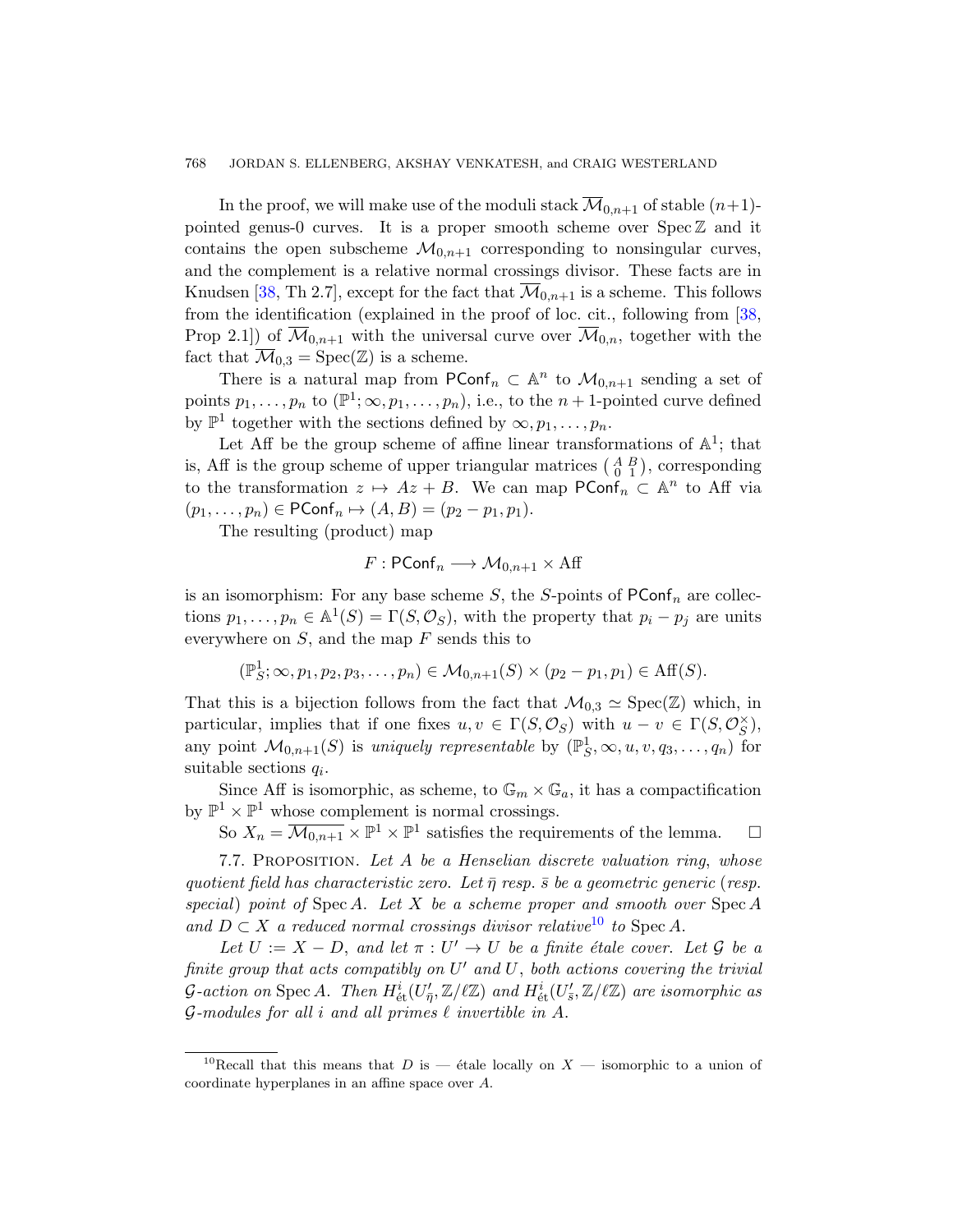Proof. We are grateful to a referee for providing a sketch of this argument, which substantially simplifies our original proof.

Let  $\mathcal{F} = \pi_*(\mathbb{Z}/\ell)$ . It is a locally constant sheaf of  $\mathbb{Z}/\ell$ -modules on U, and it is ta[mel](#page-55-6)y ramified [31, Exp. XIII, 2.3(c)] along  $D$  — automatic because the generic point of D has characteristic zero.

Let K be the sheaf  $j_!\mathcal{F}$  on X. Then

$$
H^i(X_{\bar{s}}, K) = H^i_c(U_{\bar{s}}, \mathcal{F}) = H^i_c(U'_{\bar{s}}, \mathbb{Z}/\ell\mathbb{Z}),
$$

and exactly the same asse[rtio](#page-55-7)n holds with  $\bar{s}$  replaced by  $\bar{\eta}$ . The specialization map (as a reference, see [26, Ch. III, §3])  $H_c^i(U_s', \mathbb{Z}/\ell\mathbb{Z}) \to H_c^i(U_{\bar{\eta}}', \mathbb{Z}/\ell\mathbb{Z})$ is  $\mathcal{G}$ -equivariant, by the functoriality of the constructions of loc. cit., and is identified with the corresponding specialization map for  $X$  and  $K$ . We prove it is an isomorphism:

The specialization map between cohomologies of special and generic fiber fits into a triangle involving vanishing cycles (see [21, Exp. XIII, eq. 2.1.8.9])

$$
H^{i}(X_{\bar{s}}, K) \to H^{i}(X_{\bar{\eta}}, K) \to H^{i}(X_{\bar{s}}, \mathbf{R}\Phi_{\bar{\eta}}K) \stackrel{[1]}{\to},
$$

where  $H<sup>i</sup>$  denotes hypercohomology in case of a complex of sheaves. The final term vanishes by [21, Exp. XIII, 2.1.11], and we conclude that the specialization [ma](#page-39-1)p furnishes an isomorphism  $H_c^i(U'_{\bar{s}}, \mathbb{Z}/\ell\mathbb{Z}) \to H_c^i(U'_{\bar{\eta}}, \mathbb{Z}/\ell\mathbb{Z}).$ 

Because both  $U'_{\bar{s}}$  and  $U'_{\bar{\eta}}$  are smooth varieties, Poincaré duality converts  $(7.7.1)$  to the desired G-equivariant isomorphism of usual (not compactly supported) cohomology

(7.7.1) 
$$
H^{j}(U'_{\bar{s}}, \mathbb{Z}/\ell\mathbb{Z}) \stackrel{\sim}{\leftarrow} H^{j}(U'_{\bar{\eta}}, \mathbb{Z}/\ell\mathbb{Z}).
$$

<span id="page-40-0"></span>With Proposition 7.7 in hand we can now prove the desired upper bound for the Betti numbers of Hurwitz spaces over finite fields.

7.8. PROPOSITION. Suppose that  $(G, c)$  satisfies the nonsplitting condition, where  $G$  is center-free and c is a rational conjugacy class generating  $G$ . Then [there ex](#page-41-0)ists  $C(G, c)$  depending only on  $(G, c)$  so that

(7.8.1) 
$$
\dim H^i_{\text{\'et}}(\text{Hn}^c_{G,n}/\bar{\mathbb{F}}_q,\mathbb{Q}_\ell) \leq C(G,c)^{i+1}
$$

for all i, n, so long as  $\ell > \max(|G|, q, n)$ .

We note that the restriction on  $\ell$  is irrelevant for the application to Cohen-Lenstra heuristics in Section 8.

*Proof.* Write  $\textsf{PHn}^c_{G,n}$  for the Cartesian product  $\textsf{Hn}^c_{G,n} \times_{\textsf{Conf}_n} \textsf{PConf}_n$ . Applying Proposition 7.7, together with the comparison of étale and analytic cohomology [6, Th. 4.4, Exposé XI], to  $A = W(\mathbb{F}_q)$ ,  $U = \text{PConf}_n$ ,  $X = X_n$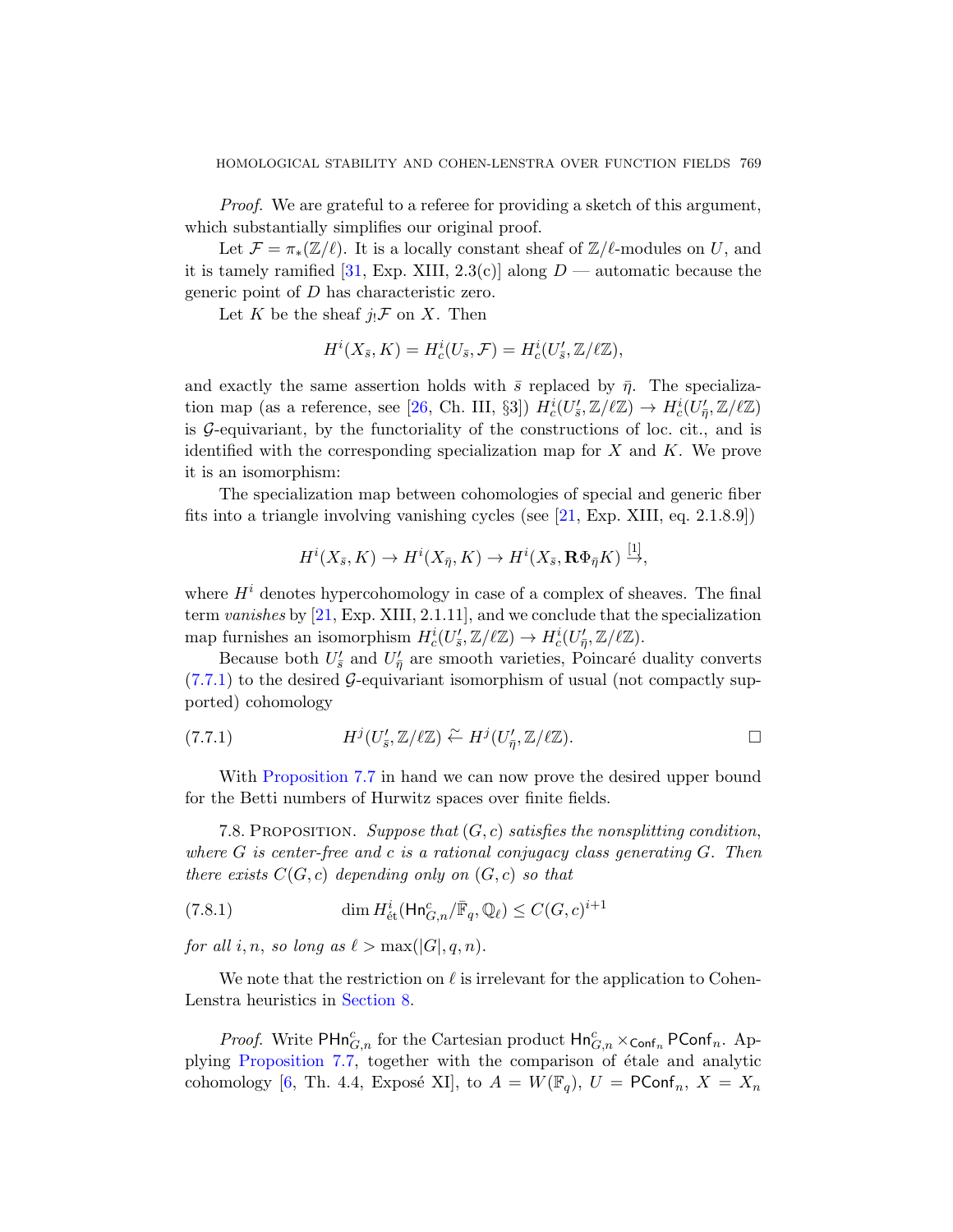#### 770 JORDAN S. ELLENBERG, AKSHAY VENKATESH, and CRAIG WESTERLAND

as in Lemma 7.6,  $U' = \text{PHn}_{G,n}^c$ , and  $\mathcal{G} = S_n$  acting by permuting points on PConf<sub>n</sub>, we find that

$$
H^i(\mathsf{PHn}^c_{G,n}(\mathbb{C}), \mathbb{Z}/\ell\mathbb{Z}) \cong H^i_{\text{\'et}}(\mathsf{PHn}^c_{G,n}/\overline{\mathbb{F}}_q, \mathbb{Z}/\ell\mathbb{Z}) \text{ (iso of } S_n\text{-modules)}.
$$

If  $\ell > n$ , then the  $S_n$ -invariants on the mod  $\ell$  cohomology of PHn $_{G,n}^c$  recovers the mod  $\ell$  cohomology of  $\text{Hn}^c_{G,n}$ . Thus, supposing  $\ell > n$ , we obtain an isomorphism

<span id="page-41-1"></span>(7.8.2) 
$$
H^{i}(\text{Hn}_{G,n}^{c}(\mathbb{C}), \mathbb{Z}/\ell\mathbb{Z}) \cong H^{i}_{\text{\'et}}(\text{Hn}_{G,n}^{c}/\overline{\mathbb{F}}_{q}, \mathbb{Z}/\ell\mathbb{Z}).
$$

Now Lemma 7.4 and Corollary 6.2, together with an application of duality [to pass](#page-16-0) betwe[en hom](#page-40-0)ology and cohomology, give a stability property for the [left-hand](#page-13-2) side; thus we get the corresponding property for the right-hand side too:

(7.8.3) 
$$
H_{\text{\'et}}^p(\text{Hn}_{G,n}^c/\bar{\mathbb{F}}_q,\mathbb{Z}/\ell\mathbb{Z})\cong H_{\text{\'et}}^p(\text{Hn}_{G,n+D}^c/\bar{\mathbb{F}}_q,\mathbb{Z}/\ell\mathbb{Z})
$$

whenever  $n > Ap + B$  and  $\ell > \max(q, |G|, n + D)$ ; recall that the constant D was introduced in Lemma 3.5. Now (7.8.1) with  $\mathbb{Z}/\mathbb{Z}$  coefficients in place of  $\mathbb{Q}_\ell$  follows from Proposition 2.5.

The statement with  $\mathbb{Q}_\ell$ -coefficients follows: The dimension of cohomology with  $\mathbb{Q}_{\ell}$ -coefficients is bounded above by the ran[k \(i.e.](#page-41-1), number of generators) of cohomology with  $\mathbb{Z}_\ell$ -coefficients, and the latter is bounded above by the dimension of  $\mathbb{Z}/\ell\mathbb{Z}$ -coh[omology by th](#page-1-1)e universal coefficient sequence.

7.9. Remark. The requirement that c generates  $G$  is technically unnecessary: if c fails to generate G, then  $\mathsf{Hn}^c_{G,n}$  is empty.

<span id="page-41-0"></span>Note that we have *not* shown that the isomorphism implicit in  $(7.8.3)$ is equivariant for the action of Frobe[nius on source](#page-4-1) and target. Doing so would allow us to show that  $\delta^+(q) = \delta^-(q)$  in Theorem 1.2, so that we could talk about limits rather than limits inferior and superior. The reason for the deficit is that our stabilization map  $U$  is constructed in an essentially nonalgebraic way. Although this problem can perhaps be remedied (cf. [32, §4] for the corresponding issue in the case of moduli spaces of curves), we have not pursued this course in the present paper. As we record in Conjecture 1.5, we believe that apart from "obvious classes" both sides of the isomorphism in Proposition 7.8 are 0, making the Frobenius equivariance vacuous.

## 8. The Cohen-Lenstra heuristics

The Cohen-Lenstra heuristics are a family of conjectures proposed by the two named authors [13] concerning the distribution of class groups of quadratic number fields among all finite abelian groups. In fact, the phrase nowadays incorporates an even broader family of conjectures, worked out by Cohen, Lenstra, and Martinet [14], about class groups of number fields of all degree,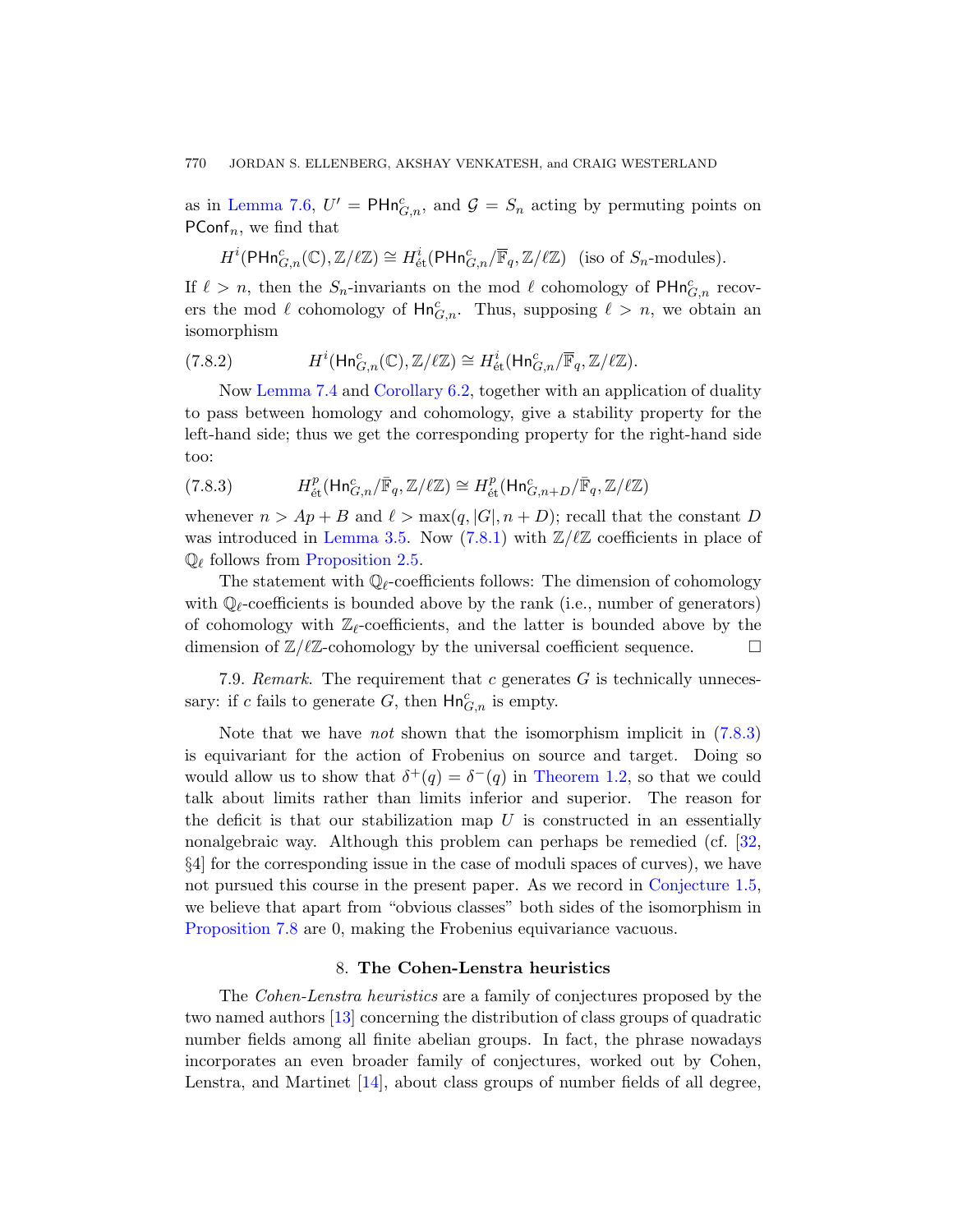with conditions on Galois group, and so forth. They make sense over any global field.

In this section, we shall prove Theorem 1.2, which sheds some light on the Cohen-Lenstra heuristics over [rati](#page-55-8)onal function fields over finite fields.

8.1. Let  $\mathcal L$  be the set of isomorphism classes of finite abelian  $\ell$ -groups. The Cohen-Lenstra distribution is a probability distribution on  $\mathcal{L}$ : the  $\mu$ -mass of the (isomorphism class of) A equals

$$
\prod_{i\geq 1} (1 - \ell^{-i}) \cdot |\operatorname{Aut}(A)|^{-1}.
$$

<span id="page-42-1"></span>The measure  $\mu$  can be alternately described (see [28]) as the distribution of the cokernel of a random map  $\mathbb{Z}_{\ell}^N \to \mathbb{Z}_{\ell}^N$  (*random* according to the additive Haar measure on the space of such maps), as  $N \to \infty$ . From this latter description, we see that the expected number of surjections from a  $\mu$ -random group into a fixed abelian  $\ell$ -group  $A_0$  equals 1.

In fact, this last remark *characterizes*  $\mu$ . Writing Sur( $G_1, G_2$ ) for the set of surjections from the group  $G_1$  to the group  $G_2$ , we have

<span id="page-42-0"></span>8.2. LEMMA. If v is any probability measure on  $\mathcal L$  for which the expected number of surjections from a  $\nu$ -random group to  $A_0$  always equals  $1 - i.e.,$ 

$$
\sum_{B \in \mathcal{L}} \nu(B) \cdot |\text{Sur}(B, A_0)| = 1
$$

for all  $A_0 \in \mathcal{L}$  — then  $\nu = \mu$ .

*Proof.* Indeed, the assumption gives, for every abelian  $\ell$ -group A,

(8.2.1) 
$$
|\operatorname{Aut}(A)| \cdot \nu(A) + \sum_{B \in \mathcal{L}, B \neq A} |\operatorname{Sur}(B, A)| \cdot \nu(B) = 1.
$$

Here  $|\text{Sur}(B, A)|$  denotes the number of surjections from (a representative for) B to A.

First of all,  $(8.2.1)$  forces

$$
|\operatorname{Aut}(A)| \cdot \nu(A) \le 1.
$$

Inserting this upper bound back into  $(8.2.1)$ , we obtain the *lower* bound

$$
|\operatorname{Aut}(A)| \cdot \nu(A) \ge 1 - \beta,
$$

where  $\beta := \sum_{B \neq A} \frac{|\text{Sur}(B,A)|}{|\text{Aut}(B)|} = (\prod_{i \geq 1} (1 - \ell^{-i})^{-1} - 1)$ , the latter equality from the fact that  $(8.2.1)$  holds for  $\nu = \mu$ .

Proceeding in this fashion, we find that  $\nu(A) \cdot |\text{Aut}(A)|$  is bounded above and below by alternating partial sums of the series  $1 - \beta + \beta^2 - \cdots$  and consequently  $\nu(A) \cdot |\operatorname{Aut}(A)| = \frac{1}{1+1}$  $\frac{1}{1+\beta}$  for every A, as desired.  $\square$ 

This result admits a more quantitative form. If  $\nu$  is a probability measure on  $\mathcal{L}$ , and  $A \in \mathcal{L}$ , write  $\langle \text{Sur}(-, A) \rangle_{\nu}$  for the expected number of surjections from a  $\nu$ -random group to A.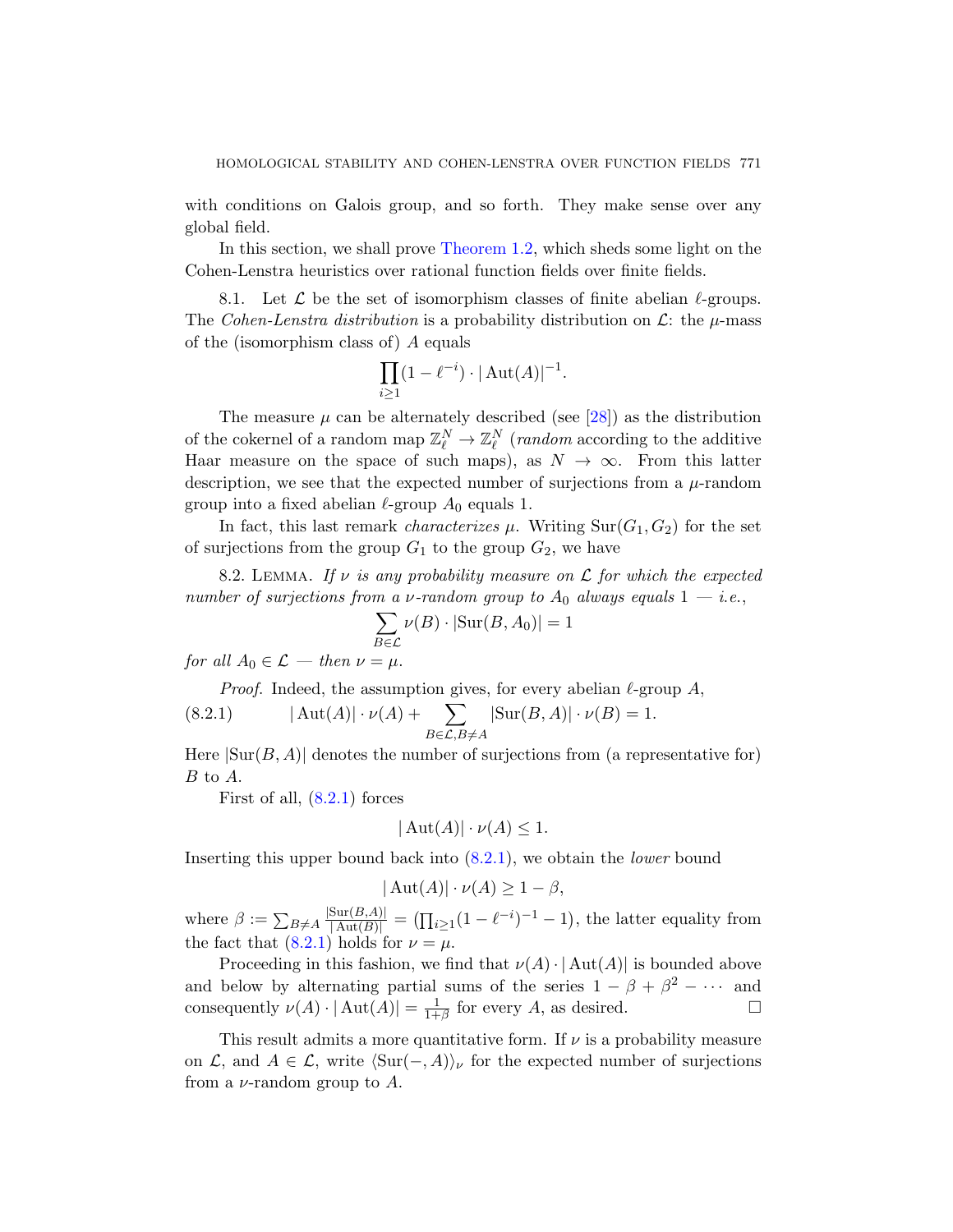<span id="page-43-2"></span><span id="page-43-0"></span>8.3. PROPOSITION. Suppose given  $\epsilon_0 > 0$  and a finite subset  $L \subset \mathcal{L}$ . Then there exists  $\delta > 0$  and a finite subset  $L' \subset \mathcal{L}$  such that, if  $\nu$  is any probability measure on  $\mathcal L$  for which  $\langle \text{Sur}(-, A) \rangle_{\nu} \in [1 - \delta, 1 + \delta],$  for any  $A \in L'$ , then also  $|\nu(A) - \mu(A)| \leq \epsilon_0$  for any  $A \in L$ .

The proof will require the following:

<span id="page-43-1"></span>8.4. LEMMA. Given  $\epsilon > 0$  and  $A \in \mathcal{L}$ , there exist a constant  $c(A)$  and a finite subset  $M \subset \mathcal{L}$  so that, whenever  $|X| > c(A)$ ,

$$
|\text{Sur}(X, A)| \le \epsilon \frac{\sum_{A' \in M} |\text{Sur}(X, A')|}{|M|}.
$$

*Proof.* Call an *enlargement* of  $A$  any group  $A'$  that admits a surjection  $A' \rightarrow A$  with kernel of size  $\ell$ . We claim that for any abelian  $\ell$ -group X surjecting onto A, with  $|X| > |A|$ , there exists an enlargement A' such that

$$
(8.4.1) \t|Sur(X, A')| \ge (\ell - 1)|Sur(X, A)|.
$$

Certainly there exists an enlargement  $A'$  such that  $\text{Sur}(X, A')$  is nonempty (take a suitable quotient of X). Fix such an A', and fix a surjection  $\pi : A' \rightarrow A$ and  $f \in Sur(X, A)$ . We examine lifts  $\tilde{f}: X \to A'$  of f (with respect to  $\pi$ ). Then  $(8.4.1)$  follows from the fact that the number of such *surjective* lifts  $\hat{f}$  is at least  $\ell - 1$ :

- (i) If A' is not isomorphic to  $A \times \mathbb{Z}/\ell \mathbb{Z}$ , any such lift  $\tilde{f}$  is surjective, and the set of lifts is a principal homogeneous space under  $\text{Hom}(X, \mathbb{Z}/\ell\mathbb{Z})$ .
- (ii) If A' is isomorphic to  $A \times \mathbb{Z}/\ell\mathbb{Z}$ : Note that ker(f) cannot be contained [i](#page-43-1)n  $\ell X$ ; if it were, then f induces an isomorphism  $X/\ell \to A/\ell$ , but then the  $\ell$ -rank of X and A coincide, and then  $\text{Sur}(X, A')$  would be empty, contradicting our choice of  $A'$ .

Thus there exists a homomorphism  $\varphi: X \to \mathbb{Z}/\ell\mathbb{Z}$  that is nontrivial on  $\ker(f)$ , and  $(f, \varphi)$  gives a surjection  $X \to A'$  that lifts f. Since there are at least  $(\ell - 1)$  choices for  $\varphi$ , there are at least  $\ell - 1$  surjective lifts of f.

We now iterate  $(8.4.1)$ : Call an s-enlargement of A any group  $A'$  that admits a map  $A' \rightarrow A$  with kernel of size  $\ell^s$ . Then, for any abelian  $\ell$ -group X surjecting onto A and of size larger than  $\ell^{s} |A|$ , we see that there exists an s-enlargement  $A'$  so that

$$
|\text{Sur}(X, A')| \ge (\ell - 1)^s |\text{Sur}(X, A)|.
$$

On the other hand, the number of (isomorphism classes of)  $s$ -enlargements is bounded by the number of partitions of  $s + m$ , where  $\ell^m = |A|$ . Since  $p(s + m)(\ell - 1)^{-s} \to 0$  as  $s \to \infty$ , the statement of the lemma follows, taking M to be the set of s-enlargements of A and  $c(A) = \ell^{s} |A|$ .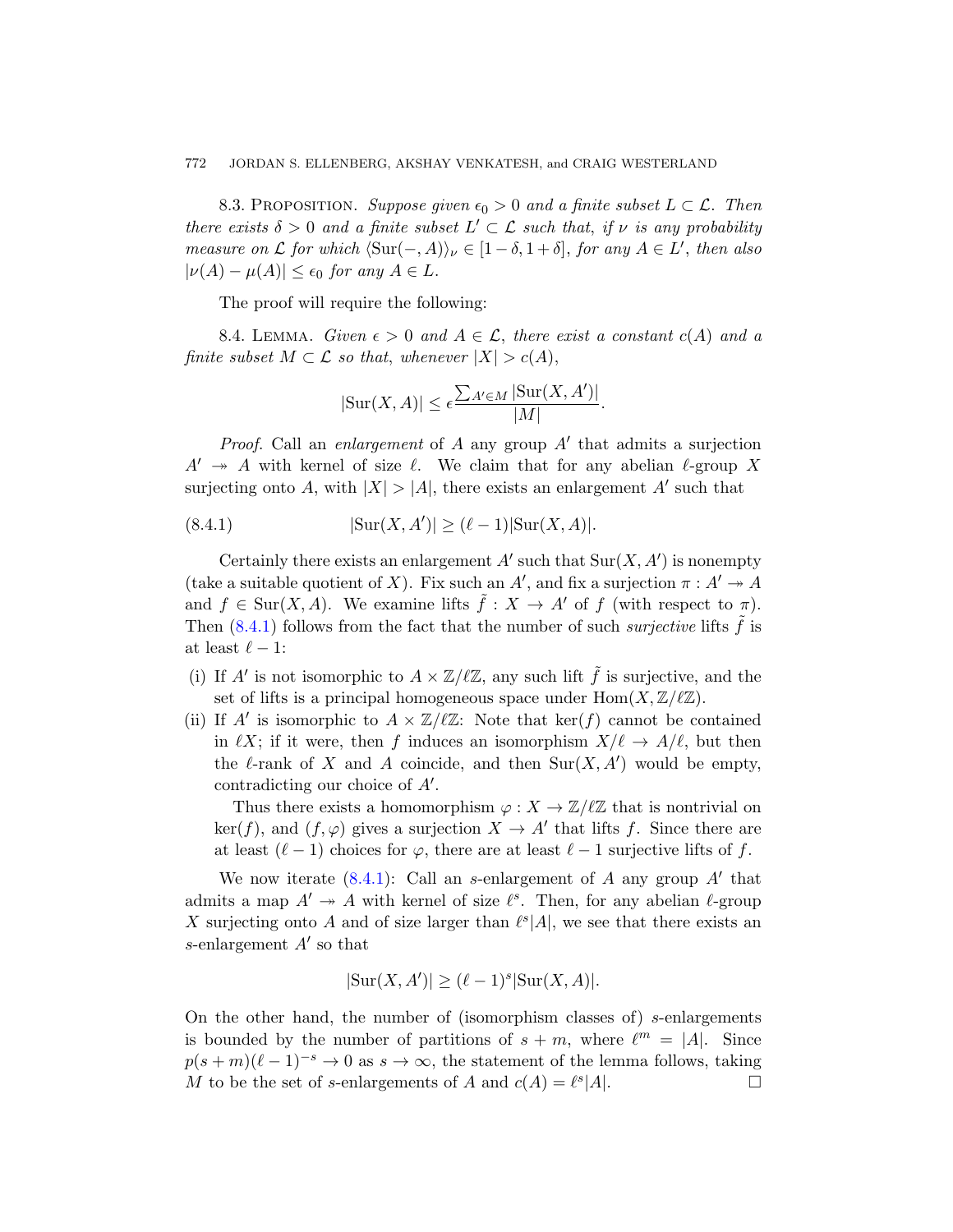We will now prove Proposition 8.3. Recall that we say a sequence of measures  $\nu_k$  on  $\mathcal L$  weakly converges to a limit  $\nu_\infty$  if one has convergence of integrals  $\int f \nu_k \to \int f \nu_\infty$  for each compactly supported continuous function; for measures on the discrete space L, this is equivalent to asking that  $\nu_k(A) \rightarrow$  $\nu_{\infty}(A)$  for every  $A \in \mathcal{L}$ . Any sequence  $\nu_k$  has (by a diagonal argument) a weakly convergent subsequence. However, the limit need not be a probability measure; it may assign  $\mathcal L$  a mass that is strictly less than 1.

*Proof.* Let  $L'_k$  be the subset of  $\mathcal L$  comprising groups with  $|A| \leq k$ . If the assertion were false, there would be some measure  $\nu_k$  that "does not work" for  $L' = L'_k, \delta = 1/k$  — that is to say,

(1)  $|\langle \operatorname{Sur}(-, A)_{\nu_k} \rangle - 1| \leq 1/k$  for all  $A \in L'_k$ ; (2)  $|\nu_k(A) - \mu(A)| > \epsilon_0$  for some  $A \in L$ .

Passing to a weakly convergent subsequence, we obtain measures  $\nu_k$  having the [following p](#page-43-2)roperty:

(8.4.2) 
$$
\lim_{k \to \infty} \langle \text{Sur}(-, A) \rangle_{\nu_k} = 1,
$$

for every fixed  $A \in \mathcal{L}$ , but  $\nu_k$  weakly con[verge to a m](#page-43-2)easure  $\nu_\infty \neq \mu$ . We will deduce a contradiction.

Fix  $\epsilon > 0$  arbitrary. This is not related to  $\epsilon_0$  in the statement above. Indeed, we will apply Lemma 8.4 with this value of  $\epsilon$  and then let  $\epsilon$  approach zero at the end of the argument.

We claim  $\langle \text{Sur}(-, A) \rangle_{\nu_{\infty}} = 1$ . Indeed, this expectation is  $\leq 1$  by Fatou's lemma; on the other hand, with  $c = c(A)$  as in the statement of Lemma 8.4,

$$
(8.4.3) \quad \langle \text{Sur}(-, A) \rangle_{\nu_{\infty}} = \sum_{|B| \le c} \nu_{\infty}(B) |\text{Sur}(B, A)| + \sum_{|B| > c} \nu_{\infty}(B) |\text{Sur}(B, A)|
$$

$$
\ge \lim_{k} \sum_{|B| \le c} \nu_k(B) |\text{Sur}(B, A)|
$$

$$
= 1 - \lim_{k} \sum_{|B| > c} \nu_k(B) |\text{Sur}(B, A)|.
$$

By Lemma 8.4,

(8.4.4) 
$$
\sum_{|B|>c} \nu_k(B)|\text{Sur}(B,A)| \le \epsilon |M|^{-1} \sum_{|B|>c, A'\in M} \nu_k(B)|\text{Sur}(B,A')|.
$$

Now, by assumption, for any  $A' \in M$  and any  $k > |A'|$ ,

$$
\sum_{|B|>c} \nu_k(B)|\text{Sur}(B,A')| \le \langle \text{Sur}(-,A') \rangle_{\nu_k} \le 1 + 1/k,
$$

and using  $(8.4.4)$  and passing to the limit, we get

$$
\limsup_{k} \sum_{|B|>c} \nu_k(B)|\text{Sur}(B,A)| \le \epsilon.
$$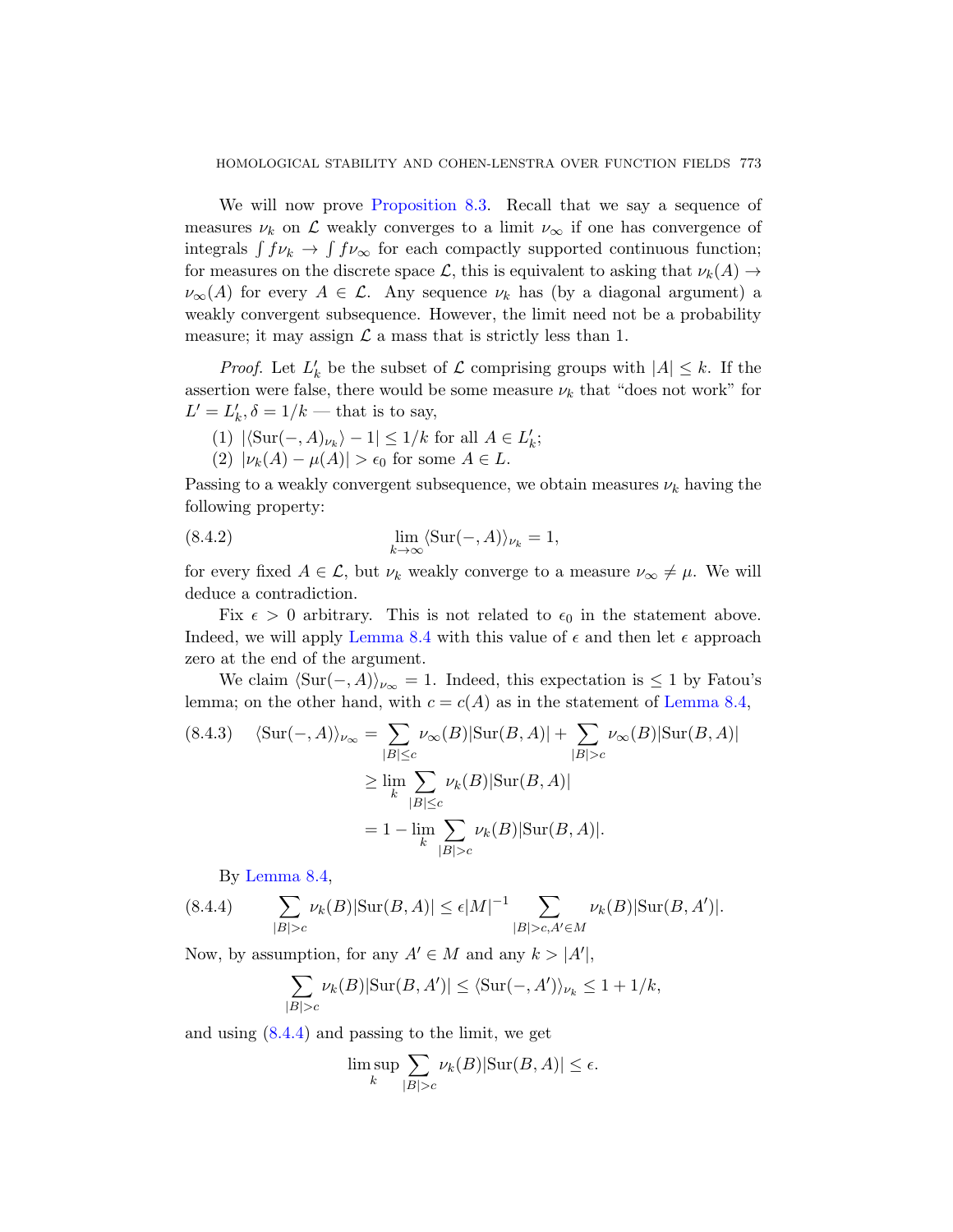Thus by (8.4.3) and the prior discussion, we get  $\langle \text{Sur}(-, A) \rangle_{\nu_{\infty}} \in [1 - \epsilon, 1].$ Since  $\epsilon$  was arbitrary,

$$
\langle \text{Sur}(-, A) \rangle_{\nu_{\infty}} = 1.
$$

Applying this conclusion with A trivial, we see that  $\nu_{\infty}$  is a probability measure; now Lemma 8.2 shows  $\nu_{\infty} = \mu$ , a contradiction.

8.5. The Cohen-Lenstra heuristics in the simplest case — as formulated in  $[13]$  — assert that, for  $\ell \neq 2$ , the  $\ell$ -part of class groups of imaginary quadratic extensions of  $\mathbb{Q}$  — when ordered by discriminant — approach  $\mu$  in distribution. Precisely: amongst the set  $S_X$  of imaginary quadratic fields of discriminant less than X, the fraction for which the  $\ell$ -part of the class group is isomorphic to A approaches  $\mu(A)$ , as  $X \to \infty$ .

<span id="page-45-0"></span>In view of what we have just proved, this is equivalent to the validity o[f the](#page-45-0) following assertion for all abelian  $\ell$ [-grou](#page-45-0)ps A: the *average number of* surjections from the class group of a varying quadratic field to A equals 1. Explicitly,

(8.5.1) 
$$
\lim_{X \to \infty} \frac{\sum_{K \in S_X} |\text{Sur}(\text{Cl}_K, A)|}{|S_X|} = 1.
$$

In the formulation  $(8.5.1)$ , there are results for specific A:  $(8.5.1)$  is true for  $A = \mathbb{Z}/3\mathbb{Z}$  by work of Davenport and Heilbronn; the corresponding assertion is even known over an arbitrary global field by work of Datskovsky and Wright [16]; and a natural variant for  $A = \mathbb{Z}/4\mathbb{Z}$  is a theorem of Fouvry and Klüners  $[25]$ .

If we replace  $\mathbb{Q}$  by  $\mathbb{F}_q(t)$ , there is a fair amount of work ([2], [49]) on the different problem (with no obvious analog over a number field) in which we fix the discriminant degree and take a limit as  $q \to \infty$ .

8.6. [Let](#page-14-1)  $\mathbb{F}_q$  be a finite field, and let  $K = \mathbb{F}_q(t)$ . Let  $\ell$  be an odd prime not dividing q, let A be a nontrivial finite [abelian](#page-36-0)  $\ell$ -group, and define

$$
G := A \rtimes (\mathbb{Z}/2\mathbb{Z}),
$$

<span id="page-45-1"></span>where the nontrivial element of  $\mathbb{Z}/2\mathbb{Z}$  acts on A by inversion. Let c be the conjugacy class in  $G$  consisting of all involutions. Then  $c$  generates  $G$ . Moreover, the pair  $(G, c)$  is nonsplitting by Lemma 3.2. For brevity, we write simply  $\mathbf{X}_n$ for the Hurwitz scheme  $\mathsf{Hn}^c_{G,n} \times_{\text{Spec}(R)} \text{Spec } \mathbb{F}_q$  that parametrizes (Sections 7.1) and  $7.3$ ) tame G-covers of the affine line, branched at n points, all of whose ramification is of type  $c$ .

8.7. PROPOSITION. Let n be an odd integer. There is a bijection between  $\mathbf{X}_n(\mathbb{F}_q)$  and the set of isomorphism classes of pairs  $(L, \alpha)$ , where L is a quadratic extension of K of discriminant degree  $n + 1$  ramified at  $\infty$ , and  $\alpha$  is a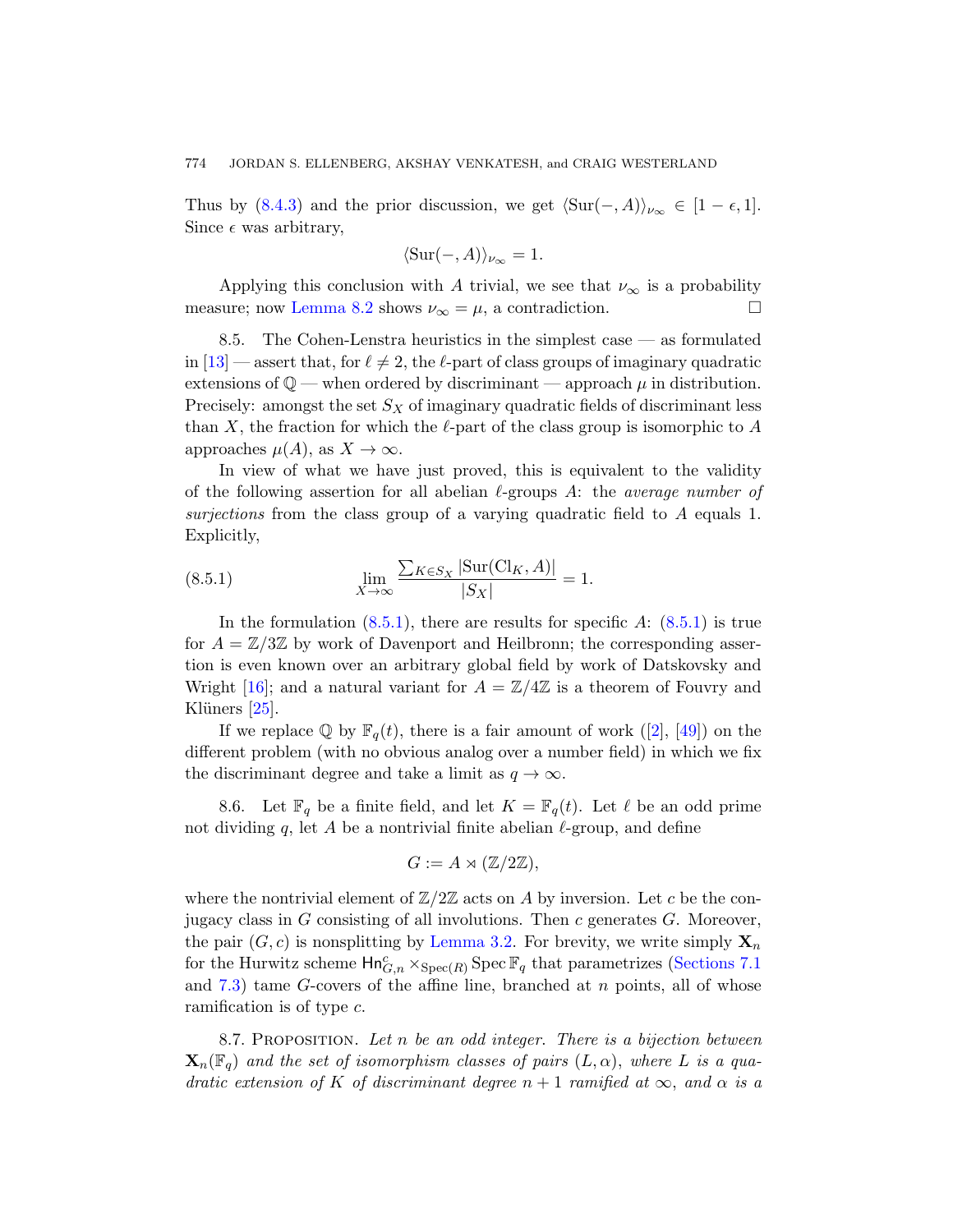surjective homomorphism

$$
\alpha: Cl_L \to A.
$$

Here, Cl<sub>L</sub> is the class group of  $\mathcal{O}_L$ , the integral closure of  $\mathbb{F}_q[t]$  inside L. Two pairs  $(L, \alpha), (L', \alpha')$  are isomorphic if there exists a K-isomorphism  $f: L \to L'$ with  $f^*\alpha' = \alpha$ .

Note that  $(L, \alpha)$  and  $(L, \beta)$  are isomorphic if and only if  $\alpha, \beta$  are interchanged by the automorphism of  $L/K$ , i.e., (see discussion below) if and only if  $\beta = \pm \alpha$ .

Note that, under the [assu](#page-57-6)mptions,  $\mathbb{F}_q$  is automatically algebraically closed inside L. If we denote by  $C_L$  the smooth proper curve over  $\mathbb{F}_q$  associated to L, then Cl<sub>L</sub> is identified with the group of degree zero  $\mathbb{F}_q$ -rational divisors on  $C_L$  up to equivalence: an ideal of  $\mathcal{O}_L$  defines a divisor  $D_I$  on  $C_L$ , and then  $I \mapsto D_I - \deg(D_I)$ . $\infty$  descends to the desired isomorphism, where  $\infty$  denotes the unique closed point of  $C_L$  above  $\infty$  on  $\mathbb{P}^1$ . Also  $\mathrm{Cl}_L = \mathrm{Cl}(\mathcal{O}_L)$  is isomorphic to the  $\mathbb{F}_q$ -points of the Jacobian of  $C_L$  (see, e.g., [45, Th. C, (ii)]).

*Proof.* For  $L$  a quadratic extension of  $K$  as in the proposition statement, we let  $\sigma$  be the nontrivial automorphism of L over K, and we let  $J_L$  be the Galois group of the maximal abelian everywhere unramified extension  $E/L$ with pro- $\ell$  Galois group.

Note that  $E/K$  is Galois, with  $Gal(E/L) \simeq J_L$  as a normal subgroup. The subgroup  $\langle x + \sigma(x) : x \in J_L \rangle$  is a normal subgroup of  $Gal(E/K)$ . Let  $F_L$ be the fixed field of this subgroup. The extension  $F_L/K$  is also Galois, and its Galois group fits in an extension

$$
1 \to J'_L \to \mathrm{Gal}(F_L/K) \to \mathrm{Gal}(L/K) \to 1,
$$

<span id="page-46-1"></span>where  $J'_{L}$  is the quotient of  $J_{L}$  by all elements  $x + \sigma(x)$  with  $x \in J_{L}$ ; i.e.  $J'_{L}$  is the largest quotient group of  $J_L$  on which  $\sigma$  acts by  $-1$ .

<span id="page-46-0"></span>Since Gal $(L/K) \cong \mathbb{Z}/2\mathbb{Z}$  and  $\ell \neq 2$ , this sequence splits as a semidirect product

(8.7.1) 
$$
\operatorname{Gal}(F_L/K) = J'_L \rtimes \langle \tau \rangle,
$$

where  $\tau$  is any involution in Gal $(F_L/K)$ .

Class field theory yields a short exact sequence

(8.7.2) 
$$
(\mathrm{Cl}_L)_{\ell} \hookrightarrow J_L \twoheadrightarrow \widehat{\mathbb{Z}}_{\ell},
$$

where we have written  $(Cl_L)_\ell$  for the Sylow  $\ell$ -subgroup of  $Cl_L$ . Now  $\sigma$  acts compatibly on all terms of (8.7.2); the action on  $\hat{\mathbb{Z}}_{\ell}$  is trivial, and its action on Cl<sub>L</sub> is by negation: for any fractional ideal I of  $\mathcal{O}_L$ , the product  $I \cdot \sigma(I)$  is the extension of an ideal from  $K$ , and thus principal.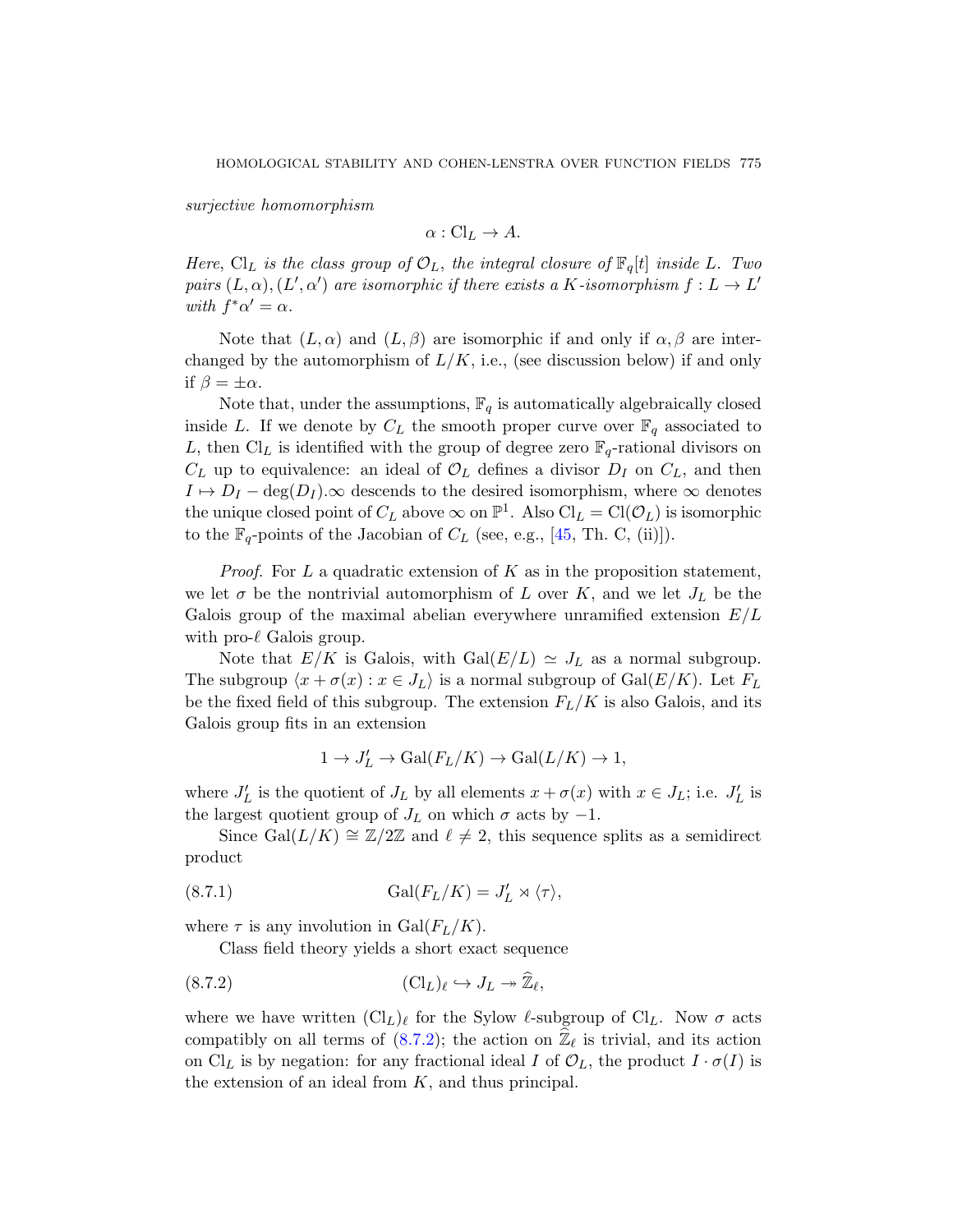#### <span id="page-47-0"></span>776 J[ORDAN](#page-47-0) S. ELLENBERG, AKSHAY VENKAT[ESH, a](#page-46-1)nd CRAIG WESTERLAND

Thus, the sequence (8.7.2) induces, via the snake lemma, a canonical isomorphism between  $J_L/(1 + \sigma)J_L$  and  $(\mathrm{Cl}_L)_\ell/(1 + \sigma)(\mathrm{Cl}_L)_\ell$  or, in other words,

$$
(8.7.3) \t\t J'_L \stackrel{\sim}{\to} (\mathrm{Cl}_L)_{\ell}.
$$

Therefore, beginning with  $(L, \alpha)$  as in the statement of the theorem, we obtain by composing  $\alpha$  with (8.7.3) a surjection  $f_{\alpha}: J'_{L} \rightarrow A$ ; by (8.7.1) this extends to  $g_{\alpha}$ : Gal $(F_L/K) \to G$ , by sending  $\tau$  to any involution in G. Since all involutions in G are conjugate under A, the extension  $g_{\alpha}$  is unique up to A-conjugacy.

Let  $F_{\alpha}$  be the fixed field of ker $(g_{\alpha})$ ; it is a Galois extension of K, equipped with an isomorphism  $Gal(F_{\alpha}/K) \simeq G$  that is defined up to A-conjugacy. Moreover,  $\mathbb{F}_q$  is algebraically closed inside  $F_\alpha$ . To say the same geometrically, given  $(L, \alpha)$  we have associated a geometrically connected curve  $Y_{\alpha}$  (namely, the curve associated to  $F_{\alpha}$ ) together with a map  $Y_{\alpha} \to \mathbb{P}^{1}$  and an isomorphism  $g_{\alpha} : \text{Aut}(Y/\mathbb{P}^{1}) \to G.$ 

The ramified places of  $F_{\alpha}/K$  are the same as those of  $L/K$ , because  $F_{\alpha}/L$ is everywhere unramified. Finally, any inertia group  $I_v$  above such a ramified [place](#page-36-0) v satisfies  $g_{\alpha}(I_v) = \langle g \rangle$  for some  $g \in c$ ; indeed,  $g_{\alpha}(I_v)$  is generated by a single element of G that maps to the nontrivial element of  $\mathbb{Z}/2\mathbb{Z}$ .

<span id="page-47-1"></span>Although  $g_{\alpha}$  is only well defined up to A-conjugacy, the isomorphism class of the G-cover of  $\mathbb{P}^1$  defined by  $(Y_\alpha, g_\alpha)$  does not change if we conjugate  $g_\alpha$ by A. In other words, we have defined a tame G-cover of  $\mathbb{P}^1/\mathbb{F}_q$  branched at n points of  $\mathbb{A}^1$ , and its ramification is all of type c. By the description of the Hurwitz scheme in Section 7.1, this is equivalent to a point of  $\mathbf{X}_n(\mathbb{F}_q)$ .

Therefore, our discussion yields a map

(8.7.4) 
$$
\{(L, \alpha)\}\text{ up to isomorphism } \longrightarrow \mathbf{X}_n(\mathbb{F}_q).
$$

This map is bijective: Let  $X \to \mathbb{P}^1$  be a tame G-cover of  $\mathbb{P}^1$ , branched at *n* poi[nts of](#page-47-1)  $\mathbb{A}^1$ . The quotient map  $X \to X/A$  is étale above  $\mathbb{A}^1$  — this follows from a local computation, using the fact that the ramification is of type c. Therefore, the degree 2 quotient map  $X/A \to \mathbb{P}^1$  is ramified at an odd number of points of  $\mathbb{A}^1$ , and it must therefore also be ramified at  $\infty$ . The monodromy of  $X \to \mathbb{P}^1$  above  $\infty$  is then a cyclic subgroup that projects surjectively on  $\mathbb{Z}/2\mathbb{Z}$ ; such a subgroup must be of order 2, and so  $X \to X/A$  is étale everywhere. Thus we get an inverse to  $(8.7.4)$  by sending this tame G-cover to the pair  $(L, \alpha)$ , where L is the function field of  $X/A$  and  $\alpha : Cl_L \to A$  is the map arising from applying class field theory to the étale cover  $X \to X/A$ .

Let  $\mathfrak{S}_n$  be the set of quadratic extensions of K of the form  $L = K(\sqrt{f(t)})$ , where  $f(t)$  is a squarefree polynomial of odd degree n. To exhaust  $\mathfrak{S}_n$ , it is sufficient to let  $f$  range through a set of representatives for squarefree polynomials up to the multiplication action of  $(\mathbf{F}_q^*)^2$ . The number of *monic* squarefree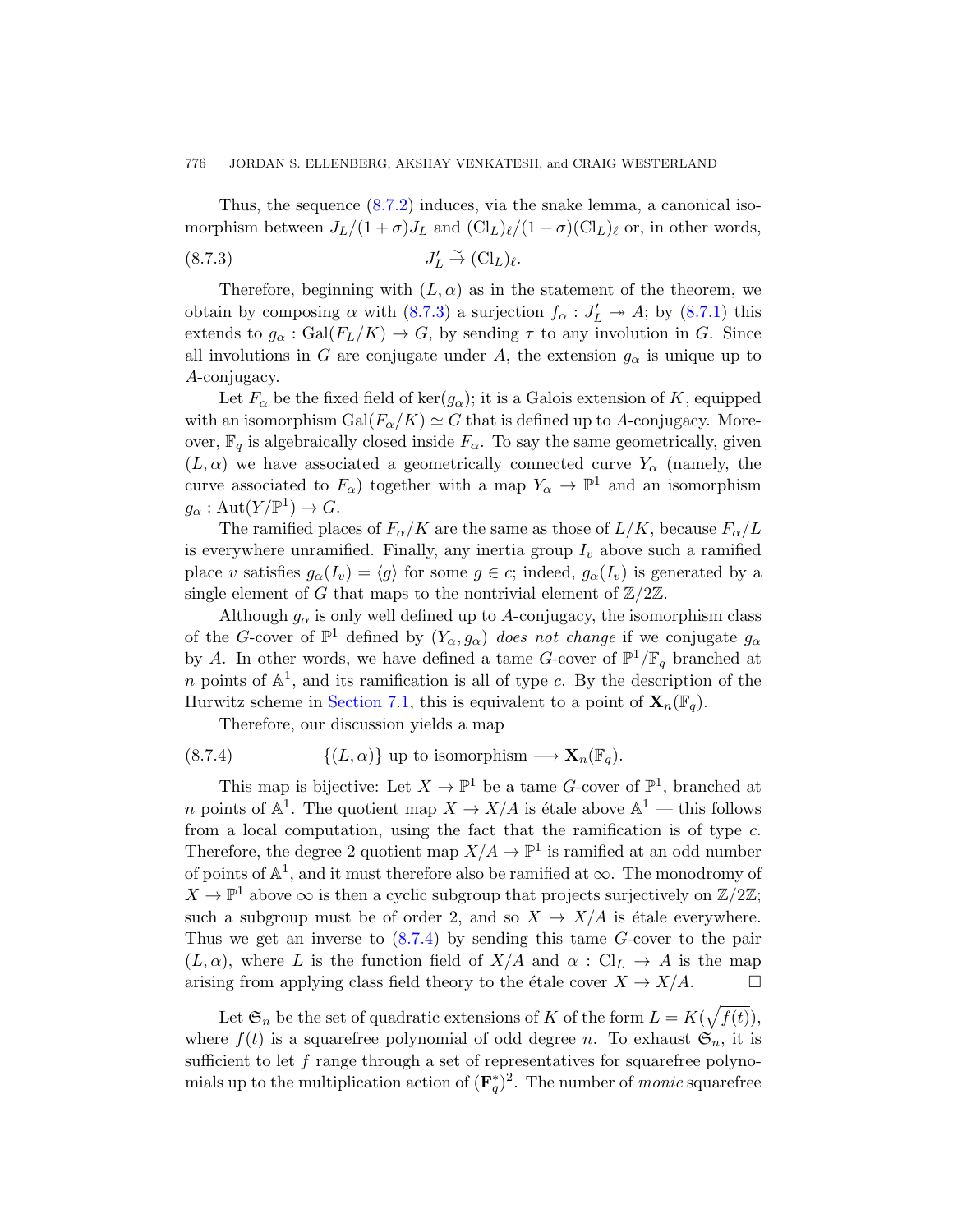polynomials of degree *n* with coefficients in  $\mathbf{F}_q$  is equal [10] to  $q^n - q^{n-1}$ , from where we deduce

(8.7.5) 
$$
|\mathfrak{S}_n| = 2(q^n - q^{n-1}).
$$

<span id="page-48-0"></span>In what follows, we will averag[e over fields in](#page-43-0)  $\mathfrak{S}_n$ , and let  $n \to \infty$ . This is the [analog of "dy](#page-1-1)adic averages" in analytic number theory, and we find it to be aesthetically preferable in the case of a function field. However, it is easy to deduce similar results for averages over sets such as  $\prod_{m\leq n} \mathfrak{S}_m$ ; for example, from Theorem 8.8 below, one immediately deduces the corresponding statement with  $\mathfrak{S}_n$  replaced by  $\prod_{m\leq n} \mathfrak{S}_m$ .

<span id="page-48-1"></span>Write  $m_A(L) = |\text{Sur}(Cl(\mathcal{O}_L), A)|$ . Then — in view of Proposition 8.3 the following theorem implies Theorem 1.2.

8.8. THEOREM. Let  $\ell$  be an odd prime not dividing q or  $q - 1$ , and A an  $\ell$ -group. There is a constant  $B(A)$  [such tha](#page-1-1)t

(8.8.1) 
$$
\left| \frac{\sum_{L \in \mathfrak{S}_n} m_A(L)}{|\mathfrak{S}_n|} - 1 \right| \leq B(A) / \sqrt{q}
$$

for all n, q with  $\sqrt{q} > B(A)$  and n an odd integer greater than  $B(A)$ .

Here is the explicit argument that this implies Theorem 1.2: Let  $A_0$  be any fixed abelian  $\ell$ -group, and let  $\epsilon > 0$ . For a given n, let  $\nu_n$  be the probability [measure](#page-48-0)<sup>11</sup> on  $\mathcal L$  with  $\nu_n(A)$  equal to the fraction of  $L \in \mathfrak{S}_n$  with  $\text{Cl}(\mathcal{O}_L) \simeq A$ .

Apply Proposition 8.3 to the measure  $\nu_n$  and with  $L = \{A_0\}$ ; the corollary gives "as output" a finite list L' of abelian  $\ell$ -groups and  $\delta > 0$  with the property [th](#page-1-1)at

if 
$$
\left| \frac{\sum_{L \in \mathfrak{S}_n} m_A(L)}{|\mathfrak{S}_n|} - 1 \right| < \delta
$$
 for all  $A \in L'$ , then  $|\nu_n(A_0) - \mu(A_0)| < \epsilon$ .

Now, notation as in Theorem 8.8, let Q be chosen so that  $Q > B(A)$  and  $B(A)/\sqrt{Q} < \delta$  for every  $A \in L'$ ; we [see th](#page-48-1)at if  $q > Q$  and  $n > Q$ , then we have  $|\nu_n(A_0) - \mu(A_0)| \leq \epsilon$ . Thus, for any  $q > Q$ , the upper and lower densities discussed in Theorem 1.2 are both bounded between  $\mu(A_0) - \epsilon$  and  $\mu(A_0) + \epsilon$ . Since  $\epsilon$  was arbitrary, the result follows.

*Proof.* In the proof that follows, we use  $H^i$  to denote *i*th étale cohomology and  $H_c^i$  to denote the corresponding compactly supported cohomology group.

Note that if A is the trivial group, the left-hand side of  $(8.8.1)$  is zero. It is enough to treat the case that A is nontrivial.

<sup>&</sup>lt;sup>11</sup>We do not know that the limit  $\lim_{n} \nu_n$  is a probability measure, but we are not using that.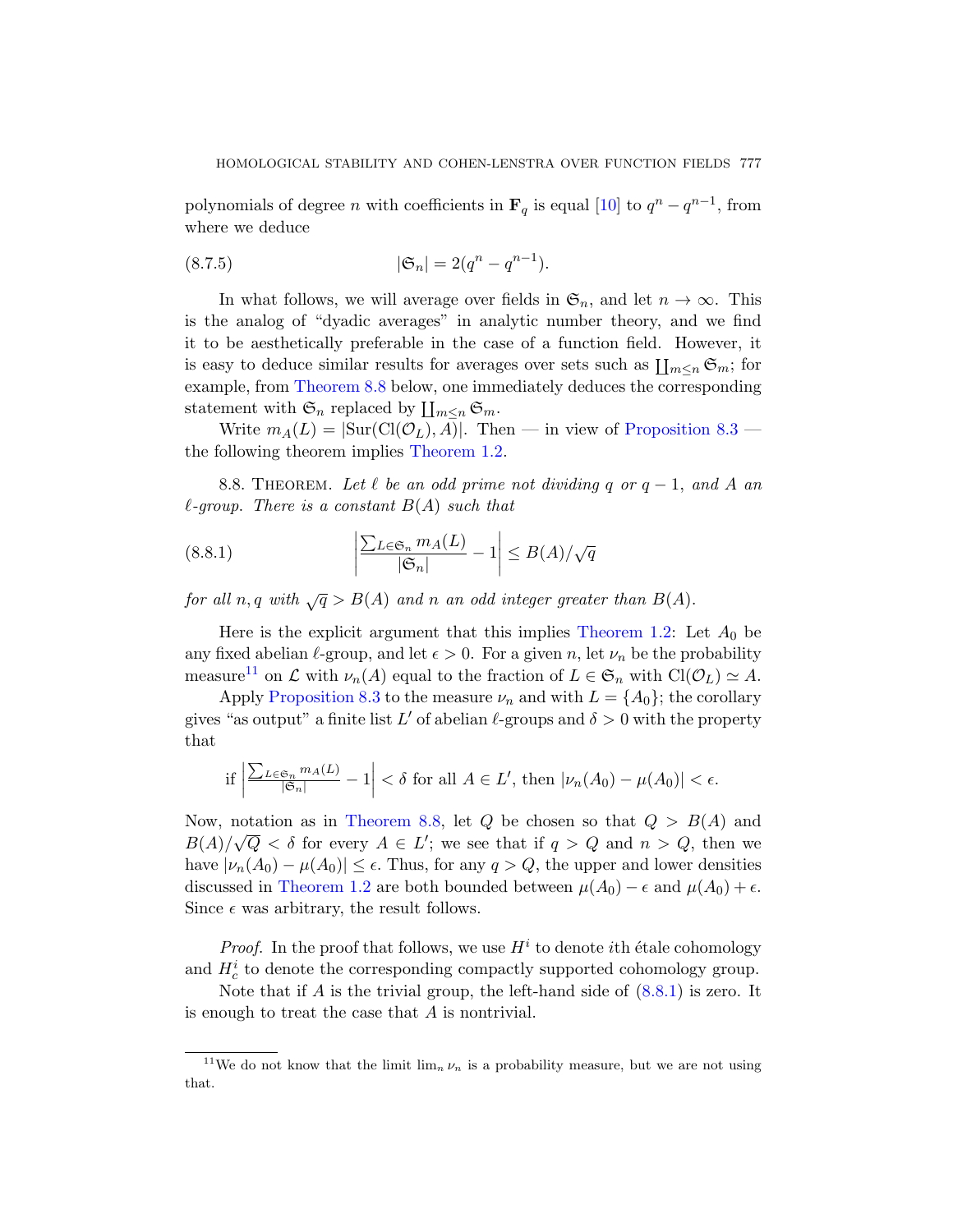#### 778 JORDAN S. ELLENBERG, AKSHAY VENKATESH, and CRAIG WESTERLAND

By Proposition 8.7, and the fact that  $(L, \alpha)$  and  $(L, \beta)$  are isomorphic if and only if  $\alpha = \pm \beta$ , we know that

$$
\sum_{L \in \mathfrak{S}_n} m_A(L) = 2|\mathbf{X}_n(\mathbb{F}_q)|,
$$

and as noted in (8.7.5)[, we h](#page-40-0)ave  $|\mathfrak{S}_n| = 2(q^n - q^{n-1})$ . It will suffice, then, to show that

(8.8.2) 
$$
\left| \frac{|\mathbf{X}_n(\mathbb{F}_q)|}{q^n} - 1 \right| \leq \frac{B(A)}{\sqrt{q}}
$$

when n and q are sufficiently large rel[ative t](#page-40-0)o  $A$ .

Denote by  $\bar{\mathbf{X}}_n$  the base change of  $\mathbf{X}_n$  to  $\bar{\mathbb{F}}_q$ , i.e.,  $\bar{\mathbf{X}}_n = \mathsf{Hn}_{G,n}^c \times_{\mathrm{Spec}(R)}$  $Spec(\overline{\mathbb{F}_q})$  $Spec(\overline{\mathbb{F}_q})$  $Spec(\overline{\mathbb{F}_q})$ . Fix a sufficiently large prime  $\ell$ . By (7.8.1) and Poincaré duality, for the smooth *n*-dimensional variety  $\bar{\mathbf{X}}_n$ , we get the existence of a constant  $C(A)$ such that

$$
\dim H_c^{2n-i}(\bar{\mathbf{X}}_n, \mathbb{Q}_\ell) = \dim H^i(\bar{\mathbf{X}}_n; \mathbb{Q}_\ell) \le C(A)^i
$$

for all  $i > 0$  — just take  $C(A) = C(G, c)^2$  in the notation of (7.8.1).

Deligne has proven [19] that every eigenvalue of the geometric Frobenius Frob<sub>a</sub> (i.e., if we fix a projective embedding of  $X_n$  over  $\mathbb{F}_q$ , this is the operation that raises coordinates to the q<sup>th</sup> power) on *compactly supported*  $H_c^j$  of a smooth variety is bounded above, in absolute value, by  $q^{j/2}$ . Consequently,

$$
\left| q^{-n} \sum_{j < 2n} (-1)^j \operatorname{Tr} \left( \operatorname{Frob}_q | H_c^j(\bar{\mathbf{X}}_n; \mathbb{Q}_\ell) \right) \right| \leq q^{-n} \sum_{j=0}^{2n-1} q^{j/2} \dim H_c^j(\bar{\mathbf{X}}_n; \mathbb{Q}_\ell)
$$
\n
$$
\leq q^{-n} \sum_{j=0}^{2n-1} C(A)^{2n-j} q^{j/2}
$$
\n
$$
\leq \sum_{k=1}^\infty \left( \frac{C(A)}{\sqrt{q}} \right)^k.
$$

The last quantity above is at most  $2\frac{C(A)}{\sqrt{q}}$  as long as  $\frac{C(A)}{\sqrt{q}} \leq 1/2$ ; in other words, taking  $B(A)$  to be  $2C(A)$ , we have

(8.8.3) 
$$
\left| q^{-n} \sum_{j < 2n} (-1)^j \mathrm{Tr} \left( \mathrm{Frob}_q \left| H_c^j(\bar{\mathbf{X}}_n; \mathbb{Q}_\ell) \right) \right| \leq \frac{B(A)}{\sqrt{q}}
$$

whenever  $\sqrt{q} > B(A)$ .

We now claim that, for sufficiently large  $n$  (this notion depending only on A)

$$
\mathrm{Tr}\left(\mathrm{Frob}_{q} | H_c^{2n}(\bar{\mathbf{X}}_n; \mathbb{Q}_\ell)\right) = q^n.
$$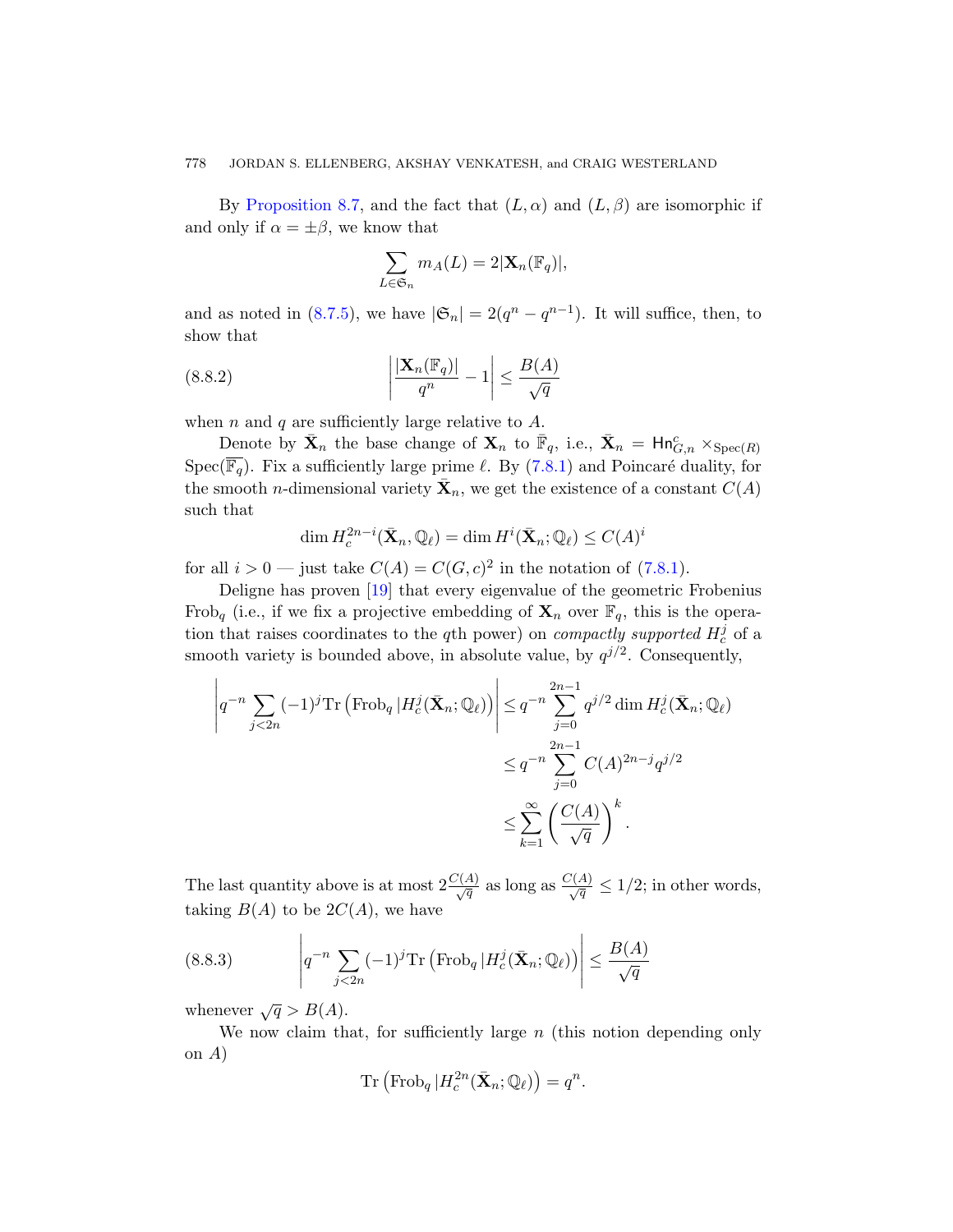By Poincaré duality, this is equivalent to the statement that there is exactly one  $\mathbb{F}_q$ -rational connected component of  $\bar{\mathbf{X}}_n$ . This, together with the Lefschetz trace formula  $(1.8.2)$  and the bound  $(8.8.3)$ , will imply  $(8.8.2)$ .

Let  $\eta$  be the generic point of  $\text{Conf}_n \times_{\text{Spec } R} \text{Spec } \mathbb{F}_q$ , and write K for the function field of  $\eta$ . Then the finite étale cover  $\mathbf{X}_n \to \text{Conf}_n \times_{\text{Spec } R} \text{Spec } \mathbb{F}_q$ is determined by its geometric generic fiber  $\Sigma$  together with the action of  $Gal(K/K)$  on that fiber. The latter group sits in a sequence

$$
\operatorname{Gal}(\overline{K}/\overline{\mathbb{F}_q}K) \to \operatorname{Gal}(\overline{K}/K) \to \operatorname{Gal}(\overline{\mathbb{F}_q}/\mathbb{F}_q).
$$

Then the desired conclusion (that there is exactly one  $\mathbb{F}_q$ -rational connected component of  $\bar{\mathbf{X}}_n$ ) is precisely the statement that only one  $\text{Gal}(\bar{K}/\overline{\mathbb{F}_q}K)$ orbit on  $\Sigma$  is preserved by the action of  $Gal(\overline{\mathbb{F}_q}/\mathbb{F}_q)$ .

We prove this by expressing  $\Sigma$  in a different way, allowing us to make contact with the existing literature on monodromy in families of hyperelliptic curves.

Recall (Section 7.3) the definition of  $\text{Conf}_n$  as the subscheme of  $\text{Conf}'_{n+1}$ with  $a_0 = 0$ . Let C be the smooth hyperelliptic curve over K birational to the plane curve

$$
Y^2 = a_1 X^n + a_2 X^{n-1} W + \dots + a_{n+1} W^n.
$$

Choose k sufficiently large so that  $\ell^k A = 0$ . Let V be the  $\ell^k$ -torsion points of the Jacobian Jac(C) over  $\bar{K}$ . Then  $V \simeq (\mathbb{Z}/\ell^k \mathbb{Z})^{2g}$  (with  $g = \lfloor \frac{n-1}{2} \rfloor$  $\frac{-1}{2}$ , which, under our standing hypothesis that n is odd, equals  $\frac{n-1}{2}$  and we have a monodromy homomorphism

$$
\mu: \operatorname{Gal}(\bar{K}/K) \to \operatorname{Aut}(V).
$$

N[ow consider the](#page-45-1) set  $\text{Sur}(V, A)$  of surjective homomorphisms from V to A. This set carries a natural action of  $Gal(K/K)$  derived from  $\mu$ .

Since Conf<sub>n</sub> is a moduli scheme [for de](#page-46-0)gree-n squarefree divisors on  $\mathbb{A}^1$ , there is a universal such divisor on  $\mathbb{A}^1/\text{Conf}_n$ , which restricts to a canonical degree-n squarefree (i.e., reduced) divisor D on  $\mathbb{A}^1/\bar{K}$ . The set  $\mathbf{X}_n(\bar{K})$ of tame G-covers of  $\mathbb{A}^1/\bar{K}$  branched at D (which is to say  $\Sigma$ ) is naturally identified by the argument of Proposition 8.7 with  $\text{Sur}(V, A)$ , equivariantly for the action of  $Gal(K/K)$  on both sides. (In the proof of Proposition 8.7, we replace the statement of class field theory, which enters at (8.7.2), with the fact (see, e.g.,  $[37, (2.4)]$ ; in the case at hand, this is just Kummer theory) that the abelian étale extensions of  $C/K$  with Galois group A are classified by surjections  $\text{Jac}(C)[\ell^k](\bar{K}) \to A.$ )

It thus suffices to show that only one Gal( $\overline{K}/\overline{\mathbb{F}_q}K$ )-orbit on Sur(V, A) is preserved by the action of Gal( $\overline{\mathbb{F}_q}/\mathbb{F}_q$ ) (again, for *n* large enough).

The action of Gal( $\bar{K}/\overline{\mathbb{F}_{q}}K$ ) on V preserves the Weil pairing  $V \times V \rightarrow$  $\mathbb{Z}/\ell^k \mathbb{Z}(1)$ , which we write as  $\langle v_1, v_2 \rangle$  for  $v_1, v_2 \in V$ . For  $m \in (\mathbb{Z}/\ell^k)^{\times}$ , write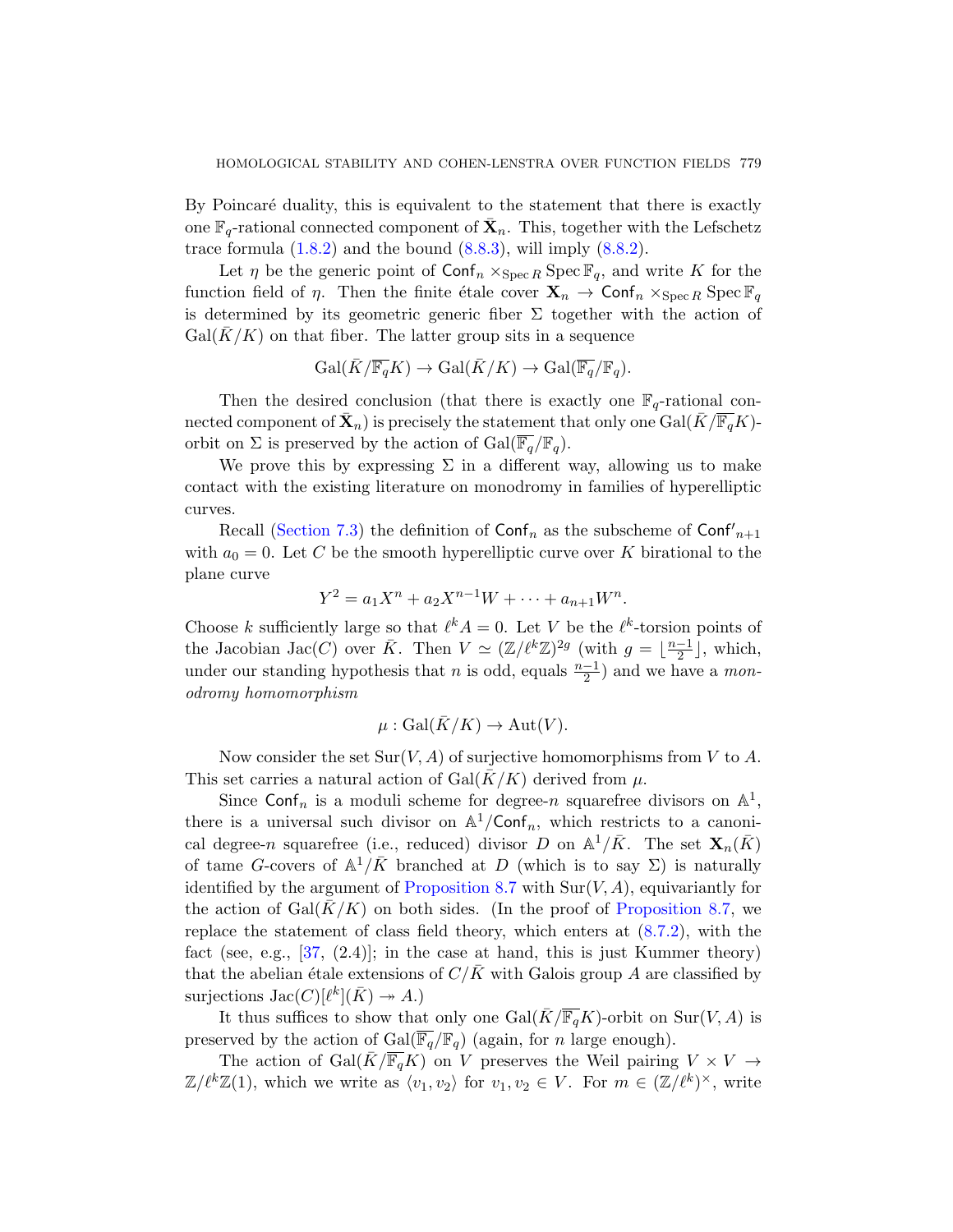$GSp_m(V)$  for all automorphisms  $\alpha \in Aut(V)$  that satisfy  $\langle \alpha(v_1), \alpha(v_2) \rangle =$  $m \langle v_1, v_2 \rangle$ ; write  $Sp(V) = GSp<sub>1</sub>(V)$  for automorphisms preserving  $\langle -, - \rangle$  and  $GSp(V)$  for  $\bigcup_m GSp_m(V)$ . Thus,

$$
\mu(\text{Gal}(\overline{K}/K)) \subset \text{GSp}(V)
$$
 and  $\mu(\text{Gal}(\overline{K}/\overline{\mathbb{F}_q}K)) \subset \text{Sp}(V)$ .

Moreover, if F is an element of Gal( $\bar{K}/K$ ) lying over Frobenius in Gal( $\overline{\mathbb{F}_q}/\mathbb{F}_q$ ), then  $\mu(F)$  lies in  $GSp_q(V)$ .

Jiu-Kang Yu has proved [51] that  $\mu(\text{Gal}(\bar{K}/\overline{\mathbb{F}_{q}}K)) = \text{Sp}(V)$  for large enough g in this case (again using that  $\ell \neq 2$ ; for  $\ell = 2$ , the monodromy group is in fact smaller.)<sup>12</sup> For other proofs of Yu's (unpublished) result, see Achter– Pries [3, Th. 3.4] and Hall [33, Th. 4.1]. This "big monodromy" theorem simplifies the situation considerably: The geometric components of  $\bar{\mathbf{X}}_n/\overline{\mathbb{F}}_q$  are therefore in bijection with  $Sp(V)$ -orbits on  $Sur(V, A)$ , and an orbit O is defined over  $\mathbb{F}_q$  if and only if the stabilizer in  $\operatorname{GSp}(V)$  of some  $x \in O$  (equivalently: every  $x \in O$ ) has nontrivial intersection with  $GSp_q(V)$ .

We claim that, for sufficiently large n, there is a *unique*  $Sp(V)$ -orbit on  $Sur(V, A)$  defined over  $\mathbb{F}_q$ . This can be reduced to a corresponding "linear algebra" statement with V replaced by  $\mathbb{Z}_{\ell}^{2g}$  $\ell^2$ <sup>*a*</sup> as follows: Write *T* for the full Tate module of Jac(C), so that  $T/\ell^k \simeq V$ . Because we chose k so that  $\ell^k A = 0$ , the pullback under  $T \to V$  identifies  $\text{Sur}(V, A) \to \text{Sur}(T, A)$ . By smoothness, the map  $GSp_q(T) \to GSp_q(V)$  is surjective. Therefore, our desired conclusion follows from the subsequent lemma.  $\Box$ 

8.9. LEMMA. Let V be a finite free  $\mathbb{Z}_{\ell}$ -module of rank 2g, equipped with a perfect symplectic pairing  $\omega : V \times V \to \mathbb{Z}_{\ell}$ . Let A be a finite abelian  $\ell$ -group and  $q \in \mathbb{Z}_{\ell}^{\times}$  $\chi^{\times}_{\ell}$  be such that  $q - 1$  is invertible in  $\mathbb{Z}_{\ell}$ . Define O as the set of all surjections  $V \to A$  whose stabilizer, inside  $GSp(V)$ , intersects  $GSp_q(V)$ nontrivially:

 $O = \{f : V \to A \text{ surjective}, \text{ and there exists } h \in \text{GSp}_q(V) \text{ with } f \circ h = f\}.$ 

Then, for a sufficiently large, O is nonempty, and  $\text{Sp}(V)$  acts transitively on O.

Proof. We shall use the following four facts, all of which remain valid for any finite rank free  $\mathbb{Z}_{\ell}$ -module M with a nondegenerate symplectic form ("nondegenerate" means that the symplectic form induces an isomorphism  $M \to \text{Hom}_{\mathbb{Z}_{\ell}}(M, \mathbb{Z}_{\ell})$ :

(i) any two maximal isotropic  $\mathbb{Z}_{\ell}$ -submodules of V are conjugate to one another under  $Sp(V);$ 

<sup>(8.9.1)</sup>

 $12$ In fact, he proved this as part of a program to study the Cohen-Lenstra conjecture over function fields, just as we do; his theorem on monodromy allows him to prove a result in the  $q \to \infty$  limit as alluded to above.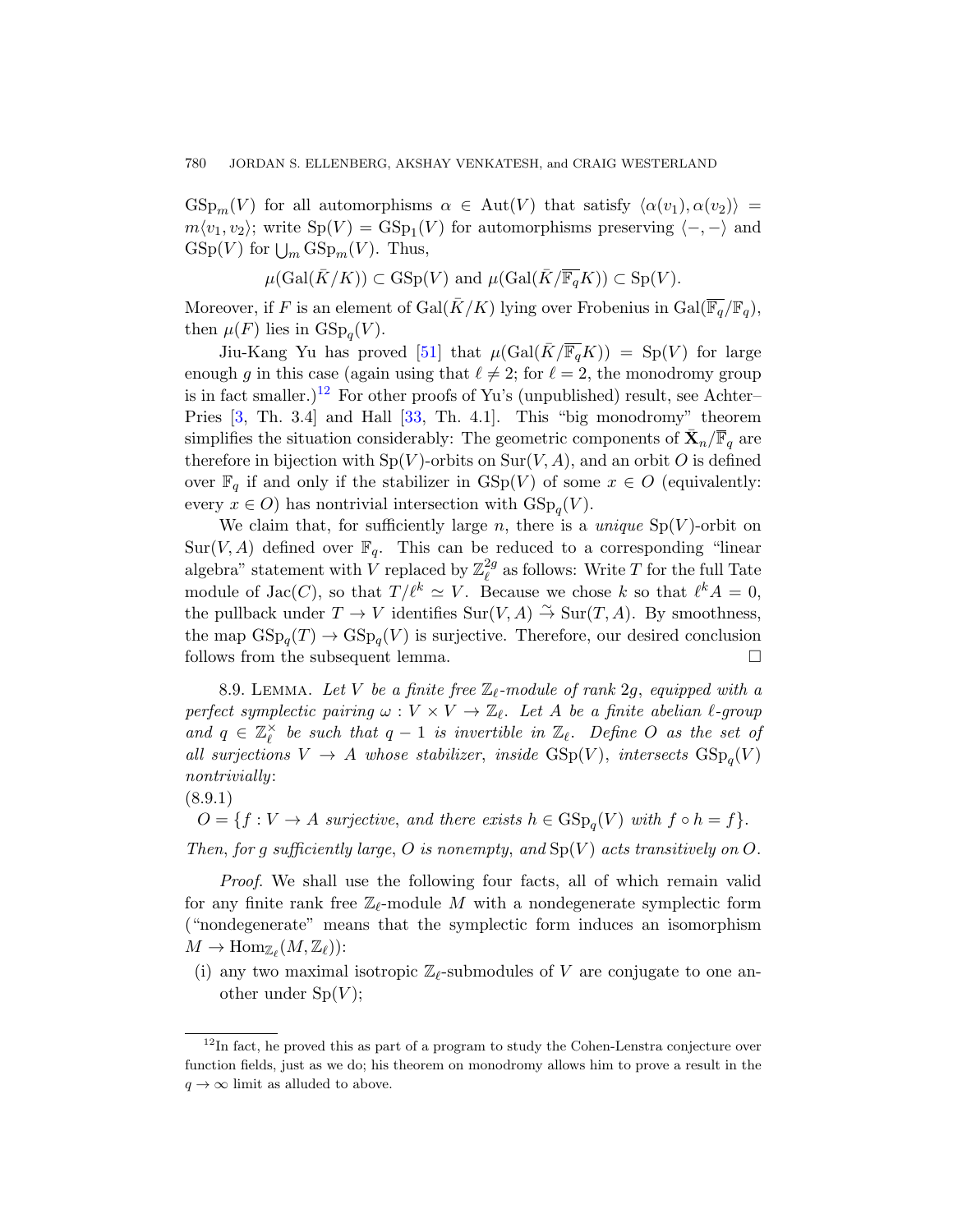- (ii) if a direct sum decomposition  $V = V_1 \oplus V_2$  is orthogonal for  $\omega$ , the restriction  $\omega|V_j$  is nondegenerate for  $j = 1, 2;$
- (iii) V admits a decomposition  $V_+ \oplus V_-,$  where both  $V_+, V_-$  are maximal isotropic;
- (iv) given a decomposition  $V = A \oplus B$ , where both A, B are isotropic for  $\omega$ , then  $A, B$  are maximal isotropic.

For (i), [one](#page-56-8) can argue by extending a free  $\mathbb{Z}_{\ell}$ -basis  $\{x_1, \ldots, x_q\}$  for a maximal isotropic  $\mathbb{Z}_{\ell}$ -submodule to a standard symplectic basis for V: by nondegeneracy, choose a basis  $y_j$  with  $\langle x_i, y_j \rangle = \delta_{ij}$ , and then successively modify  $y_j$  by a combination  $\sum_{i\leq j} a_i x_i$  so that  $\langle y_i, y_j \rangle = 0$ . For (ii), we note that a "degenerate vector" in  $V_1$ , i.e., a vector  $v_1 \in V_1$  that satisfies  $\langle v_1, w \rangle \in \ell \mathbb{Z}_{\ell}$  for all  $w \in V_1$ , would also be degenerate when considered as a vector in  $V_1 \oplus V_2$ . (iii) is immediate from Corollary 3.5 of  $[41, Ch. 1]$ . (iv) follows from the corresponding fact for symplectic forms over fields.

To ensure that O is nonempty when g is sufficiently large, write V as the direct sum of two maximal isotropic subspaces  $V_+ \oplus V_-\$ . The automorphism of V that acts as q on  $V_+$  and 1 on  $V_-$  lies in  $GSp_q(V)$ , and it fixes any surjection from V to A factoring through projection to  $V_-\$ . Such a surjection exists as  $\log$  as  $g \geq \dim_{\mathbb{F}_\ell} A/\ell A$ .

It remains to verify that  $Sp(V)$  acts transitively on O. Take  $f \in O$ ; there exists  $h \in \text{GSp}_q(V)$  so that the image of  $h-1$  is contained in the kernel of f. Let  $V_1$  (resp.  $V_q$ ) be the sum of generalized eigenspaces of h on V for all eigenvalues that reduce to 1 (resp. q) in  $\overline{\mathbb{F}}_{\ell}$ . By this we mean, more precisely, the following: set  $\overline{V} = V \otimes \overline{\mathbb{Q}_\ell}$ , and then set

$$
V_1 = V \cap \bigoplus_{|\lambda - 1| < 1} \overline{V}_{\lambda},
$$

where  $V_{\lambda}$  is the generalized  $\lambda$ -eigenspace;  $V_q$  is defined similarly. Equivalently, V<sub>1</sub> (resp.  $V_q$ ) consists of all  $v \in V$  for which  $(h-1)^n v \to 0$  (resp.  $(h-q)^n v \to 0$ ) as  $n \to \infty$ .

Let  $W$  be the sum of all other generalized eigenspaces of  $h$  on  $V$ , i.e., for all eigenvalues  $\lambda$  that satisfy  $|(\lambda - 1)(\lambda - q)| = 1$ ; in other words,

(8.9.2) 
$$
W = \bigcap_{n=1}^{\infty} (h-1)^n (h-q)^n V.
$$

Then, since q and 1 are distinct in  $\mathbb{F}_{\ell}$ , we have

$$
(8.9.3) \t\t V = V_1 \oplus V_q \oplus W.
$$

Indeed, given  $v \in V$ , we can certainly write  $v = v_1 + v_q + w$ , where  $v_1, v_q, w$ lie (respectively) in the  $\mathbb{Q}_{\ell}$ -spans of  $V_1, V_q, W$ . By applying a large power of  $(h-1)(h-q)$  we deduce that  $(h-1)^n(h-q)^n w \in W$  for sufficiently large n. But  $(h-1)(h-q)$  is easily seen to be invertible on W, so in fact  $w \in W$ . It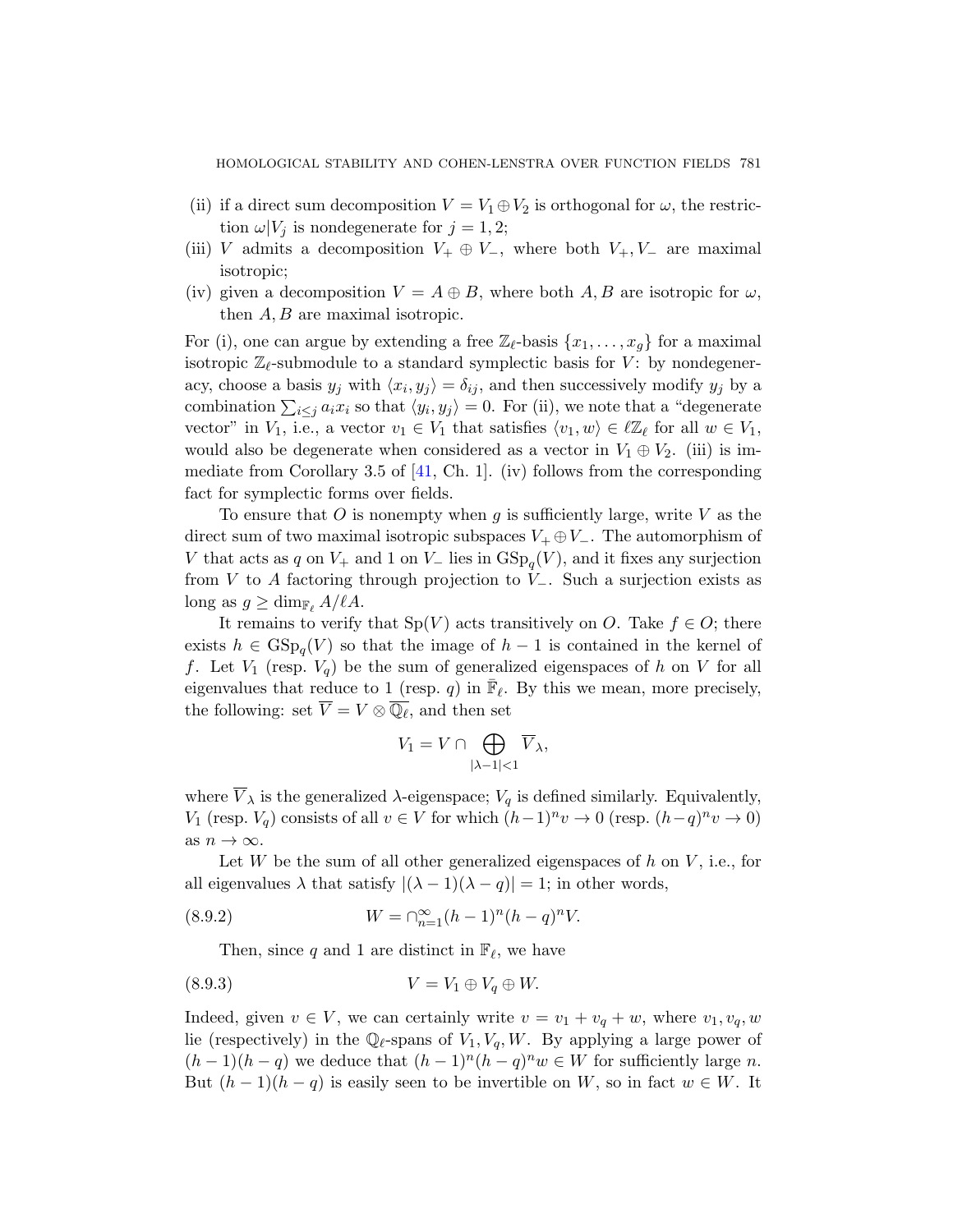follows then that  $v_1 + v_q \in V$ , and proceeding similarly we see  $v_1 \in V_1$ ,  $v_q \in V_q$ , yielding  $(8.9.3)$ .

Moreover,  $V_1 \oplus V_q$  is orthogonal to W, and both  $V_1$  and  $V_q$  are isotropic: to see this, let x be an element of  $V_1$  and y an element of  $V_1 \oplus W$ . Then  $(h-1)^n x$  approaches 0 as  $n \to \infty$ , while for all n, there exists  $z_n \in V$  such that  $y = (h - q)^n z_n$ . Now

$$
\omega(x, y) = \omega(x, h(h - q)^{n-1}z_n) - \omega(x, q(h - q)^{n-1}z_n)
$$
  
=  $\omega(x, h(h - q)^{n-1}z_n) - \omega(hx, h(h - q)^{n-1}z_n)$   
=  $\omega((1 - h)x, (h - q)^{n-1}x_n)$ , with  $x_n = hz_n$ .

Iterating, we see that  $\omega(x, y)$  lies in  $\omega((h-1)^n x, V)$ ; this being the case for all n, we have  $\omega(x, y) = 0$ . The proof that  $V_q$  is orthogonal to  $V_q \oplus W$  is exactly the same.

By (ii), W is nondegenerate. By (iii), we can express  $W = W_+ \oplus W_$ as the sum of two isotropic submodules; since  $V = (W_+ \oplus V_1) \oplus (W_- \oplus V_q)$ and both summands are isotropic, they are by (iv) both maximal isotropic. In particular,  $W_-\oplus V_q$  is a maximal isotropic submodule of V, which furthermore lies in the image of  $h-1$ , and thus belongs to ker(f).

Now fix a decomposition  $V = V_+ \oplus V_-$  into isotropic submodules, both free of rank g over  $\mathbb{Z}_{\ell}$ . Modifying f by an element of  $\text{Sp}(V)$ , we may assume by (i) that f factors through the projection  $V \longrightarrow V_+$ . Since every automorphism of  $GL(V<sub>+</sub>)$  is induced by an element of  $Sp(V)$ , we are reduced to checking that any two surjections  $V_+ \to A$  are conjugate under  $GL(V_+)$ .

We must show that any two surjections  $f_1, f_2 : \mathbb{Z}_{\ell}^g \to A$  are conjugate under  $GL_q(\mathbb{Z}_\ell)$ . Fix  $x_1, \ldots, x_k \in A$  such that the classes of  $x_i$  form a basis for  $A/\ell A$  as a  $\mathbb{Z}/\ell$ -vector space. Then  $x_1, \ldots, x_k$  generate A. Lift  $x_1, \ldots, x_k$ to  $y_1, \ldots, y_k \in \mathbb{Z}_{\ell}^g$  $\ell$ . The  $y_i$  are linearly independent modulo  $\ell$ , and so we can extend  $y_1, \ldots, y_k$  to a  $\mathbb{Z}_{\ell}$ -basis  $y_1, \ldots, y_g$  for  $\mathbb{Z}_{\ell}^g$  where  $f(y_i) = 0$  for  $i > k$ : simply extend arbitrarily to a basis, and then modify the  $y_i$ 's for  $i > g$  by linear combinations of  $y_1, \ldots, y_k$  to ensure that  $f(y_i) = 0$  for  $i > k$ . Similarly, lift  $x_1, \ldots, x_k$  via  $f_2$  to  $y'_1, \ldots, y'_g$ [; the automorphism o](http://dx.doi.org/10.1081/AGB-120022434)f  $\mathbb{Z}_{\ell}^g$  $_g^g$  carrying  $y_i$  to  $y_i'$ [then carries](http://www.ams.org/mathscinet-getitem?mr=2007376)  $f_1$  [to](http://www.zentralblatt-math.org/zmath/en/search/?q=an:1077.14034)  $f_2$ .

#### References

- <span id="page-53-0"></span>[1] D. ABRAMOVICH, A. CORTI, and A. VISTOLI, Twisted bundles and admissible covers, Comm. Algebra 31 (2003), 3547–3618, special issue in honor of Steven L. Kleiman. MR 2007376. Zbl 1077.14034. http://dx.doi.org/10.1081/ AGB-120022434.
- [2] J. D. Achter, Results of Cohen-Lenstra type for quadratic function fields, in Computational Arithmetic Geometry, Contemp. Math. 463, Amer. Math. Soc.,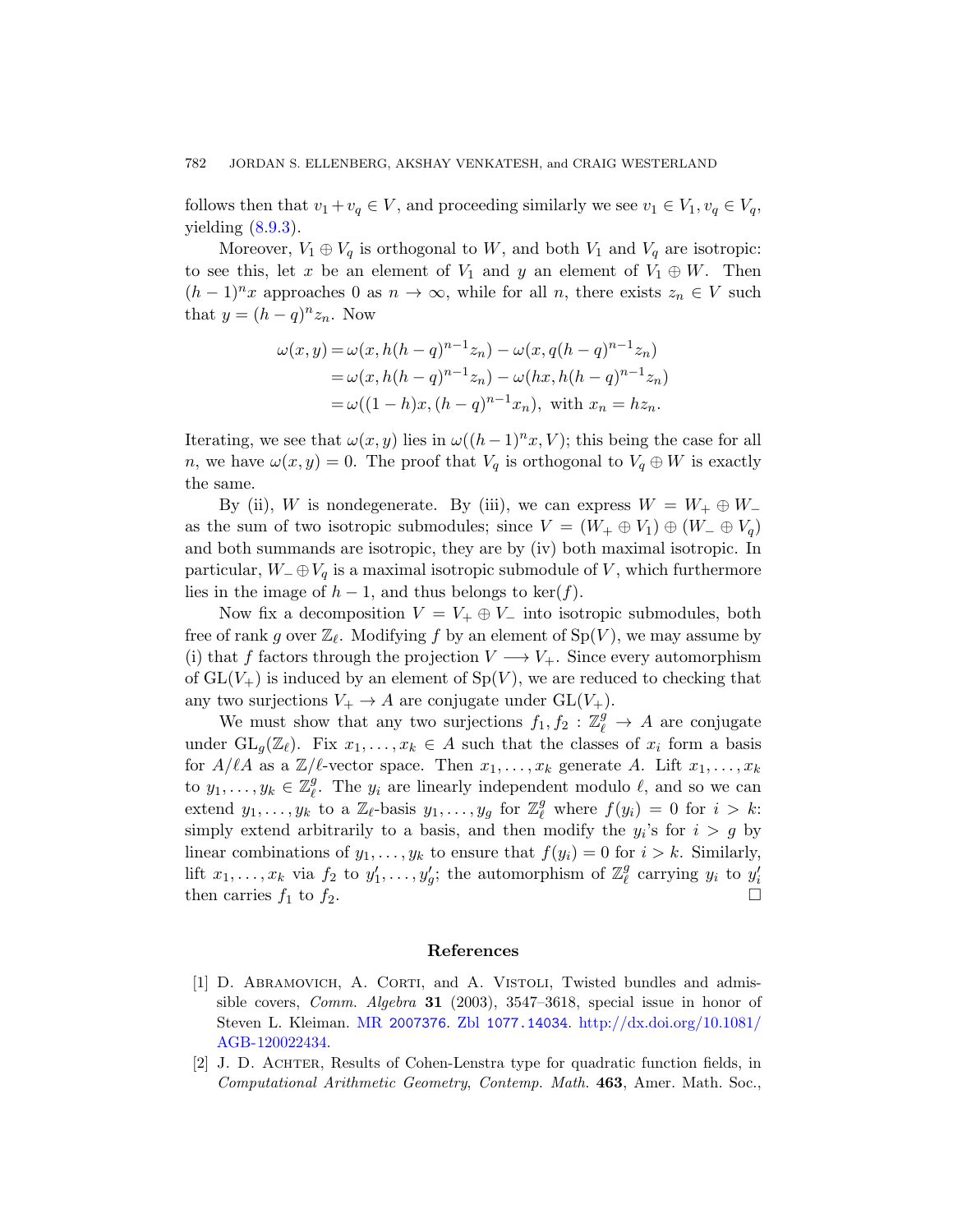[HOMOLOGICAL STAB](http://dx.doi.org/10.1007/s00208-006-0072-0)ILITY AND COHEN-LENSTRA OVER FUNCTION FIELDS 783

[Providen](http://www.ams.org/mathscinet-getitem?mr=0242196)[ce, RI, 2008, pp. 1](http://www.zentralblatt-math.org/zmath/en/search/?q=an:0277.55002)–7. MR [2459984](http://dx.doi.org/10.1007/BF01098313). Zbl 1166.11018. http://dx.doi.org/ 10.1090/conm/463/09041.

- <span id="page-54-2"></span>[3] J. D. ACHTER and R. PRIES, The integr[al monodromy](http://www.ams.org/mathscinet-getitem?mr=0019087) of hyperelliptic and trielliptic curves, Math. Ann. 338 (2007), 187–206. MR 2295509. Zbl 1129.11027. http://dx.doi.org/10.1007/s00208-006-0072-0.
- [4] V. I. ARNOL'D, The cohomology ring of the group of dyed braids, Mat. Zametki 5 (1969), 227–231. MR 0242196. Zbl 0277.55002. http://dx.doi.org/10.1007/ BF01098313.
- <span id="page-54-3"></span>[5] E. ARTIN, Theory of [braids,](http://www.ams.org/mathscinet-getitem?mr=0354652) Ann. of [Math](http://www.zentralblatt-math.org/zmath/en/search/?q=an:0234.00007). **48** (1947), 101–126. MR 0019087. Zbl 0030.17703. http://dx.doi.org/10.2307/1969218.
- <span id="page-54-4"></span>[6] M. ARTIN, A. GROTHENDIECK, and J. L. VERDIER (eds.), *Théorie des topos* et cohomologie étale des schémas. Tome 1: Théorie des topos, Lecture Notes in Mathematics, Vol. 269, Springer-Verlag, Berlin-New York, 1972, Séminaire de Géométrie Algébrique du Bois-Marie 19[63–1964 \(SGA](http://www.ams.org/mathscinet-getitem?mr=1823576) 4), avec la collaboration [de N. Bourbaki, P. Deligne et B. Saint](http://dx.doi.org/10.1142/S0129167X01000721)-Donat. MR 0354652. Zbl 0234.00007. http://dx.doi.org/10.1007/BFb0061319.
- <span id="page-54-0"></span>[7] A. BOREL[, Stable real](http://www.ams.org/mathscinet-getitem?mr=2413359) [cohomology of ar](http://www.zentralblatt-math.org/zmath/en/search/?q=an:1170.11042)[ithmetic groups](http://dx.doi.org/10.4064/aa132-4-6),  $Ann. Sci. École Norm.$ Sup. 7 (1974), 235–272 (1975). MR 0387496. Zbl 0316.57026. Available at http: //www.numdam.org/item?id=ASENS 1974 4 7 2 235 0.
- [8] C. P[. Boyer](http://www.zentralblatt-math.org/zmath/en/search/?q=an:0001.12401), J. C. Hurtubise, and [R. J. Milgram](http://www.pnas.org/content/17/2/120.full.pdf), Stability theorems for [space](http://www.pnas.org/content/17/2/120.full.pdf)s of rational curves, Internat. J. Math. 12 (2001), 223–262. MR 1823576. Zbl 1110.58303. http://dx.doi.org/10.1142/S0129167X01000721.
- <span id="page-54-5"></span>[9] D. Byeon, Indivisibility of class numbers of imaginary quadratic function fields, Acta Arith. 132 [\(2008\), 373–](http://www.ams.org/mathscinet-getitem?mr=1368655)376. MR [2413359](http://www.zentralblatt-math.org/zmath/en/search/?q=an:0930.55006). Zbl 1170.11042. http://dx.doi.  $\text{org}/10.4064/\text{aa}132-4-6.$
- <span id="page-54-1"></span>[10] L. CARLITZ, The arithmetic of polynomials in a Galois field, *Proc. Natl. Acad.* [Sci](http://www.zentralblatt-math.org/zmath/en/search/?q=an:0334.55009). USA 17 [\(1931\), 120–122.](http://dx.doi.org/10.1007/BFb0080464) Zbl 0001.12401. Available at http://www.pnas. org/content/17/2/120.full.pdf.
- [11] R. CHARNEY and M. W. DAVIS, Finite  $K(\pi, 1)$ s for Artin groups, in *Prospects* in Topology (Princeton, NJ, 1994), Ann. [of Math](http://www.ams.org/mathscinet-getitem?mr=0756082). Stud. 138, Princeton Univ. [Press, Princeton, NJ, 1995, pp.](http://dx.doi.org/10.1007/BFb0099440) 110–124. MR 1368655. Zbl 0930.55006.
- [12] F. R. COHEN, T. J. LADA, and J. P. MAY, The Homology of Iterated Loop Spaces, Lecture Notes i[n Math](http://www.ams.org/mathscinet-getitem?mr=1037430). 533, [Springer-V](http://www.zentralblatt-math.org/zmath/en/search/?q=an:0699.12016)erlag, New York, 1976. MR [0436146](http://dx.doi.org/10.1515/crll.1990.404.39). Zbl 0334.55009. http://dx.doi.org/10.1007/BFb0080464.
- [13] H. COHEN and H. W. LENSTRA, JR., Heuristi[cs on](http://www.math.leidenuniv.nl/scripties/DamioliniMaster.pdf?8) class groups of number fields, in [Number theory](http://www.math.leidenuniv.nl/scripties/DamioliniMaster.pdf?8), Noordwijkerhout 1983 (Noordwijkerhout, 1983), Lecture Notes in Math. 1068, Springer-Verlag, New York, 1984, pp. 33–62. MR 0756082. Zbl 0558.12002. http://dx.doi.org/10.1007/BFb0099440.
- [14] H. COHEN and J. MARTINET, Etude heuristique des groupes de classes des corps de nombres, J. Reine Angew. Math. 404 (1990), 39–76. MR 1037430. Zbl 0699. 12016. http://dx.doi.org/10.1515/crll.1990.404.39.
- [15] C. Damiolini, The braid group and the arc complex, 2013. Available at http: //www.math.leidenuniv.nl/scripties/DamioliniMaster.pdf?8.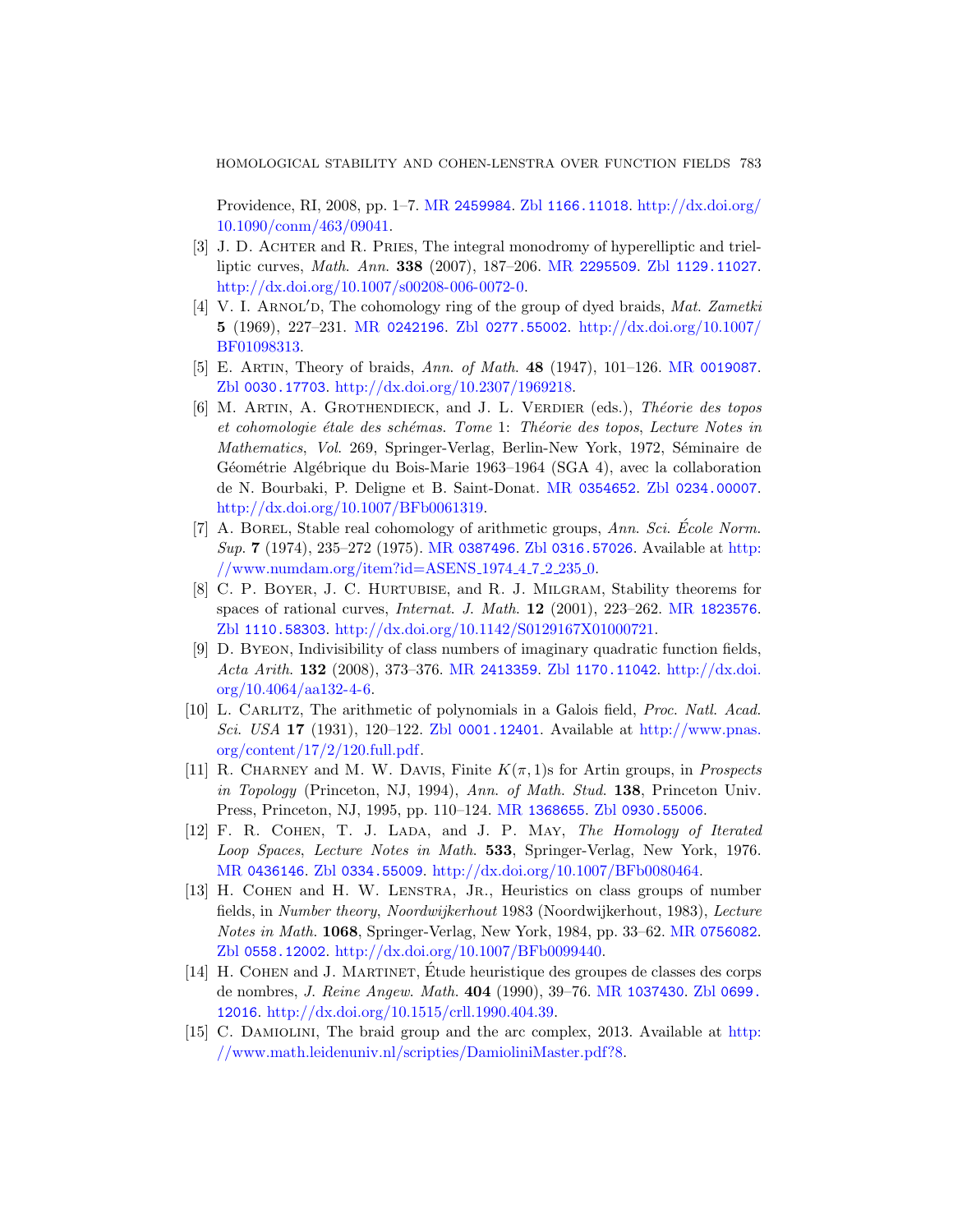- <span id="page-55-0"></span>784 [JOR](http://www.zentralblatt-math.org/zmath/en/search/?q=an:1263.11098)[DAN S. ELLENBERG, AKSHAY VENKAT](http://dx.doi.org/10.4064/aa150-4-2)ESH, and CRAIG WESTERLAND
- <span id="page-55-9"></span>[16] B. Datskovsky and D. J. Wright, Density of discriminants of cubic extensions, J. Reine Angew. Math. 386 (1988), 116–138. MR 0936994. Zbl 0632. [12007](http://www.ams.org/mathscinet-getitem?mr=0340258). ht[tp://dx.doi.org/1](http://www.zentralblatt-math.org/zmath/en/search/?q=an:0287.14001)[0.1515/crll.1988.386.116.](http://dx.doi.org/10.1007/BF02684373)
- <span id="page-55-1"></span>[17] M. Daub, J. Lang, M. Merling, A. M. Pacelli, N. Pitiwan, and M. Rosen, Function fields with class number indivisible by a prime  $\ell$ , 2011, pp. 339–359. MR 2847264. Zbl [1263.11](http://www.zentralblatt-math.org/zmath/en/search/?q=an:0456.14014)098. [http://dx.doi.org/10.40](http://dx.doi.org/10.1007/BF02684780)64/aa150-4-2.
- <span id="page-55-7"></span>[18] [A. J. De](http://www.ams.org/mathscinet-getitem?mr=0601520)Jong and N. Katz, Counting the number of curves over a finite field, 2001, preprint.
- [19] P. DELIGNE, La conjecture de Weil. I, Inst. Hautes Études Sci. Publ. Math. 43 (1974), 273–307. MR 0340258. Zbl 0287.14001. http://dx.doi.org/10.1007/ [BF02](http://www.zentralblatt-math.org/zmath/en/search/?q=an:0258.00005)[684373.](http://dx.doi.org/10.1007/BFb0060505)
- <span id="page-55-5"></span>[20] P. DELIGNE, La conjecture de Weil. II, *Inst. Hautes Études Sci. Publ. Math.* 52 (1980), 137–252. MR 0601520. Zbl 0456.14014. http://dx.doi.org/10.1007/ BF02684780.
- [21] P. DELIGNE and N. KATZ (eds.), [Groupes de Mo](http://dx.doi.org/10.1007/978-3-540-37855-6)nodromie en Géométrie Algébrique. II, Lecture Notes in Math. **340**, Springer-Verlag, New York, 1973, Séminaire de Géométrie Algébrique du Bois-Marie 1967–1969 (SGA 7 II). MR 0354657. Zbl 0258.00005. http://dx.doi.org/10.1007/BFb0060505.
- <span id="page-55-2"></span>[22] P. Deligne and M. Rapoport, Les sch´emas de modules de courbes elliptiques, in [Modul](http://www.ams.org/mathscinet-getitem?mr=2159381)[ar Functions of On](http://www.zentralblatt-math.org/zmath/en/search/?q=an:1085.11057)e Variable, II [\(Proc. Interna](http://dx.doi.org/10.1007/0-8176-4417-2_7)t. Summer School, Univ. Antwerp, Antwerp, 1972), Lecture Notes in Math. 349, Springer-Verlag, New York, 1973, pp. 143–316. MR 0337993. Zbl 0281.14010. http://dx.doi.org/10. 1007/978-3-540-37855-6.
- <span id="page-55-6"></span><span id="page-55-3"></span>[23] J. S. Ellenberg and [A. Ven](http://www.ams.org/mathscinet-getitem?mr=2276261)katesh[, Countin](http://www.zentralblatt-math.org/zmath/en/search/?q=an:1126.11062)[g exte](http://dx.doi.org/10.1007/s00222-006-0021-2)nsions of function fields [with bounded](http://dx.doi.org/10.1007/s00222-006-0021-2) discriminant and specified Galois group, in *Geometric Meth*ods in Algebra and Number Theory, Progr. Math. 235, Birkhäuser, Boston, 2005, pp. 151–168. MR 2159381. Zbl 1085.11057. http://dx.doi.org/10.1007/ 0-8176-4417-2 7.
- [24] J. S. ELLENBERG and A. VENKATESH[, Letter to](http://www.zentralblatt-math.org/zmath/en/search/?q=an:0643.14012) [A. J.](http://dx.doi.org/10.1007/978-3-662-02541-3) de Jong, 2008.
- <span id="page-55-4"></span> $[25]$  E. FOUVRY and J. KLÜNERS, On the 4-rank of class groups of quadratic number fields, Invent. Math. 167 (2007), 455–513. MR 2276261. Zbl 1126.11062. http: //dx.doi.org/10.1007/s00222-[006-0021-2.](http://www.ams.org/mathscinet-getitem?mr=1119950)
- <span id="page-55-8"></span>[26] E. FREITAG and R. KIEHL,  $\acute{E}tale\, Cohomology\ and\ the\ Weil\, Conjecture,\, Ergeb.$ Math. Grenzgeb. 13, Springer-Verlag, New York, 1988, translated from the German by Betty S. Waterhouse and William C. Waterhouse, with an historical intro[duction by J.](http://www.ams.org/mathscinet-getitem?mr=1024565) A. Dieudonné. MR [0926276](http://dx.doi.org/10.1515/9783110852790.227). Zbl 0643.14012. http: [//dx.doi.or](http://dx.doi.org/10.1515/9783110852790.227)g/10.1007/978-3-662-02541-3.
- [27] M. D. FRIED and H. VÖLKLEIN, The inverse Galois problem and rational points on moduli spaces, Math. Ann. 290 (1991), 771–800. MR 1119950. Zbl 0763. 12004. http://dx.doi.org/10.1007/BF01459271.
- [28] E. FRIEDMAN and L. C. WASHINGTON, On the distribution of divisor class groups of curves over a finite field, in *Théorie des Nombres* (Quebec, PQ, 1987), de Gruyter, Berlin, 1989, pp. 227–239. MR 1024565. Zbl 0693.12013. http://dx. doi.org/10.1515/9783110852790.227.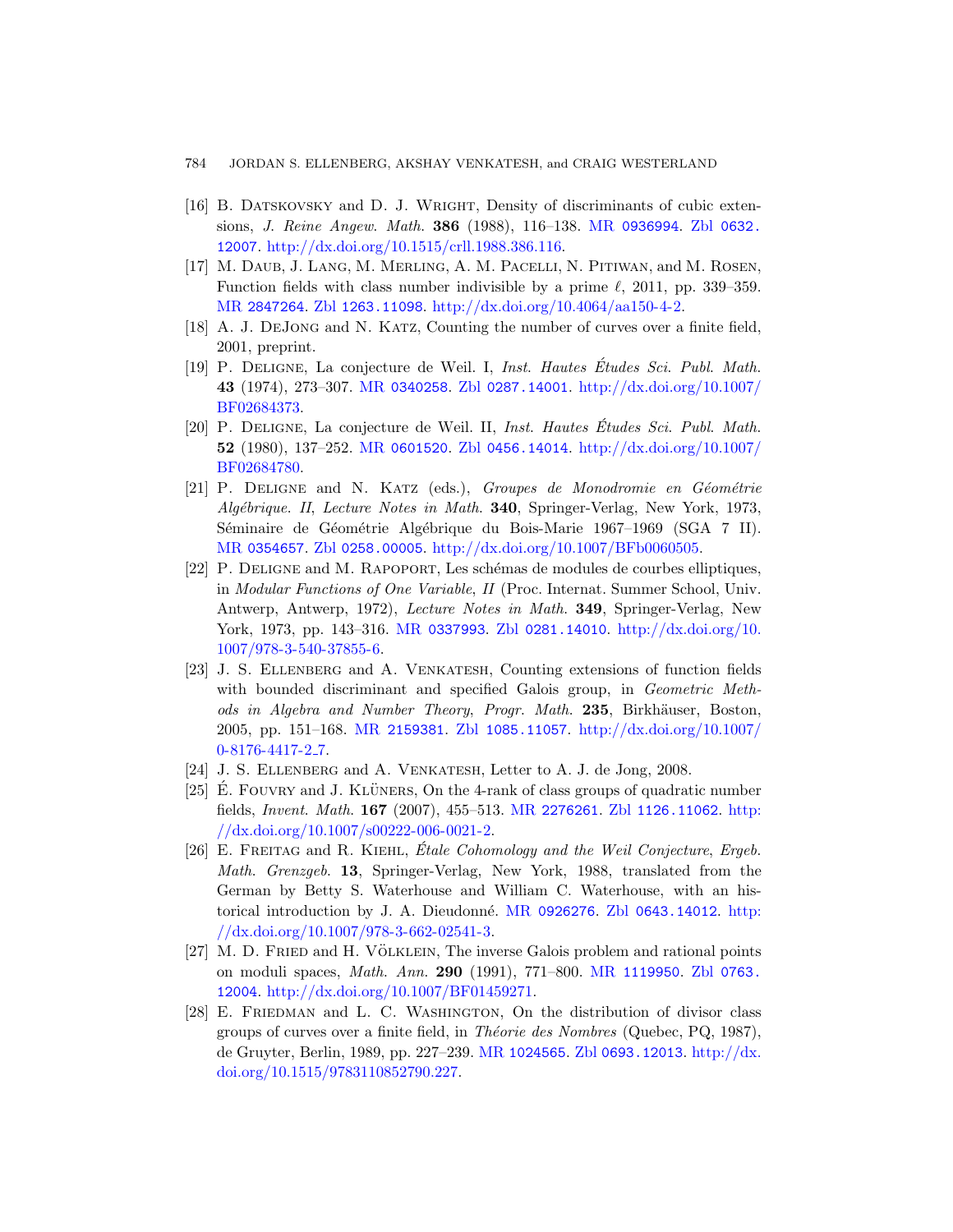- <span id="page-56-7"></span><span id="page-56-2"></span><span id="page-56-1"></span>[29] C. Friesen, Class number divisibility in real quadratic function fields, Canad. Math. Bull. 35 [\(1992\)](http://www.ams.org/mathscinet-getitem?mr=0217088), 361–370. MR 1184013. Zbl 0727.11045. http://dx.doi. org/10.4153/CMB-1992-048-5.
- [30] D. Garton, Random matrices, the Cohen-Lenstra heuristics, and roots of unity, Algebra Number Theory 9 [\(2015\),](http://www.ams.org/mathscinet-getitem?mr=1492535) [149–171.](http://www.zentralblatt-math.org/zmath/en/search/?q=an:0914.14013) MR 3317763. Zbl 06424744. http: //dx.doi.org/10.2140/ant.2015.9.149.
- [31] A. GROTHENDIECK, Revêtements étales et Groupe Fondamental. Fasc. II: Exposés 6, 8 à 11, Séminaire de Géométrie Algébrique 1960/61, Institut des Hautes Études Scientifiques, Paris, 1963. MR 0217088.
- <span id="page-56-4"></span>[32] R. HAIN and E. LOOIJENGA[, Mappin](http://www.ams.org/mathscinet-getitem?mr=0786348)[g class groups and](http://www.zentralblatt-math.org/zmath/en/search/?q=an:0579.57005) moduli spaces of curves, in [Algebra](http://dx.doi.org/10.2307/1971172)ic Geometry—Santa Cruz 1995, Proc. Sympos. Pure Math. 62, Amer. Math. Soc., Providence, RI, 1997, pp. 97–142. MR 1492535. Zbl 0914.14013.
- <span id="page-56-6"></span>[33] C. HALL, Big symplec[tic or orthogo](http://www.ams.org/mathscinet-getitem?mr=2736166)[nal monodromy m](http://www.zentralblatt-math.org/zmath/en/search/?q=an:1223.57004)odulo l, Duke Math. J. 141 [\(2008\), 179–203.](http://dx.doi.org/10.1215/00127094-2010-055) MR 2372151. Zbl 1205.11062. http://dx.doi.org/10.1215/ S0012-7094-08-14115-8.
- <span id="page-56-3"></span>[34] J. L. HARER[, Stability](http://www.emis.de/cgi-bin/JFM-item?23.0429.01) of the homology of the mapping class groups of orientable surfaces, Ann. of Math. 121 (1985), 215–249. MR 0786348. Zbl 0579.57005. http://dx.doi.org/10.2307/1971172.
- [35] [A. Hatche](http://www.zentralblatt-math.org/zmath/en/search/?q=an:0495.14011)r and N. Wahl, Stabilization for mapping class groups of 3 manifolds, Duke Math. J. 155 (2010), 205–269. MR 2736166. Zbl 1223.57004. http://dx.doi.org/10.1[215/00127094-](http://www.ams.org/mathscinet-getitem?mr=0702953)[2010-055.](http://www.zentralblatt-math.org/zmath/en/search/?q=an:0544.14020)
- [36] A. HURWITZ, Uber Riemann'sche Flächen mit gegebenen Verzweigungspunkten, Math. Ann. 39 (1891), 1–60. JFM 23.0429.01.
- <span id="page-56-0"></span>[37] [N. M. K](http://www.ams.org/mathscinet-getitem?mr=2441080)atz and [S. Lan](http://www.zentralblatt-math.org/zmath/en/search/?q=an:1225.11143)g[, Finiteness theorems in ge](http://dx.doi.org/10.1016/j.jnt.2008.01.002)ometric classfield theory, *Enseign. Math.* 27 (1981), 285–319 (1982), with an appendix by Kenneth A. Ribet. MR 0659153. Zbl 0495.14011.
- [38] F. F. Knudsen, The projectivity of the moduli space of stable curves. II. The [stacks](http://www.zentralblatt-math.org/zmath/en/search/?q=an:0603.13001)  $M_{a,n}$ , Math. Scand. 52 (1983), 161–199. MR 0702953. Zbl 0544.14020. Available at http://www.mscand.dk/article/view/12001/10017.
- <span id="page-56-8"></span>[39] G. Malle, Cohe[n-Lenstra heur](http://www.ams.org/mathscinet-getitem?mr=0506372)[istic and roots of](http://www.zentralblatt-math.org/zmath/en/search/?q=an:0292.10016) unity, J. Number Theory 128 (2008), 2823–2835. MR 2441080. Zbl 1225.11143. http://dx.doi.org/10.1016/j. jnt.2008.[01.002.](http://www.ams.org/mathscinet-getitem?mr=0123338)
- <span id="page-56-5"></span>[40] H. Matsumura, [Commutative R](http://retro.seals.ch/digbib/view?pid=com-001:1960:34::24)[ing Th](http://www.zentralblatt-math.org/zmath/en/search/?q=an:0207.22501)eory, Cambridge Stud. Adv. Math. 8, Cambridge Univ. Press, Cambridge, 1986, translated from the Japanese by M. Reid. MR 0879273. Zbl 0603.13001.
- [41] J. Milnor and D. Husemoller, Symmetric Bilinear Forms, Ergeb. Math. Grenzgeb. 73[, Springer-Verlag](http://www.zentralblatt-math.org/zmath/en/search/?q=an:0355.18018), New York, 1973. MR 0506372. Zbl 0292.10016.
- [42] [R. S. P](http://www.ams.org/mathscinet-getitem?mr=0349812)alais, Local triviality of the restriction map for embeddings, Comment. Math. Helv. 34 (1960), 305–312. MR 0123338. Zbl 0207.22501. Available at http://retro.seals.ch/digbib/view?pid=com-001:1960:34::24.
- [43] D. QUILLEN, Finite generation of the groups  $K_i$  of rings of algebraic integers, in Algebraic K-theory, I: Higher K-theories (Proc. Conf., Battelle Memorial Inst., Seattle, Wash., 1972), Lecture Notes in Math. 341, Springer-Verlag, New York, 1973, pp. 179–198. MR 0349812. Zbl 0355.18018.